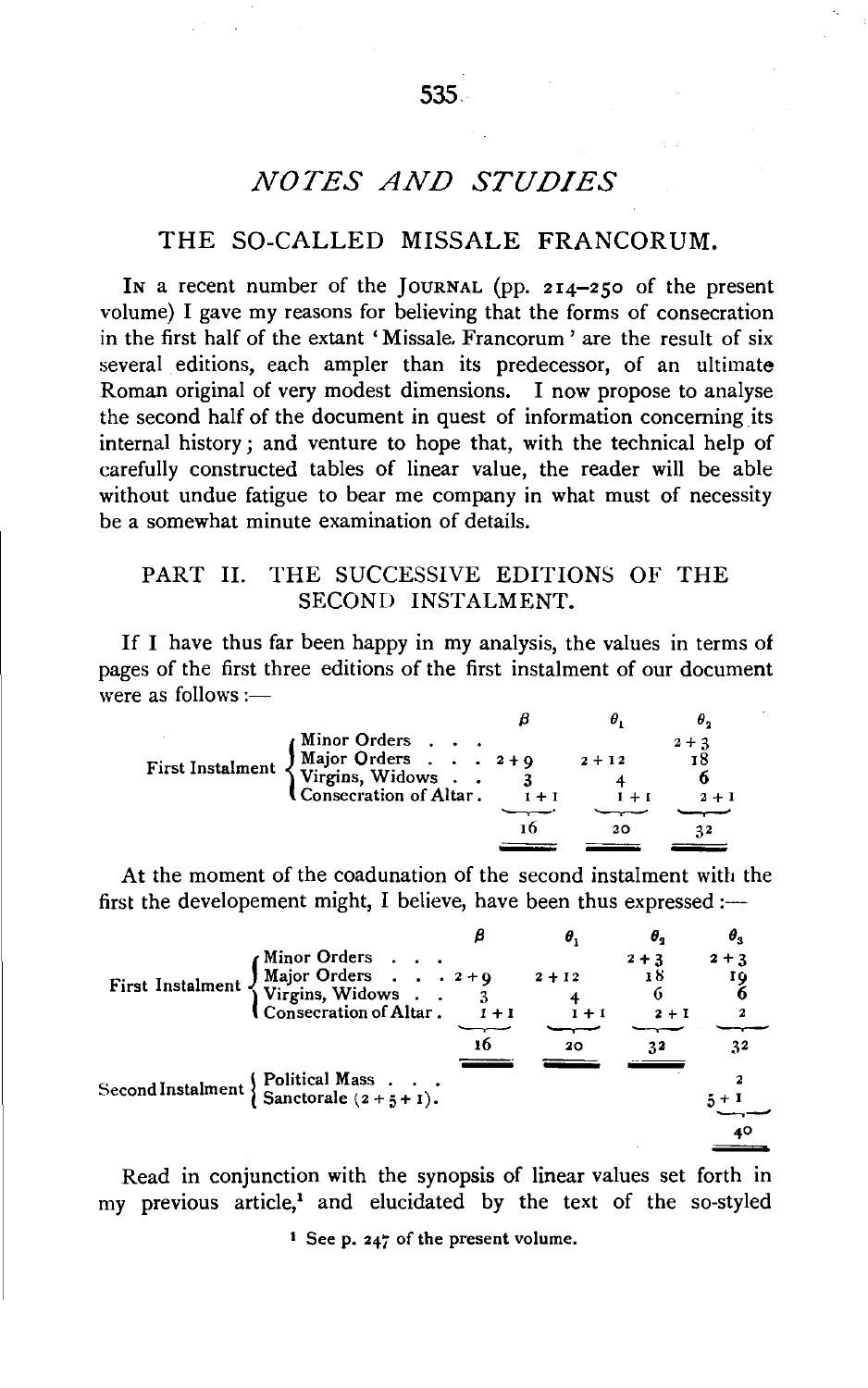# 536 THE JOURNAL OF THEOLOGICAL STUDIES

*Preces pro Regibus* (Mur. ii 680), this second summary of standing the thus interpreted :paginal values may be thus interpreted :—<br>**1.** That at the period of its second  $\theta$  redaction the pontifical was

enshrined in a small volume of eight membranes, its last constituent being the 'Die ds omp sicut ab initio' &c. (Mur. ii 678), in the *Consecratio Altaris;* that this ended on the antpenultimate line of p. xxxi ; that an explicit of two lines closed the series, and that, as matter of course, p. xxxii was left blank.

*z.* That some bishop of the Gallican Church-presumably the compiler of  $\theta$ <sub>n</sub>—who had in his possession a small Sanctorale executed on the five inner pages of a *libellus* of two membranes, resolved to subjoin this to the pontifical.

3· That, to carry down the pontifical to the end of p. xxxii (which 3. That, to carry down the pointmear to the end of p. xxxn (which presented the final page left blank at the second  $\theta$  reduction) he amplified it by means of the  $Ad Consummandum Diaconatus Officium.<sup>1</sup>$ <br>4. That, in order to utilize the two pages which now represented the

leaf once left blank at the beginning of the *li'bettus* of saints' Masses, he where the basis which he had compiled at a time when he had compiled at a time when his city of the had compiled at a time when his city of the had compiled at a time when his city of the had compiled at the holid compiled where  $\alpha$  mass which he had complied at a time when ms city was besieged by foes of the Catholic faith and of the Roman empire, its theoretical defender; these two pages being, of course, xxxiii and xxxiiii.

5· But that, whether from oversight of his own or of the scribe's, the title of this political Mass was set at the head of p. xxxiii, its normal position, nothing being provided to take the place of the necessarily cancelled explicit which at  $\theta$ <sub>2</sub> concluded the *Consecratio Altaris*,<sup>2</sup> and

6. That, in correction of this error, he filled up the void with the brief, comprehensive and conclusive paragraph, 'Fiant omnia ista protectione tua tuta atque defensa potens dñe uasa'.<sup>2</sup>

## SECTION V. THE POLITICAL MASS.

The political Mass now carries the title *Orationes et Preces pro Regibus* (Mur. ii 68o). Whatever be the lessons we are to learn from this heading, we must not forget that the representatives of the *nomen Romanum* were in the first instance the subject-matter of the constituents which were the first historic the subject-matter of the constituents  $W$  must also be also bear in mind that, also begins are proportional that, also are  $W$  the mass are  $W$ We must also bear in mind that, although the prayers of the Mass are numerous, those before the first 'Super oblata' being five in number, and therefore not unsuited to the so-called Gallican rite, none of the minor rubrics are characteristically non-Roman.

These two facts seem to afford at least a slight presumption in favour

1 Seep. 232 of the present volume, under' Scheme *88* '· bee p. 232 of the present volume, under 'Scheme  $\theta_3$ <sup>'</sup>

<sup>2</sup> See p. 247, under 'Scheme  $\theta_2$ ' and 'Scheme  $\theta_3$ '.<br><sup>3</sup> See pp. 214–217.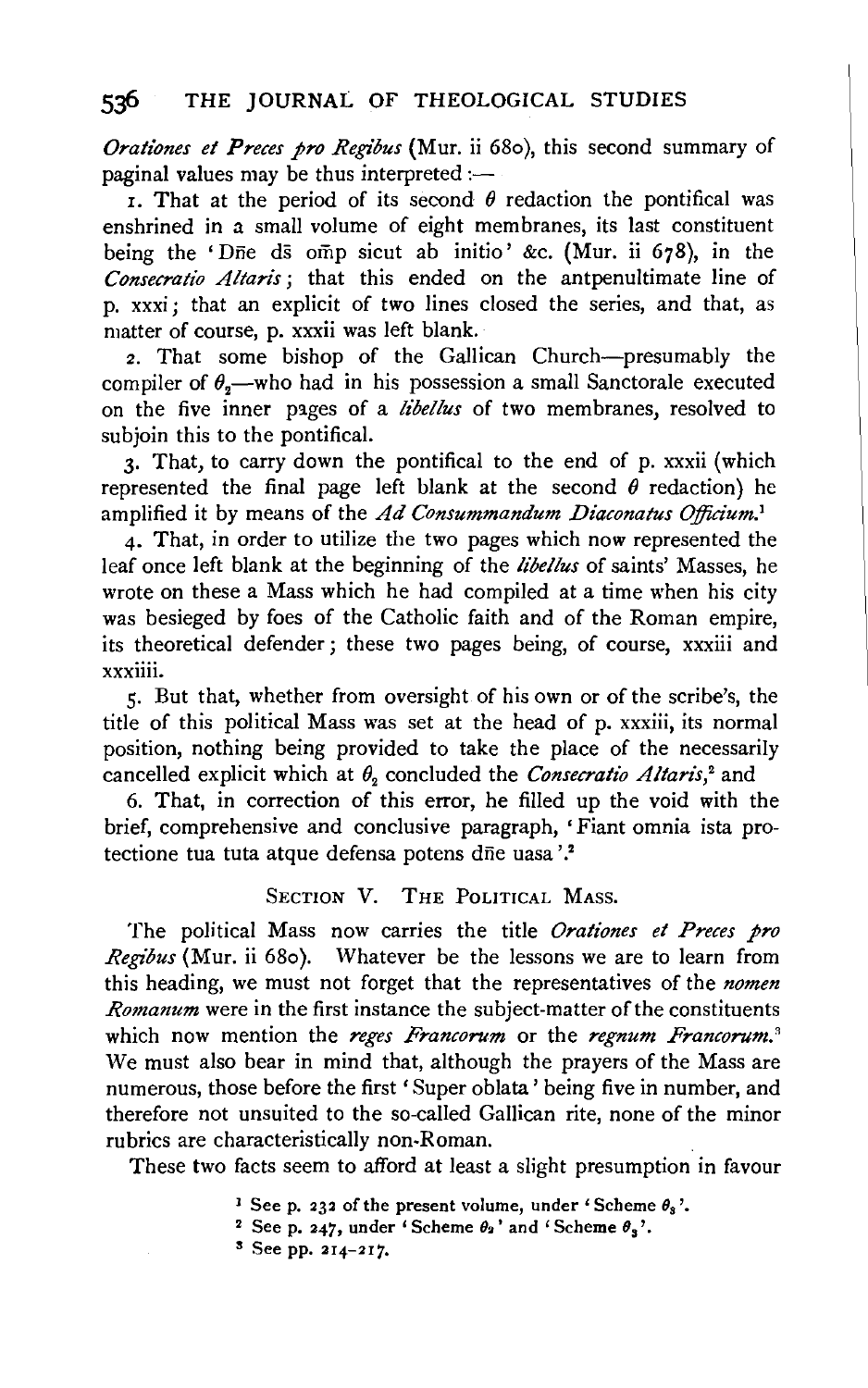of a nuclear scheme which, whenever and wherever devised, corresponded to the Roman rite, and of one or more amplifications which may, or which may not, be the result of Gallican influence. Can we, therefore, by means of a technical, but consistently conducted, analysis, discriminate, as theoretically possible, one or more editions prior to the last; and will the results yielded by such discrimination bear the application of one or other of our stichometrical tests?

(i) The second constituent, 'Populi tui ... exultet et ab hostium nos defende formidine ut ... seruiamus. per', looks like a coadunation of two distinct prayers which in the so-called Gelasian Sacramentary are contiguously placed in one and the same item  $(III \; Ixi)$ ; and  $(ii)$  the first 'Super oblata', 'Sacrificium dne' &c., which in the Gelasianum  $(i\delta$ . lvii) ends at 'securitate constituat', carries an additional clause, 'ut et a nostris ... insidiis,' which in its turn forms part of another prayer, 'Huius ... ut et a nostris ... insidiis' (ib. lviii), in the Gelasianum. Again, the Leonianum (XVIII vi) has a Preface substantially identical with ours, except that this lacks a clause-'et ab omni ... nos protegas' -which may have been neglected as inapplicable to existing or apprehended circumstances ; but, on the other hand (iii), we have two clauses-'et francorum regni *(olim* "ut romani") nominis inimicos . . . maiestatis' and 'ut populus tuus . . . semper exultet'—neither of which is in the surviving Leonian text, but which in the Gelasianum coalesce to form the third constituent of III lviii-' 0. d. romani nominis inimicos  $\ldots$  maiestatis ut populus tuus semper exultet '.<sup>1</sup> Furthermore, (iv) the 'Hanc igitur' contains a parenthetical clause, 'pro quibus ... mereamur habere' (in 105 letters), which reads like *ex post facto* work, for it burdens the construction with a repeated 'dfie ', a blemish which cannot reasonably be laid to the charge of the original text.

THE  $\theta$  REDACTION. In order, therefore, to test as rigorously as I can

<sup>1</sup> Here let me remind the reader that we must not allow these facts to create a prejudice as to the date, or dates, of the present constituent, by assuming any portion of this to be, as of necessity, more recent than III lvii, III lviii, or III lxi of the Gelasianum. The caution is enforced by the fact that the second part of our ' Populi tui ', besides being found in the Leonianum (XVIII vi), has the Leonian reading 'formidine ', as against the Gelasian 'periculis '. Remarkably enough, too, the prayer ' Protector  $\bar{n}$  aspice' &c., which the second part of our ' Populi tui' resembles, not only occurs in the Leonianum, but occurs there in one and the same Mass (XVIII vi) with 'Agnoscimus enim' &c., a composition substantially identiea! with the Preface of the present item.

Here too let me say that, although my general references are, for the convenience of the reader, made to Muratori, for he gives all three documents in one volume, I invariably prefer the verbal text of Mabillon (Migne  $S$ . L. lxxii 318-340) when the two editors differ. Some of Muratori's readings-such as 'Populum tuum' for ' Populi tui' in the present item and 'quae' for ' quaesumus' in the next-are simply impossible.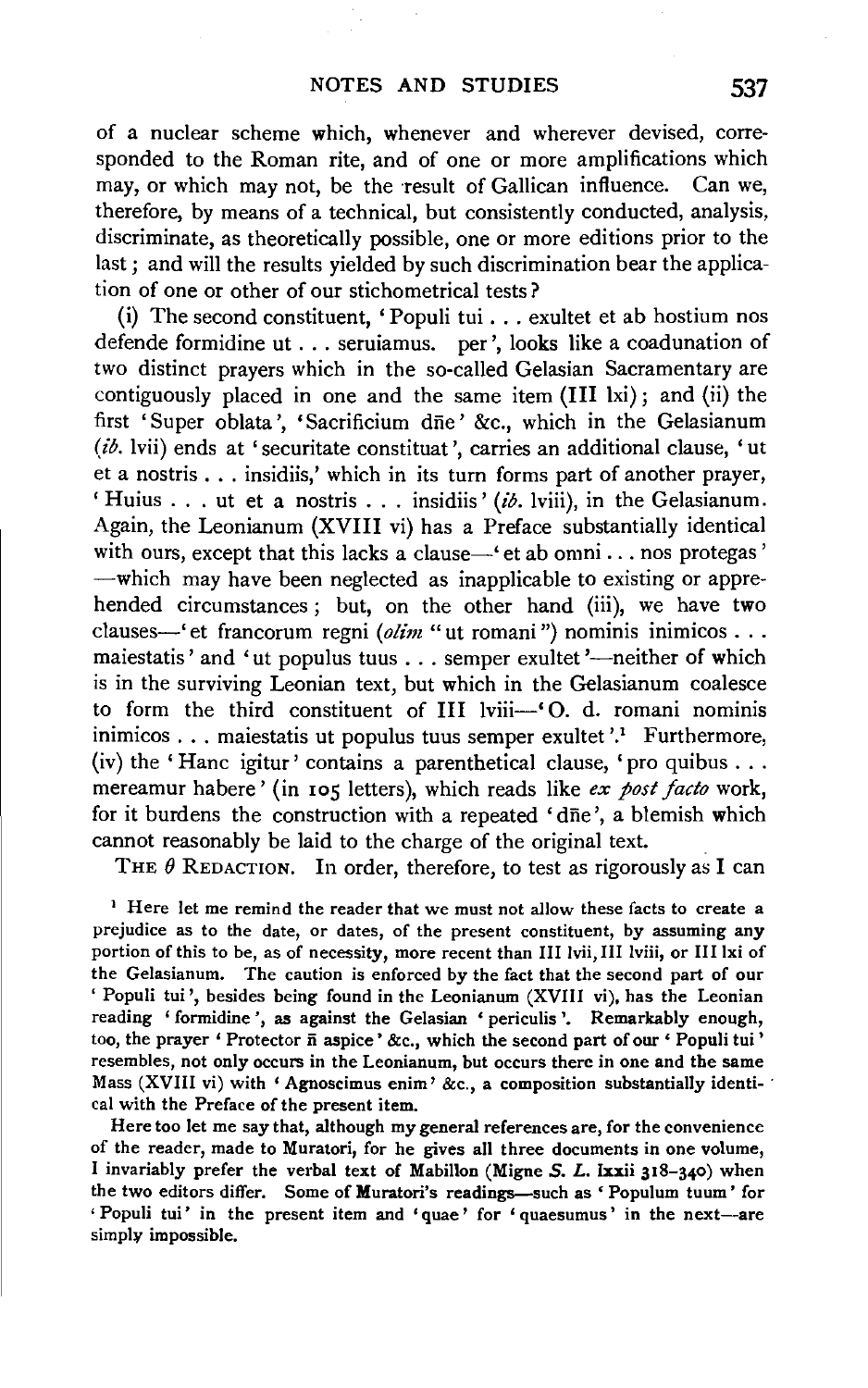the hypothesis of a nuclear edition, whether on  $\gamma$ , on  $\theta$ , or on  $\beta$  pages, I assume (i) that in the supposed precursor there were, as is usual in the Gelasianum and by no means infrequent in the Leonian Sacramentary, two, but only two, introductory prayers and those the first two that now present themselves to notice, and (1) that the second of these, 'Populi tui' &c., but with 'romani', as in the Gelasianum, where now we have 'regni francorum ', ended at 'exultet ', thus comprising, with an added 'per', 138 letters (not 223); (ii) that there was but one 'Super oblata', and this the first of the extant two, 'Sacrificium dne' &c., and  $(z)$  that it ended at 'constituat ', thus comprising, with an added 'per', ro8 letters (not  $167$ ); (iii) that the clauses 'ut romani nominis inimicos ... maiestatis' and 'ut populus tuus ... semper exultet' were not in the Preface, the letters of which were thus 452 in number (not 505, as with the first addition; not 577, as with both), and (iv) that the 'Hanc igitur', but (3) with 'potestatum romanarum' where we now find 'vel statu regni francorum', was devoid of the parenthetical 'pro quibus . . . mereantur habere', thus numbering 129 (not 234) letters: and, as will be seen from the subjoined summary of values, I find that a Mass thus equipped is the precise equivalent of two  $\theta$  pages.<sup>1</sup>

|                                                                                                                                                                                                                                                                                                                                                                                                                                                   |                   | Schemes $\theta$ ,<br>and $\theta$ <sub>2</sub> bis<br>2 pages                  | Scheme $\gamma_1$<br>3 pages                                                                | Schemes $\gamma$ ,<br>and $\gamma$ ,<br>4 pages                                                           | Scheme $\gamma_3$ bis<br>Additional<br>lines           |
|---------------------------------------------------------------------------------------------------------------------------------------------------------------------------------------------------------------------------------------------------------------------------------------------------------------------------------------------------------------------------------------------------------------------------------------------------|-------------------|---------------------------------------------------------------------------------|---------------------------------------------------------------------------------------------|-----------------------------------------------------------------------------------------------------------|--------------------------------------------------------|
| ORATIONES &c.<br>Ds qui fideles &c $\begin{bmatrix} 185 \end{bmatrix}$<br>Populi tui &c.   $138^1$ , $223^2$<br>$Omp$ qui &c<br>Offin p et &c. $\cdots$ 193<br>$Omp$ in cuius &c.  <br>Sacrificium &c. $\therefore$ 108 <sup>1</sup> , 167 <sup>2</sup><br>Suscipe &c. $\therefore$ . 86<br>VD. Agnoscimus &c. . $[45^{21}, 505^2, 577^3]$<br>Hanc igitur &c. 129 <sup>1</sup> , 234 <sup>2</sup><br>Protege die &c. $\cdot$ . 103<br>Fidelem &c. | 193<br>140<br>170 | $xxxiii3*$<br>51<br>4 <sup>1</sup><br>161<br>$6 - 50$<br>Page xxxiiii*<br>ends. | $xli_3$<br>8 <sup>2</sup><br>62<br>$18^{3}_{2}$<br>$S^2$<br>$6 = 63$<br>Page xliii<br>ends. | xlvii 3+<br>8 <sup>2</sup><br>رج<br>62<br>20 <sup>3</sup><br>8 <sup>2</sup><br>$6 = 84$<br>Page 1 ends. + | $+I$<br>$+I$<br>$+1$<br>$+1$<br>$+1$<br>$+1$<br>$+I=7$ |

THE  $\gamma$  REDACTIONS. Whether it was a liturgical motive or a merely bibliographical necessity, or both of them, that can have counselled the insertion of a third, a fourth, and a fifth constituent before the prayer 'Sacrificium dne' &c., is a question the right answer to which will, I think, be forthcoming in the sequel ; nor need we as yet ask why

<sup>&</sup>lt;sup>1</sup> For the values of  $\beta$ ,  $\gamma$ ,  $\theta$ , see p. 217 of the present volume.

<sup>\*</sup> In Redaction  $\theta_3$  bis these two pages were numbered, respectively, xxxiiii and XXXV,

 $\dagger$  In Redaction  $\gamma_3$  these were numbered, respectively, xlviiii and lii.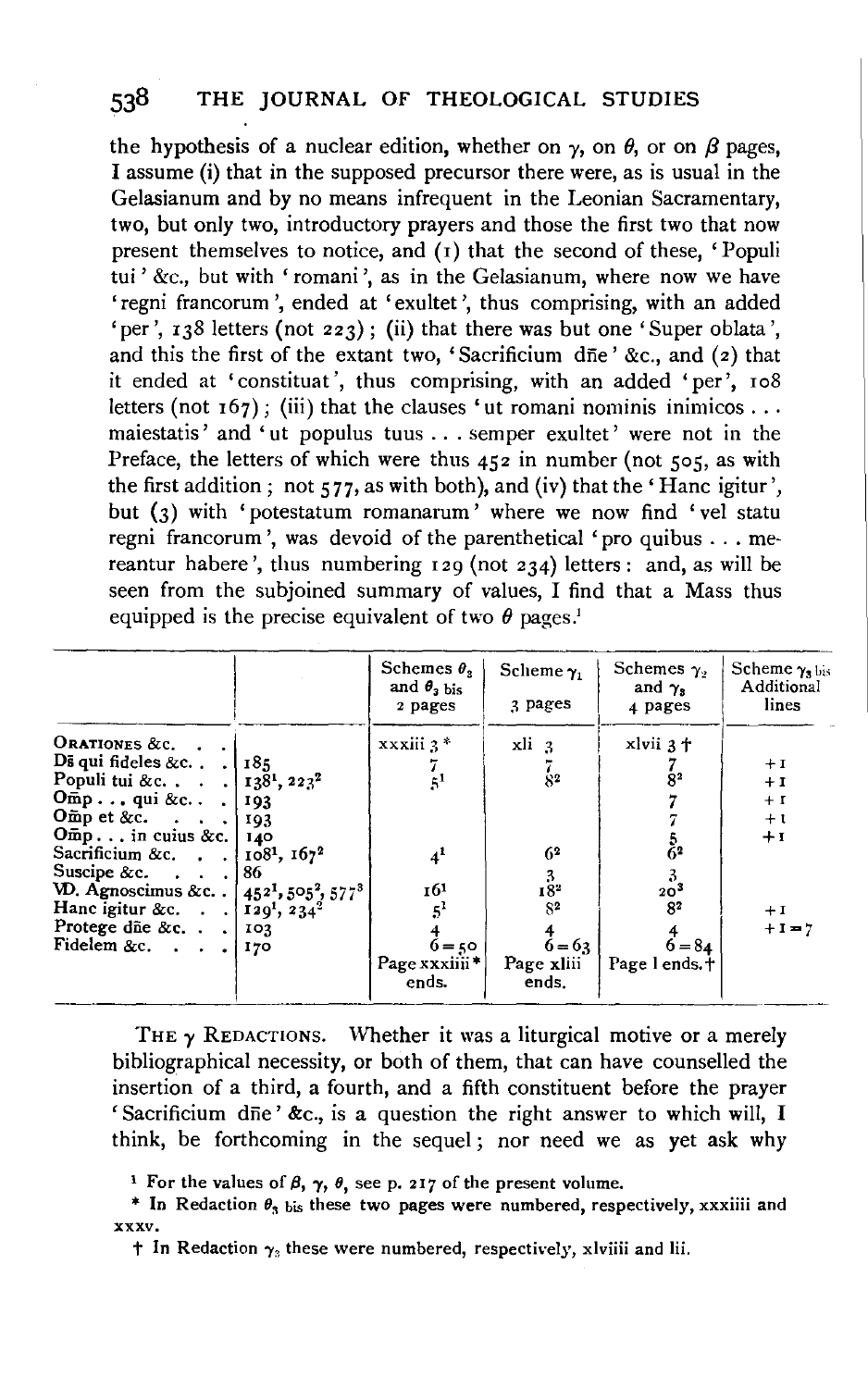a second prayer of oblation has been subjoined to the 'Sacrificium dne'. What at present challenges remark is the fact that the very constituents in which we have just traced marks of a single textual amplification-the 'Populi tui', the 'Sacrificium dne' and the 'Hanc igitur oblationem '-are, by the hypothesis just formulated, constituents proper to the original scheme; for thus is raised the pertinent question whether their enhancement can have been effected at some period earlier than the last general  $\gamma$  redaction. This question is answered in the affirmative by the second column of linear values in the foregoing list; and the answer is all the more worthy of our regard because none of the prayers which by the hypothesis are extraneous to the first redaction is of composite character. The third and fourth, but beginning with a simple 'Ds ',will be found at Gel. Ill lix and lvii (Mur. i 729 and 728), and the fifth at Leon. XXVII iii  $(i\delta, i_{411})$ . The second Secreta is at Gel. Ill lix.

The evidence in proof of an intermediate redaction is completed by the fact that, as was just now intimated, the Preface has received two amplifications; and, since the second of these, 'ut populus tuus ... exultet', $\frac{1}{x}$  is not in true structural connexion with the passage that immediately precedes it, 'quia . . . expuleris', it is both obvious and reasonable to regard it as an afterthought, and as an afterthought of later date than the other. By neglecting it we have an intermediate value of [577-72 =] 505 letters, the equivalent of eighteen  $\gamma$  lines. By further neglecting the presumably earlier phrase 'et romani nominis ... compremas maiestatis ', we reach the first value of 452 letters.

## SECTION VI. THE SANCTORALE.

When dealing with the Sanctorale we must be careful not to assume as certain, or even as likely, that on its incorporation into our document the first of its five Masses had already been, or then was, dedicated specifically to St Hilary, or indeed to any other confessor bishop ; for it is by no means improbable that the appropriation was made on some later occasion, and that meanwhile the item was, like each of the other four, a *missa de communi martyrum*; and for the following reasons :-

The first prayer of the Mass is now worded 'Scs dne helarius confessor tuus' &c., but in the Petau<sup>2</sup> Gelasianum (Mur. i 667) it reads 'Scs dfie gurgonius' &c.; and Gorgonius was not a mere confessor but a

<sup>&</sup>lt;sup>1</sup> Its 'fidei integritas' may not improbably throw light on the external history of the document.

<sup>&</sup>lt;sup>2</sup> The external history of MS. Vatican. Regin. 316-usually known by the name of' Gelasian Sacramentary'-has not been traced. For the purpose of the present enquiry it seems better to distinguish it from the St Gallen and other books by the name of its first known possessor, the senator Paul Petau.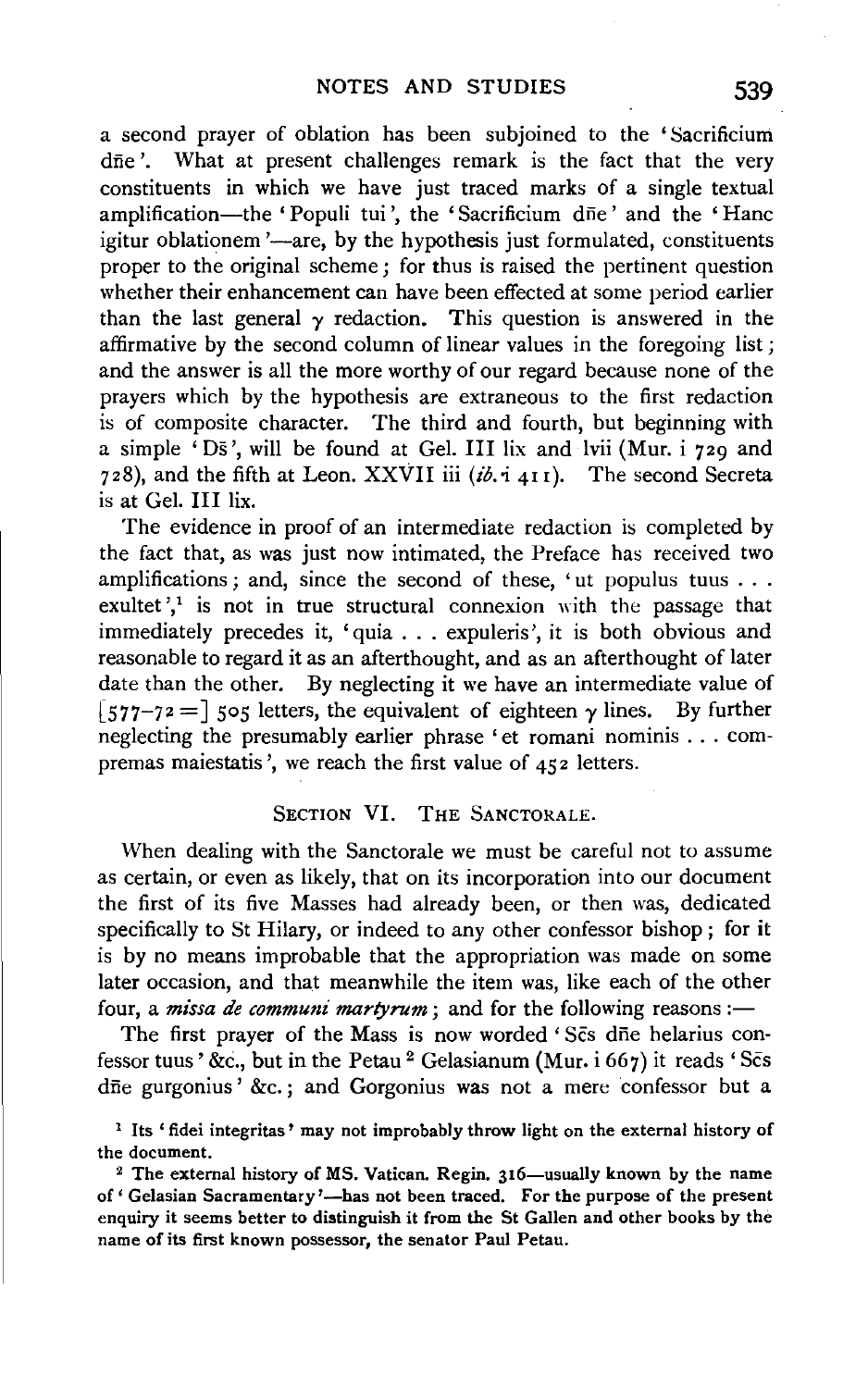martyr. The second prayer is as applicable to St Benedict, to the feast of whose translation from Monte Cassino to Fleury, early in the second half of the seventh century, the St Gallen book (Gerbert, p. 149) devotes it, as it is to St Hilary ; and St Benedict was not a bishop. Its first 'Super oblata' *-ex hypothesi,* therefore, a component of the original scheme  $-$ is in the Petau Gelasianum (Mur. i 637) given to St Marcellus; while St Gallen (Gerbert, p. 170), *mutatis mutandis*, gives the opening sentence, ' Quoniam fiducialiter ' &c., of the Preface to St Hermes; and Hermes, whatever we are to say of Marcellus, was not a confessor, but a martyr : nor was he a bishop. These considerations must be borne in mind should we ever attempt to construct the external history of the document. Meanwhile, but within square brackets, I give in my list of values the numerical totals in terms of letters of the several constituents as ' corrected' for a martyr. These, however, I believe to be applicable to none but redactions  $\theta_3$ ,  $\theta_3$  *bis*, and  $\gamma_1$ .

We saw just now what were the devices by means of which the political Mass, if set forth originally on two pages of  $\theta$  capacity, could have been made to occupy first three, then four,  $\gamma$  pages. Instructed by that experience I now propose to make it a working hypothesis that the several Masses of our Sanctorale were in the first instance cast in the Roman norm, thus containing two, but only two, prayers preliminary to the oblation of the gifts, and that these were the two, or the two first, that now offer themselves to our notice ; that no Mass had in the first instance more than one 'Super oblata', one 'Post communionem', or one 'Super populum', our choice in cases of plurality being determined by priority of place; and that in all such of the constituents thus selected as are evidently cumulations of intrinsically independent clauses only the first clause is to be regarded as of the original scheme.

I. In accordance with this hypothesis I eliminate from the first Mass (Mur. ii *68z)* the third and fourth of its extant constituents, the sixth, the seventh and the last ; and, besides these, so much of the extant Preface as now follows the words 'quas sci helarii pontificis tui confessione praesenti confidimus adiubandas '; but these, if we are to have the genuine reading, must be corrected to 'quas in sci martyris tui confessione praesenti confidimus adiubandas ', thus giving what I conceive to be the first scheme of the Preface the value, with an added 'per quem', of  $III$  letters (4  $\theta$  lines). My reason for regarding as adventitious to the original scheme all that now follows 'adiubandas' is that the tautological 'ut illius patrocinio nos adiubante . . . placeamus' reads like a very awkwardly subjoined *additamentum*, and that the three sentences which come next-' quia dum ... deposcimus ', 'quia supplicationibus ... praestari ', 'quia licet nobis' &c.-have as little connexion with each other as the first of them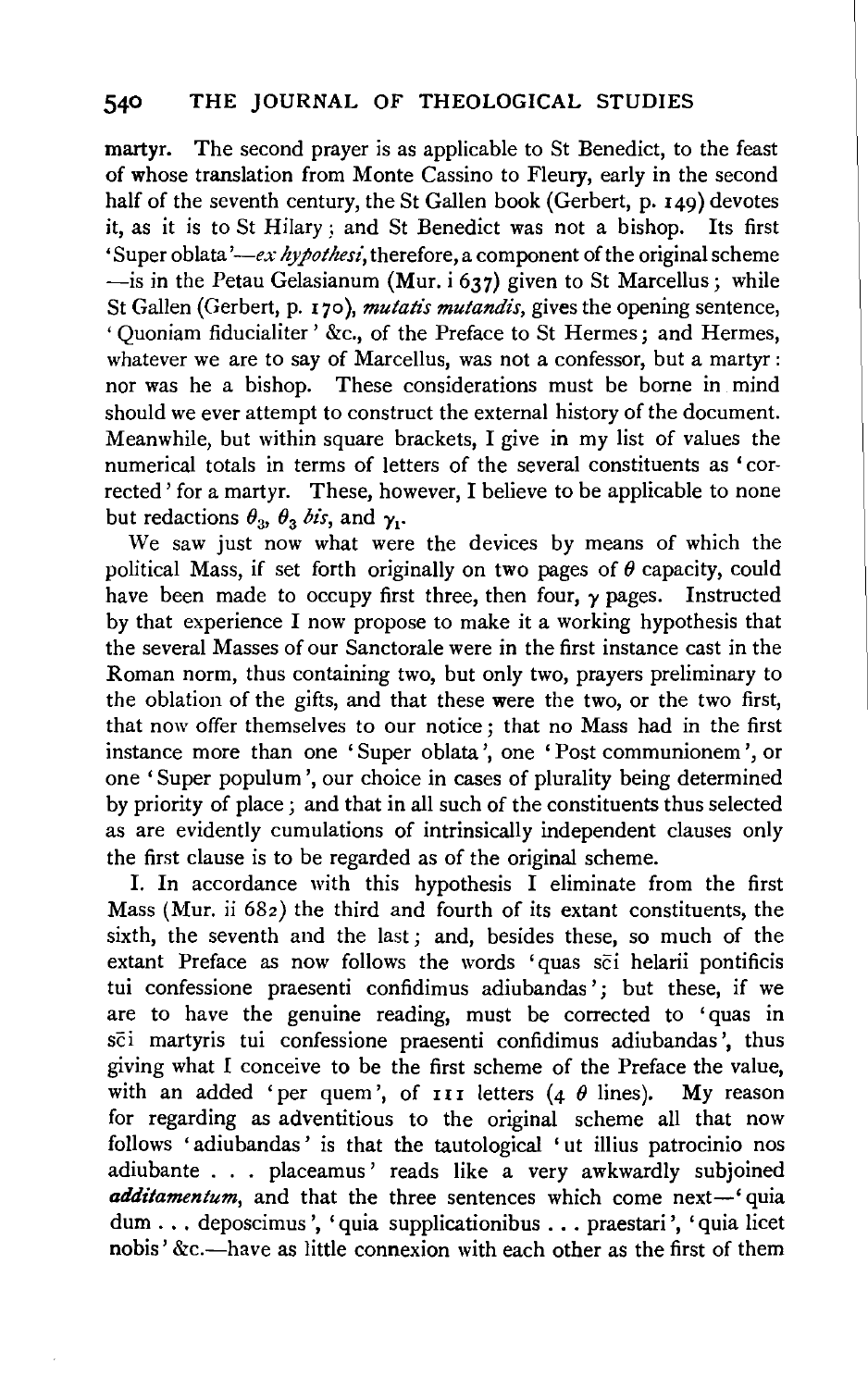has with what precedes it.<sup>1</sup> On the assumption that the right reading of the first sentence is what I have just suggested, and that it was retained until the last general transcription, the two values next after the first were 340 and 478; but, had the text been worded as for a martyr, which I believe to have been the case with the first sentence so long as it stood alone, these totals would have been slightly less; namely  $331$  and  $465$ . In my tabular synopsis I distinguish 'martyr' from 'confessor' values by enclosing the former within square brackets.

We now encounter a difficulty. Like the 'Hanc igitur' of the fourth Mass of the series, the corresponding constituent of the first Mass may, when introduced, have been nothing more than hint of a clause in the Canon ; or it may have been a modification of that clause, the words ' in honore sci helarii confessoris tui atque pontificis' being intended to take the place of the lengthy 'in honore domni beati martyris tui *illius* et pro peccatis' &c., &c.'.<sup>2</sup> By the former hypothesis we should, when constructing our table of values, be at a loss when first to notify the value of the formula and should have to await the first stichometrical opportunity for doing so. If we adopt the latter hypothesis we must remember that the extant clause could not have been made a constituent of the Mass before the Mass itself, which may originally have been a *missa de communi martyrum,* had been appropriated to St Hilary. Not knowing which of the two to adopt, or at what stage in the developement of the work to make use of it when adopted, I propose to neglect the formula until, meanwhile constructing the table of values, we shall have ascertained when its inclusion first became possible or necessary if the Mass was to occupy an integral number of pages.

II. x. In the second prayer, ' Beati martyris' &c., of the second item (Mur. ii  $683$ ) the phrase 'ut eius sacra natalicia ... conspiciamus aeterna' reads like a carelessly worded addition to an original complete in itself, and we have the authority of the 'Gelasian' *missa* for the twenty-seventh of December (ib. i 499) for so regarding it. Its omission reduces  $158$ letters (6  $\gamma$  lines) to 91 (3  $\theta$  lines). 2. Warned by similar experiences in the Leonianum, as at XVII i, XVIII xviii, XL ii, I suspect the second half, 'Unde benedicimus' &c.,<sup>8</sup> of the Preface to be proper to a later

<sup>1</sup> The first of them, but with 'per eos qui tibi placuere' for 'per eum qui tibi placet', is the St Gallen Preface, *In basilicis martyrum* (Gerbert, p. 220); the second, but with 'quoniam' for 'quia' and 'quam beati Rufi' for 'quam beati Helarii confessoris tui', is the St Gallen Preface (ib. p. 169) for St Rufus; while the same collection *(ib.* p. 153) assigns the third to St James the Apostle, but with· out the 'et illorum ' which disfigures our text.<br><sup>2</sup> The clause is too long for citation in full. But see below, p. 563, in my collation

of the text of the Canon.<br><sup>3</sup> The St Gallen sacramentary (Gerbert, p. 115) has this second sentence, as well

as the first, in its Preface for SS. Nereus, Achilleus and Pancratius.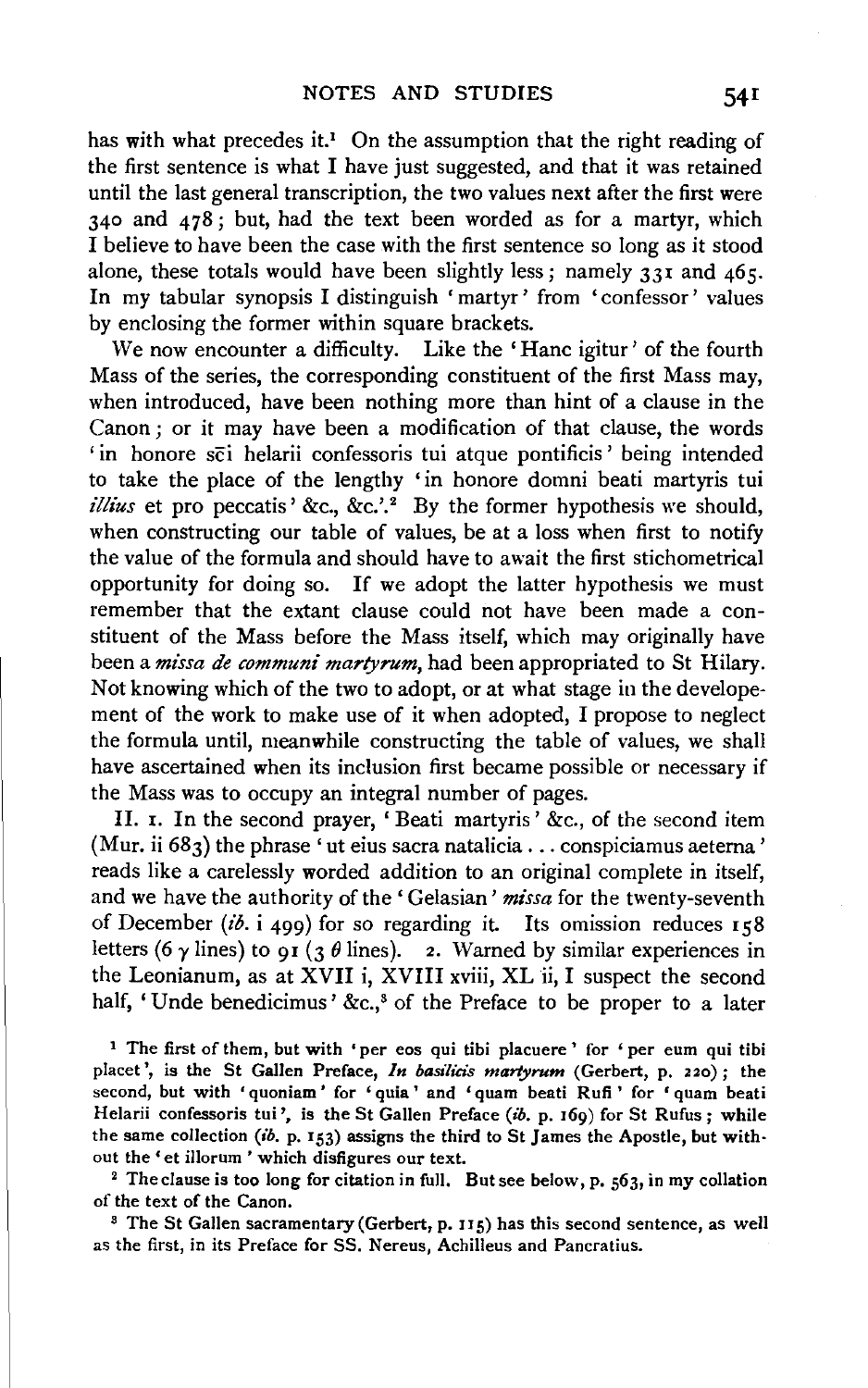# 542 THE JOURNAL OF THEOLOGICAL STUDIES

redaction than the first. By omitting it, and also the needless 'maiestatem' of the conclusion, we reduce 234 letters (8  $\gamma$  lines) to 153 (6 of  $\theta$  value). Omitting the needless 'quem' we have 149 letters (5  $\gamma$  lines).

III. In the third item (Mur. ii  $684$ ) I assume (1) that the prayer 'Sci martyris tui ' &c., ended originally at ' augmentum', as in the Leonianum (*ib.* i 401), thus counting 80 letters (3  $\theta$  lines), not 149 (5 of  $\gamma$  value); and (z) that, as in the Leonianum *missa* for St Agapitus (ib. i 4oo), but that of the Codex Sangallensis for St Hippolytus (Gerbert, p. 163), the Preface ended at 'iustorum'<sup>1</sup> with a total of r88 letters ( $7 \theta$  lines). (3) Besides this first logical pause there is, at 'uictorem ',yet another before we reach the extant conclusion,<sup>2</sup> and thus 395 letters ( $14 \gamma$  lines) as a second total.

IV. r. The fourth member of the series (Mur. ii 685) has a Preface the first part of which, as far as 'protegis ', occurs twice in the Leonianum  $(i\delta, i, 334, 340)$ ; while the hopelessly ungrammatical construction given to the extant whole by the words which immediately follow 'protegis' makes it morally certain that these are a comparatively late addition. By neglecting them and assuming 'protegis ' to have been followed by the usual conclusion, ' Per quem', we have a prior total of 87 letters as against the 234 letters of the present text. But, ancient as was this 'Qui ecclesiam tuam ... protegis ', I cannot feel sure that it is identical with the Preface as originally set forth in our document, for, on the Feast of St Bartholomew, the St Gallen sacramentary, with which our document has much in common, subjoins to 'Qui ecclesiam tuam ... protegis' the words 'et sine fine custodis' (Gerbert, p. r69); and I think that, as at present informed, our most prudent course is to identify the original text of the earlier portion of the present Preface with this St Gallen Preface as we just now identified the original text of the earliest portion of the first Preface, 'Quoniam fiducialiter' &c., with the St Gallen Preface for St Hermes, and to give the constituent the three successive values of 105, 87, and 234 letters.

2. In dealing with the next constituent we are beset by a difficulty similar to that which we encountered in the only other 'Hanc igitur' of

1 But with the difference that, whereas our text has 'supplicaret' and the Leonianum 'supplet' (! 'suppleret'), St Gallen has 'obtineret'.<br>
<sup>2</sup> As observed in the text, the St Gallen Preface for St Hippolytus ends with

the words 'tibi grata iustorum'; but on the nineteenth of August we find our next phrase, 'Qui humanum genus . . . eripiens . . . soluisti ; per quem ita . . . ut ..• beatum martyrem suum magnum faceret esse uictorem '. In this latter agreement there would be nothing extraordinary, were it not for the startling fact that, whereas the character, the title, and the entourage of our Preface require us to see in' magnum' a noun adjective qualifying' martyrem ', St Gallen makes a proper name of it, identifying it with the real or imaginary St Magnus whom it celebrates on that day.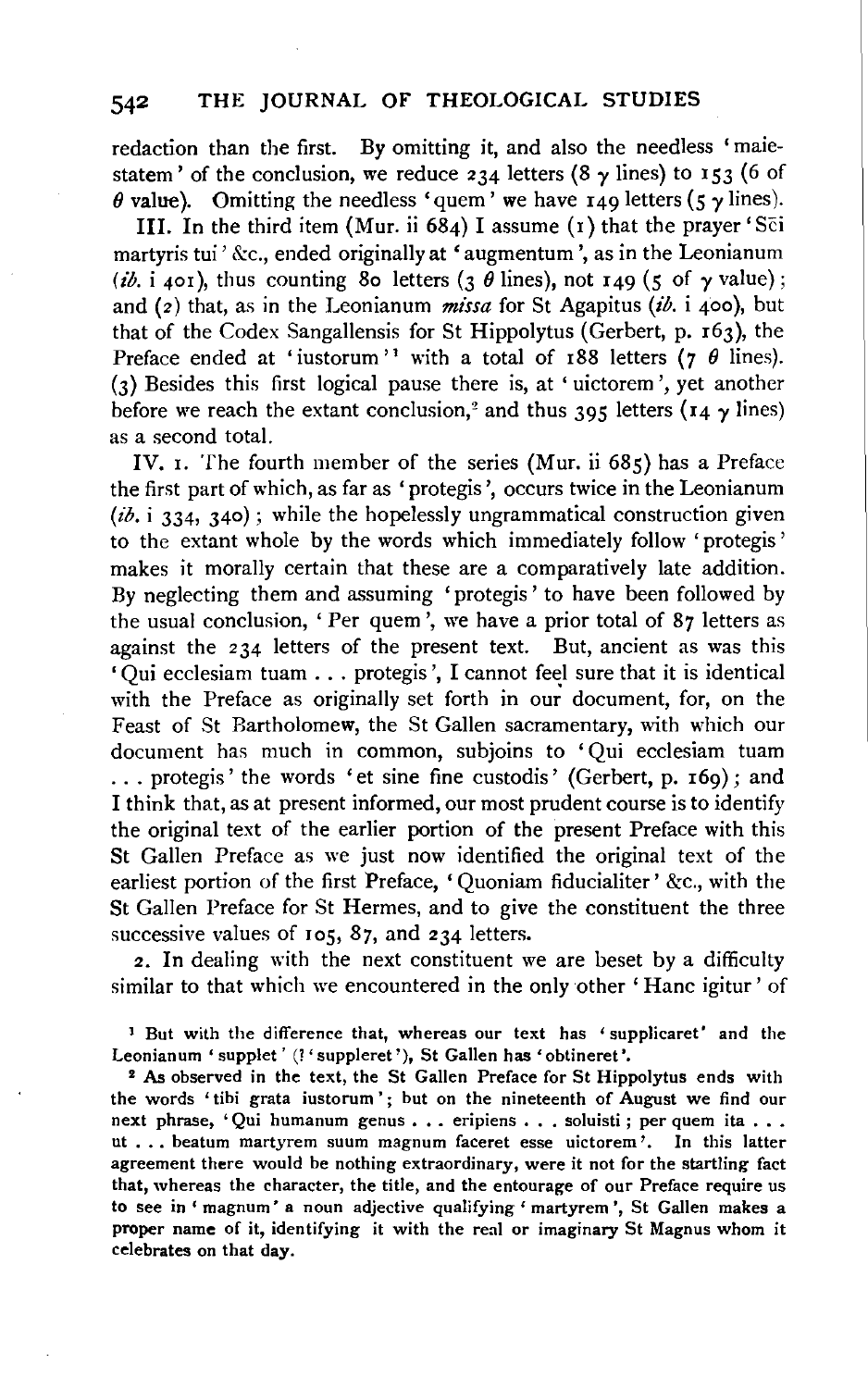the section. A normal 'Hanc igitur' is no necessary constituent of a Mass constructed, as by the hypothesis each of these may in the first instance have been, in accordance with the Roman type of  $missa$ ; and, as the ' Hanc igitur' of this Mass is normal, it must be regarded as mere 'padding' which may have been inserted at any one of several redactions, and which we must therefore first compute when first we shall find it necessary to do so. But, even so, we must be on our guard. We must remember that, simple as it is, the formula during the period covered by the earlier history of our document may certainly have had a lower textual value than it now has; for, frequently as it occurs in the Leonianum, it never in that collection contains the theologically significant words 'seruitutis nostrae sed et cunctae familiae tuae', and in our own document the ' Hanc igitur' of the political Mass was devoid of 'sed et cunctae familiae tuae' not only during the period of *8* pagination, but also-a fact to be carefully noted by any who would attempt to trace the external history of the compilation-when, at the first  $\gamma$  redaction, it underwent a very considerable augmentation.<sup>1</sup> By neglecting the words last cited we have a possible antecedent value of  $79$ letters as against 103.

V. The second' Super oblata' of the fifth Mass (Mur. ii 686) sets it in analogy with the first, third, and fourth, each of which has more than one prayer for the offering of the gifts. Its opening clause, 'Suscipe ... laudis ', seems to have been borrowed from the fourth item, and, by means of a connecting 'ut', conjoined to a prayer, 'Benedictio tua' &c., which in the Petau Gelasianum (11 xv) serves as second Secreta for the Feast of St Euphemia. When we compute the linear values of the series we shall find that but for this prefix to a sufficiently equipped prayer the series would have fallen inconveniently short of an integral number of pages at the last general redaction.

Like each of its four predecessors, the Preface would seem to have attained its extant value by a process of gradual coacervation. It resolves itself into four parts. The second of these, 'Quoniam gloria ... uincentibus contulisti'---which, however, and for reasons to be stated on a later page, I believe to be first in the order of time-is, as a literary achievement, superior to any of the Leonianum Prefaces (VIII viii, xv, xviii, xviiii) on the model of one or more of which it would seem to have been composed; and we may reasonably believe it to be the work of one who knew the older document. The third in textual order- $'$ Qui ... fuderunt '-is a relative clause added, it may be, by the compiler of an amplified issue of the work, who, as he neared his goal, found himself in want of four lines of text; and, if I am right in believing it to be second in the order of time, it was most probably added at the

<sup>1</sup> See the list of values, p. 538 *supra*.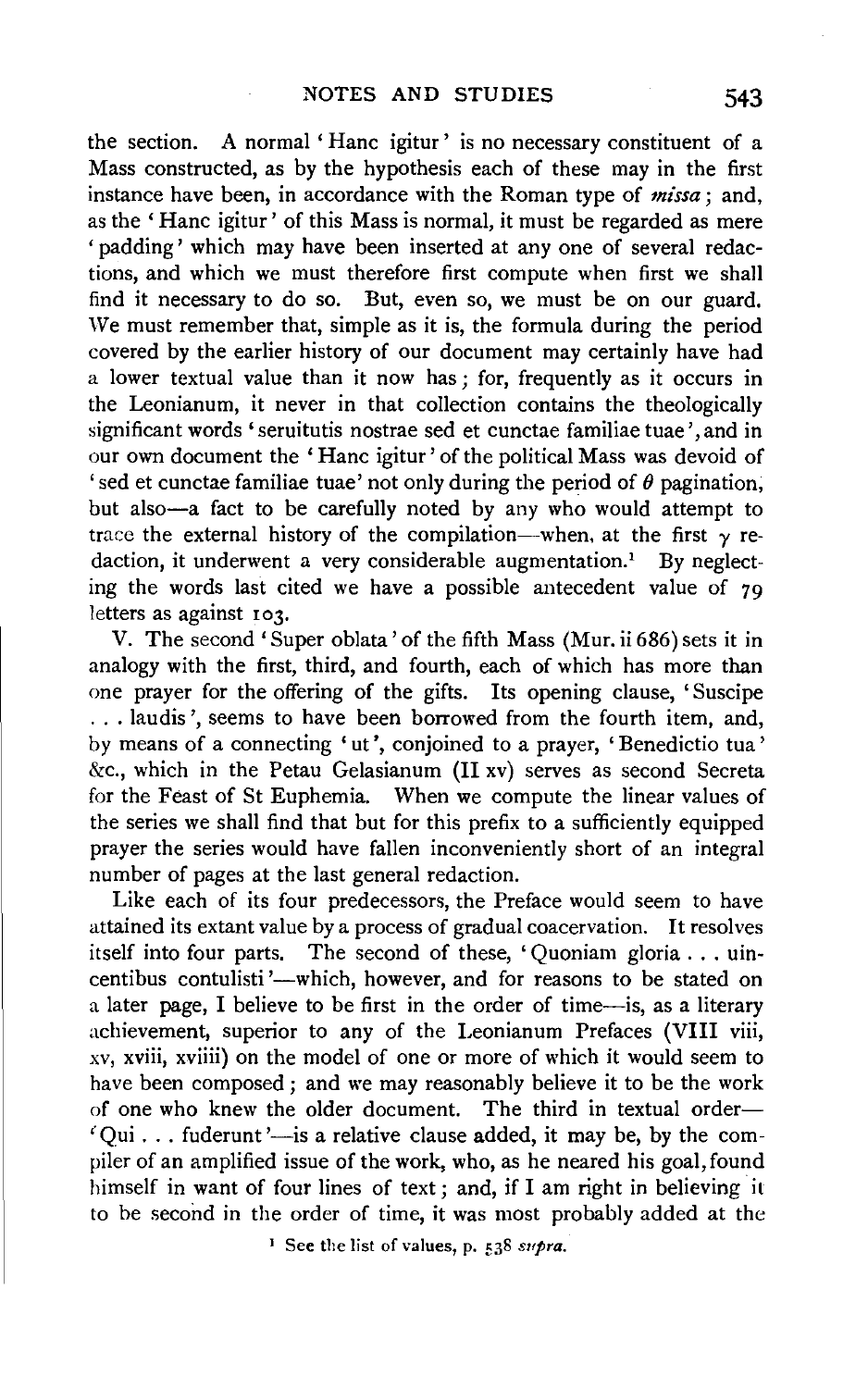|                                                                                                                                                                                                                                                                 | 6 pages | Scheme $\theta_s$ and $\theta_s$ bis<br>5 pages | Scheme $\gamma_1$<br>6 pages | Scheme $\gamma_1$ bis Scheme $\gamma_2$<br>8 pages | 9 pages              | Scheme $\gamma_s$<br>12 pages | Scheme $\gamma_3$ bis<br>Additional<br>lines |
|-----------------------------------------------------------------------------------------------------------------------------------------------------------------------------------------------------------------------------------------------------------------|---------|-------------------------------------------------|------------------------------|----------------------------------------------------|----------------------|-------------------------------|----------------------------------------------|
| Already computed                                                                                                                                                                                                                                                |         |                                                 |                              |                                                    |                      |                               | $+7$                                         |
| I ORATIONES ET PRECES IN NATALI & C.                                                                                                                                                                                                                            | XXXV    | 3 xxxvi                                         | $x$ liiii $3$                | xliii 3                                            | 1i.<br>$\mathcal{Z}$ | liii 3                        |                                              |
| Ses due helarius &c. $\lceil 76^1 \rceil, 87^2$                                                                                                                                                                                                                 |         | 3 <sup>1</sup>                                  | 3 <sup>1</sup>               | 3 <sup>2</sup>                                     | 3 <sup>2</sup>       | $3^2$                         |                                              |
| Intercessio nos quaesumus &c. $\lceil \prod_{i=1}^{n} \rceil$ , $\lceil o \rceil^2$                                                                                                                                                                             |         |                                                 | 4 <sup>1</sup>               |                                                    |                      |                               |                                              |
| Indulgentiam nobis &c. $\begin{bmatrix} 1 & 1 & 3 \end{bmatrix}$ , $\begin{bmatrix} 2 & 1 & 2 \end{bmatrix}$ , $\begin{bmatrix} 2 & 1 & 2 \end{bmatrix}$ , $\begin{bmatrix} 2 & 2 & 2 \end{bmatrix}$                                                            |         |                                                 |                              |                                                    | $5^1$                | 8 <sup>2</sup>                |                                              |
| Exaudi die preces &c [[145], 172 <sup>1</sup> , [305], 332 <sup>2</sup>                                                                                                                                                                                         |         |                                                 |                              |                                                    | 61                   | 12 <sup>2</sup>               |                                              |
| Sēi confessoris tui &c. $[164^1], 181^2$                                                                                                                                                                                                                        |         | 61                                              | 6 <sup>1</sup>               | $7^{2}$                                            | $7^2$                |                               | $+1$                                         |
| Sacrificium die quod &c. $\left[ \begin{bmatrix} i & 5i \end{bmatrix}, i & 57 \right]$                                                                                                                                                                          |         |                                                 |                              |                                                    | $6*$                 | 6*                            |                                              |
| Ut nobis dñe tua sacrificia &c. $(76)$ , 79*                                                                                                                                                                                                                    |         |                                                 |                              |                                                    |                      | $3*$                          |                                              |
|                                                                                                                                                                                                                                                                 |         | 4 <sup>1</sup>                                  | $4^1$                        |                                                    |                      |                               |                                              |
| VD. Quoniam fiducialiter &c. $\begin{bmatrix} 1 & 1 & 1^1 \end{bmatrix}$ , $\begin{bmatrix} 3 & 1 \end{bmatrix}$ , $\begin{bmatrix} 4 & 6 \end{bmatrix}$ , $\begin{bmatrix} 5 & 9 \end{bmatrix}$<br>119, 340 <sup>2</sup> , 478 <sup>3</sup> , 611 <sup>4</sup> |         |                                                 |                              | 12 <sup>2</sup>                                    | $17^3$               | 21 <sup>4</sup>               | $+1$ +                                       |
| Hanc igitur oblationem &c. $\vert$ [114], 139*                                                                                                                                                                                                                  |         |                                                 |                              |                                                    |                      |                               |                                              |
| Beati helarii confessoris &c. $\begin{bmatrix} 145^1 \end{bmatrix}$ , $155^2$                                                                                                                                                                                   |         | $5^1 = 25$                                      | 5 <sup>1</sup>               | 6 <sup>2</sup>                                     | 62                   | 62                            | $+1$                                         |
| Protegat nos dñe &c. $\vert$ [131], 144*                                                                                                                                                                                                                        |         |                                                 |                              |                                                    |                      | 5*                            |                                              |
| II ORATIONES ET PRECES UNIUS &c.                                                                                                                                                                                                                                | xxxvi   | I xxxvii                                        | $\mathbf{I}$                 | $1 = 4I$                                           | $1 = 63$             | $1 = 84$                      |                                              |
| D <sub>3</sub> qui nos annua &c. $\ldots$ $\ldots$   108                                                                                                                                                                                                        |         |                                                 |                              |                                                    |                      |                               |                                              |
| Beati martyris tui &c.   $91^1$ , $158^2$                                                                                                                                                                                                                       |         | 3 <sup>1</sup>                                  | 4                            | xlvi                                               | 4 liii               | lvii 4                        |                                              |
| Praesta die mentibus &c. $\mid$ 125                                                                                                                                                                                                                             |         |                                                 | 3 <sup>1</sup>               |                                                    | 6 <sup>2</sup>       | 62                            |                                              |
| Hostiam nostram quaesumus &c. . $\log$                                                                                                                                                                                                                          |         |                                                 |                              |                                                    |                      |                               | $+1$                                         |
| VD. Quoniam a te &c. 453 <sup>1</sup> , [149], $234^2$                                                                                                                                                                                                          |         |                                                 | 3                            |                                                    | 3                    |                               | $+1$                                         |
| Quaesumus dūe salutaribus &c $\int$ 91                                                                                                                                                                                                                          |         |                                                 |                              |                                                    | $8^2 = 21$           | 82                            |                                              |
| Adesto die familiae tuae &c. $\mid$ 138                                                                                                                                                                                                                         |         |                                                 |                              | xlvii                                              | 3 <sup>1</sup>       | $3 = 29$                      | $+1$ $=13$                                   |
| III ITEM DE UNO MARTYRE                                                                                                                                                                                                                                         | xxxvii  | $5 = 25$<br>I xxxviii                           |                              |                                                    |                      |                               | $+1$                                         |
| Adsit nobis quaesumus $ 131 $                                                                                                                                                                                                                                   |         |                                                 |                              |                                                    |                      |                               |                                              |
| Sēi martyris tui dī<br>e &c $ 80^1, 149^2$                                                                                                                                                                                                                      |         |                                                 |                              |                                                    |                      |                               |                                              |
|                                                                                                                                                                                                                                                                 |         |                                                 | 31                           |                                                    |                      |                               |                                              |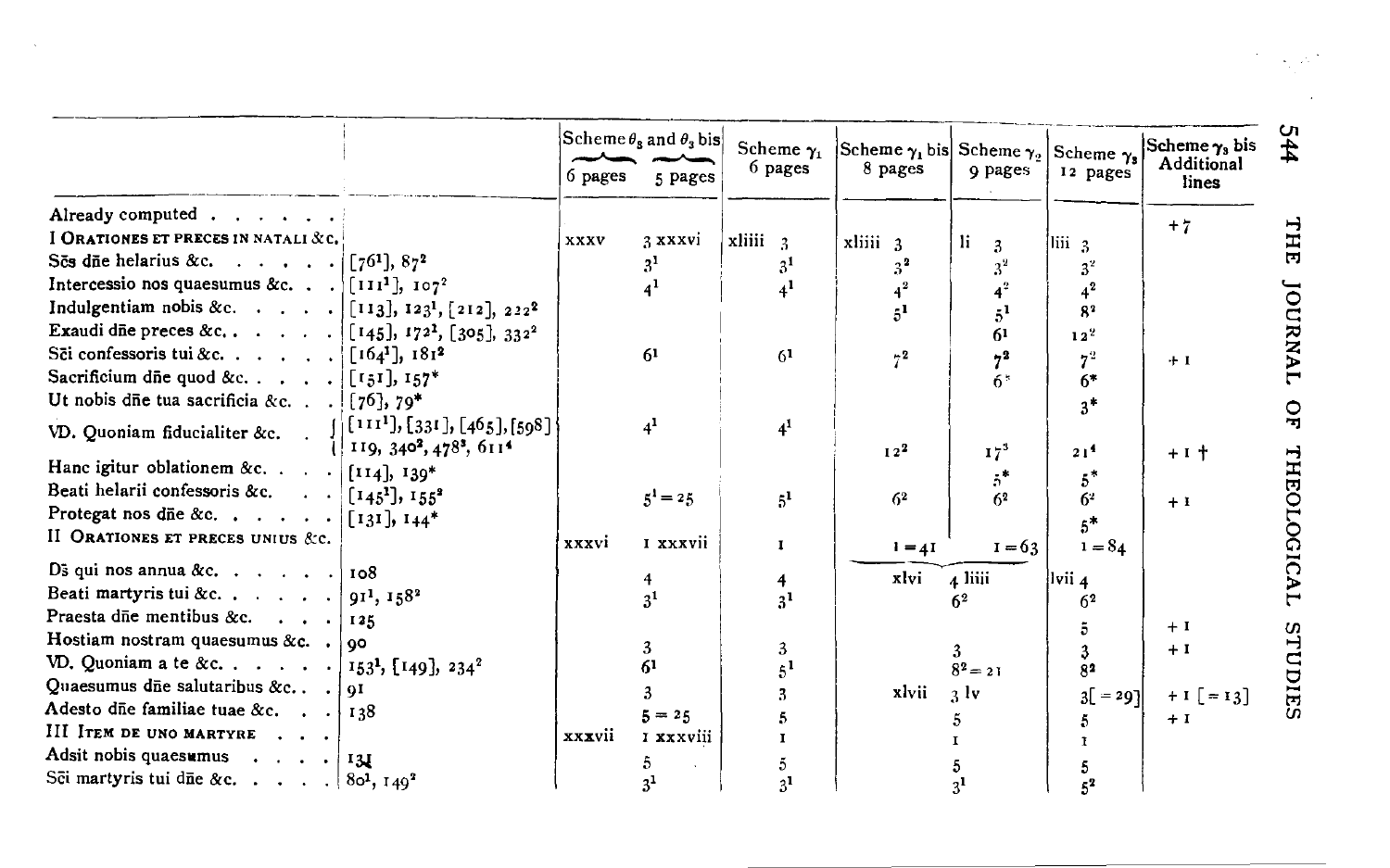| Muneribus nostris due &c. 126                                                                             |           | 5                |           | $5 - 63$              |                  | 5.            | 5                                    | $+1$                |
|-----------------------------------------------------------------------------------------------------------|-----------|------------------|-----------|-----------------------|------------------|---------------|--------------------------------------|---------------------|
| Adesto dne supplicationibus 170                                                                           |           |                  |           |                       |                  |               | 6                                    |                     |
| VD. Qui non solum malis &c. 188 <sup>1</sup> , 395 <sup>2</sup> , 465 <sup>3</sup>                        |           |                  | xlvii     | $\overline{7}$        |                  | $14^2$        | 163                                  |                     |
| $\times$ Sumptis dñe sacramentis &c. 102                                                                  |           | $4 = 25$         |           |                       |                  |               | 4                                    | $+1$                |
| $\Xi$ Sumentes gaudia &c. 170                                                                             |           |                  |           |                       |                  |               | 6                                    |                     |
| IV ITEM DE UNO MARTYRE.                                                                                   | xxxviii   | I xxxviiii       |           | т                     |                  | $I = 4I$      | $I = 82$                             |                     |
| Omp semp ds fortitudo &c. 191                                                                             |           |                  |           |                       |                  | xlviii 7 lvii | $\overline{a}$                       |                     |
| Praesta quaesumus dñe &c. 130                                                                             |           |                  |           | 5                     |                  |               |                                      |                     |
| Grata tibi sint munera &c. 107                                                                            |           |                  |           |                       |                  |               |                                      |                     |
| Suscipe due sacrificium &c. $ 135 $                                                                       |           |                  |           |                       |                  |               | $5 = 21$                             |                     |
| VD. Qui ecclesiam tuam &c.   105 <sup>1</sup> , 87 <sup>2</sup> , 234 <sup>3</sup>                        |           | $\mathbf{4}^1$   |           | 3 <sup>2</sup>        |                  | $8^3$         | llxii 8°                             | $+1$                |
| Hanc igitur oblationem &c. $ 79^1, 103^2$                                                                 |           |                  |           | 3 <sup>1</sup>        |                  |               |                                      |                     |
| Caelesti munere satiati &c. $\ldots$ . 83                                                                 |           | $3 = 24$         |           |                       |                  |               |                                      | $+1$                |
| Libantes dñe mensae tuae &c. 1112                                                                         |           |                  |           |                       |                  |               |                                      |                     |
| $\geq$ V IN NATALE SCORUM                                                                                 | xxxviiii  | 2 xl             |           | 1                     |                  | т             |                                      |                     |
| $\Box$ Ds qui nos scorum tuorum &c $\log$                                                                 |           | 4                |           | $4 = 42$              |                  |               |                                      |                     |
| Prosint nobis due quaesumus &c. $\frac{1}{38}$                                                            |           |                  | xlviiii 5 |                       |                  |               |                                      |                     |
| Offerimus due preces &c. $\begin{array}{cccc} \text{135} \\ \text{136} \end{array}$                       |           |                  |           | 5                     |                  |               |                                      | $+1$                |
| Suscipe due sacrificium &c. $\mid$ 165                                                                    |           |                  |           |                       |                  |               | 6                                    |                     |
| VD. Confiteantur tibi dñe &c.   115 <sup>1</sup> , 235 <sup>2</sup> , 406 <sup>3</sup> , 458 <sup>4</sup> |           |                  |           | S <sub>2</sub>        |                  | $14^3$        | $14^3$                               | $+2$ <sup>4</sup> + |
| Purificet nos quaesumus &c. $\cdot \cdot  81$                                                             |           |                  |           | $3 = 21$              |                  | $3 - 63$      | 3                                    | $+1 = 22$           |
| Praesta quaesumus omp ds &c] 130                                                                          |           |                  |           |                       |                  |               | $5 = 62$                             |                     |
| Explicit.                                                                                                 | $25 = 2$  |                  |           |                       |                  |               |                                      |                     |
| Last page $\cdots$ $\cdots$ $\cdots$                                                                      | xl        |                  |           |                       |                  |               |                                      |                     |
|                                                                                                           | BOOK ENDS |                  |           |                       |                  |               |                                      |                     |
| From the following $\cdots$ , $\cdots$                                                                    |           | $2 = 25$         |           |                       |                  |               |                                      |                     |
|                                                                                                           |           | Page xl<br>ends. |           | Page xlviiii<br>ends. | Page li<br>ends. | ends.         | Page lviiii   Page lxiiii  <br>ends. | Page lxv<br>ends.   |

+ For these two values, which are not those of minor rubrics, see below, pp. 557-559.

r4<br>4

 $\mathcal{F}=\mathcal{F}^{\mathcal{F}}_{\mathcal{F}}$  ,  $\mathcal{F}_{\mathcal{F}}$ 

**NOTES**  $\sum_{i=1}^{n}$ STUDIES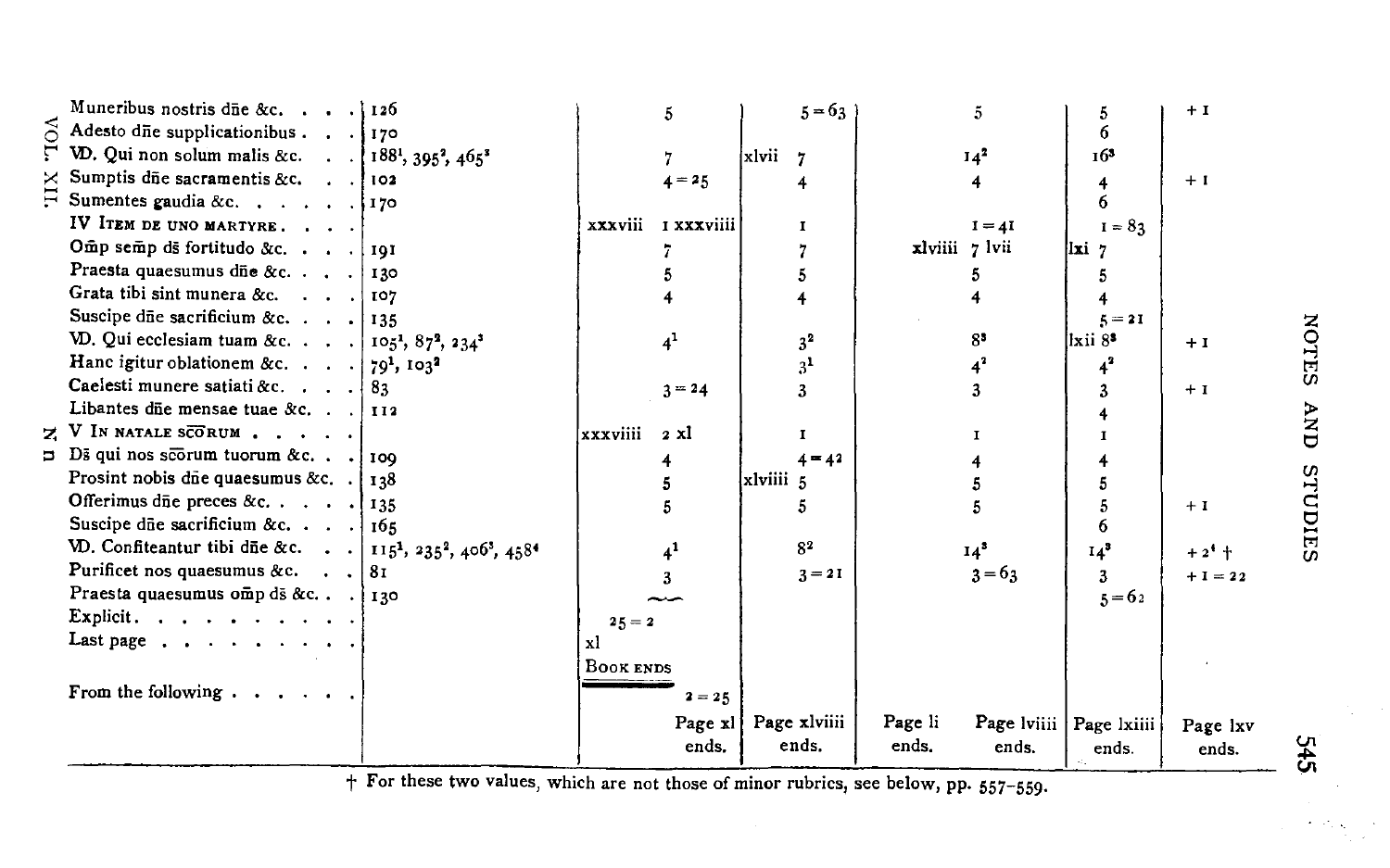first  $\gamma$  redaction. The fourth in textual order—' Clementiam tuam ... affectu'—would be a duly constructed and completely equipped Preface if it stood alone<sup>1</sup>; but, standing where it does, and thus substituting a subject in the first person for that of the preceding context, which is in the third, it bids us assign its introduction to some by no means careful rehandler of the document-perhaps a scribe rather than an editorwho under compulsion of a stichometrical exigency followed the example and rivalled the carelessness of the contributor of the 'Qui ... fuderunt'. I appropriate it with some confidence to the first amplification which the series seems to have undergone after it had been transferred to  $\gamma$  pages and at a subredaction which may be conveniently denominated  $\gamma_1$  *bis.* 

The first in textual order of these mutually independent sentences— ' Confiteantur tibi dñe omnia opera tua et sci tui benedicant te'-is the strangest of the four; for it violates all precedent, and has neither ethic relation to the 'Vere dignum' formula nor grammatical nexus with it. I was at one time inclined to think it a marginal memorandum that had found its way into the text through scribal inadvertence; and the guess, though wide of the mark, was not far from the truth, as we shall see on an early page. Meanwhile we must be careful not to think of it as part of any one of the redactions of which we have as yet had cognizance, but to set down the values as 115, 235, and 406.

Thus much said by way of a preliminary survey of our Sanctorale, its characteristics and its peculiarities, let us try to ascertain whether or not it be possible to justify the opinion that it was subjoined to the first main instalment of our document, the pontifical, concurrently with the insertion into this of the *Ad Consummandum Diaconatus Officium* in the form for the ordering of deacons, and of the 'Fiant omnia' &c. in the *Consecratio Altaris*, and with the adjunction to it of the political Mass.<sup>2</sup>

THE  $\theta$  REDACTIONS. On consulting so much of the foregoing synopsis of values as relates to the second and three following items, the reader will perceive that if, neglecting for a while the intractable ' Confiteantur tibi ... benedicant te ' just noticed, we give the four Prefaces the respective first values, just found for them, of 153, 188, 105, and 115 lines; and that, if we give the 'Beati martyris tui' and the 'SCi martyris tui' the first values, just found for them, of 91 and 8o

1 In the St Gallen sacramentary (Gerbert, p. 183) the 'Clementiam tuam' .appears as Preface for the Feast of SS Cosmas and Damian, but with the evidently right readings 'cum exultantibus scis' and 'debitae uenerationis contingamus affectu', as against our 'cum exultatione scis' and ' de uitae ueneratione coniungamus affectu'.<br><sup>2</sup> As suggested above, p. 536.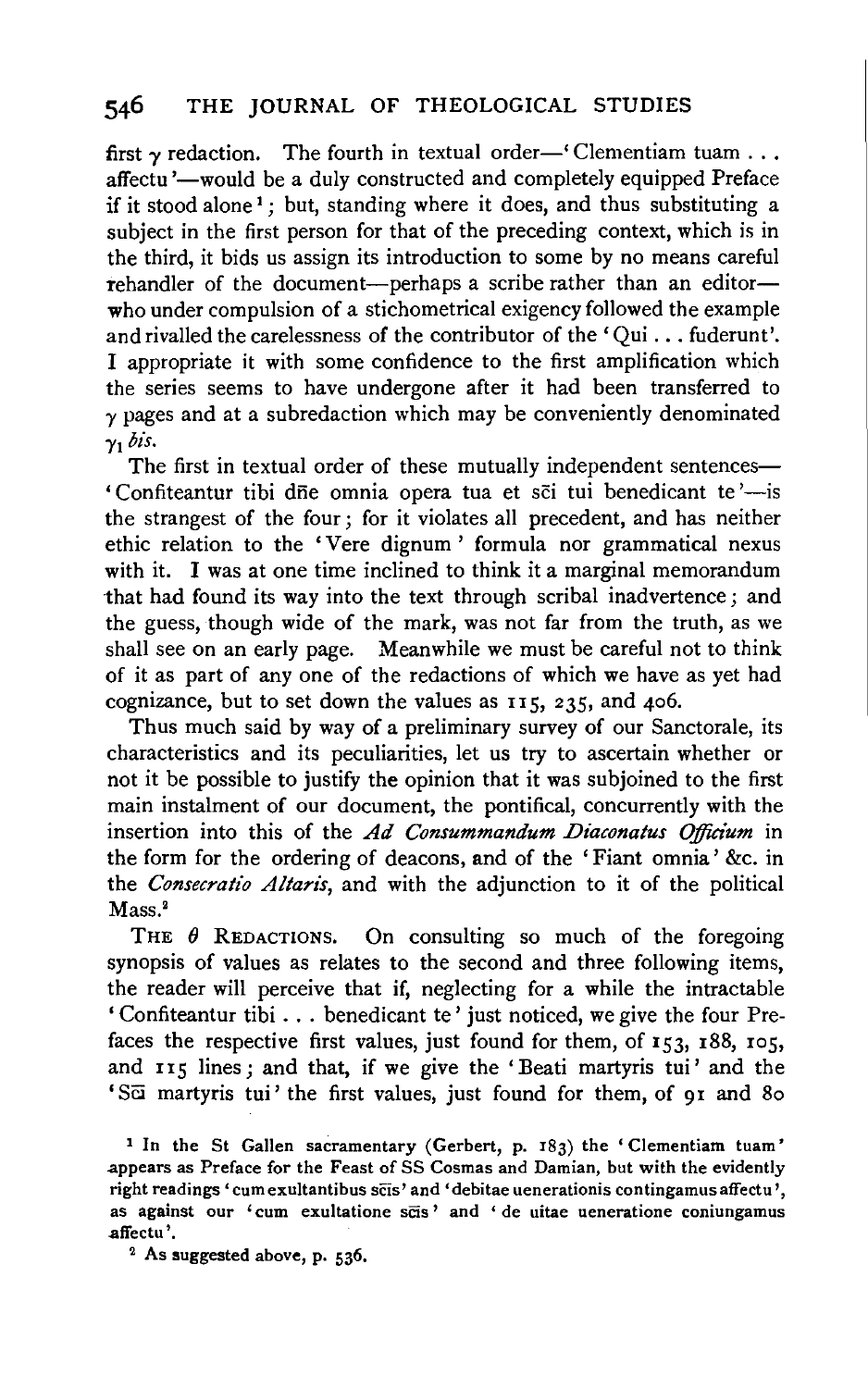letters, there remain to the constituents proper for selection as those necessary to a 'Roman', as distinguished from a 'Gallican ', equipment values such that the second, third, and fourth items, would each of them occupy a  $\theta$  page, and that the fifth would occupy twenty-three  $\theta$  lines, thus leaving two lines for an explicit or a connecting rubric. And if, turning back to the first item, now dedicated to St Hilary, he here again fixes his attention on the constituents proper to a ' Roman ' as distinguished from a 'Gallican' *missa,* that is to say, on the first, second, fifth, eighth, and tenth, he will find that, reducing the lowest textual totals of these to terms of  $\theta$  lines, and allowing, as usual, three lines for the *capitulum,* we obtain twenty-seven such lines, or two lines in excess of a page. But if, remembering it to be not only probable but presumable that in the first instance this item was, like· each of the others, a *missa de communi martyrum,* be gives the five several constituents the values demanded by that hypothesis-reducing, more especially, the 'Super oblata' from 181 letters to 164 by substituting 'martyris' for • confessoris atque pontificis ', and the 'Post communionem' from 155 to  $145$  by substituting 'martyris' for 'helarii confessoris'—if, I say, he makes the corrections required by the hypothesis, he will find that the resulting total is the precise equivalent of one  $\theta$  page.

THE FIRST  $\gamma$  REDACTION. A scribe whose business it might be to transfer the present section from five  $\theta$  pages to six of  $\gamma$  capacity would find on reaching the end of the third Mass that he had given as many as seventy-four lines to material which in his exemplar filled but seventy-five ; and that if the fourth *missa* was to end on the hundredth line—the limit given to it in the older copy-he must make it longer by two lines than it actually was. This amplification I conceive him to have effected by removing the words ' et sine fine custodis ' from the Preface and inserting a ' Hanc igitur' of the value of three lines.' He must now deal with the last item. He saw by inspection that two-and-twenty lines would suffice for this as it then was ; but twenty-six lines were to be filled. He therefore added the sentence 'Qui summum ... morte fuderunt ' to the original scheme of the Preface, 'Quoniam gloria ... contulisti '. Its 120 letters constituted a nett accession of four lines of text.

THE SECOND GENERAL  $\gamma$  REDACTION. At the last of the three general  $\gamma$  recensions of the document the component items of the present section were admirably distributed. The first of them-by this time definitively appropriated to St Hilary, the spiritual patron of the see of Poitiers-filled four pages ; four pages contained the second and third, the latter of these being for the vigil of a martyr ; four more contained the other two. But, inasmuch as some of the constituents were by this time at a third, and even at a fourth, stage of textual coacervation,

1 As to this value, in *79* letters, see above, pp. 542, 543·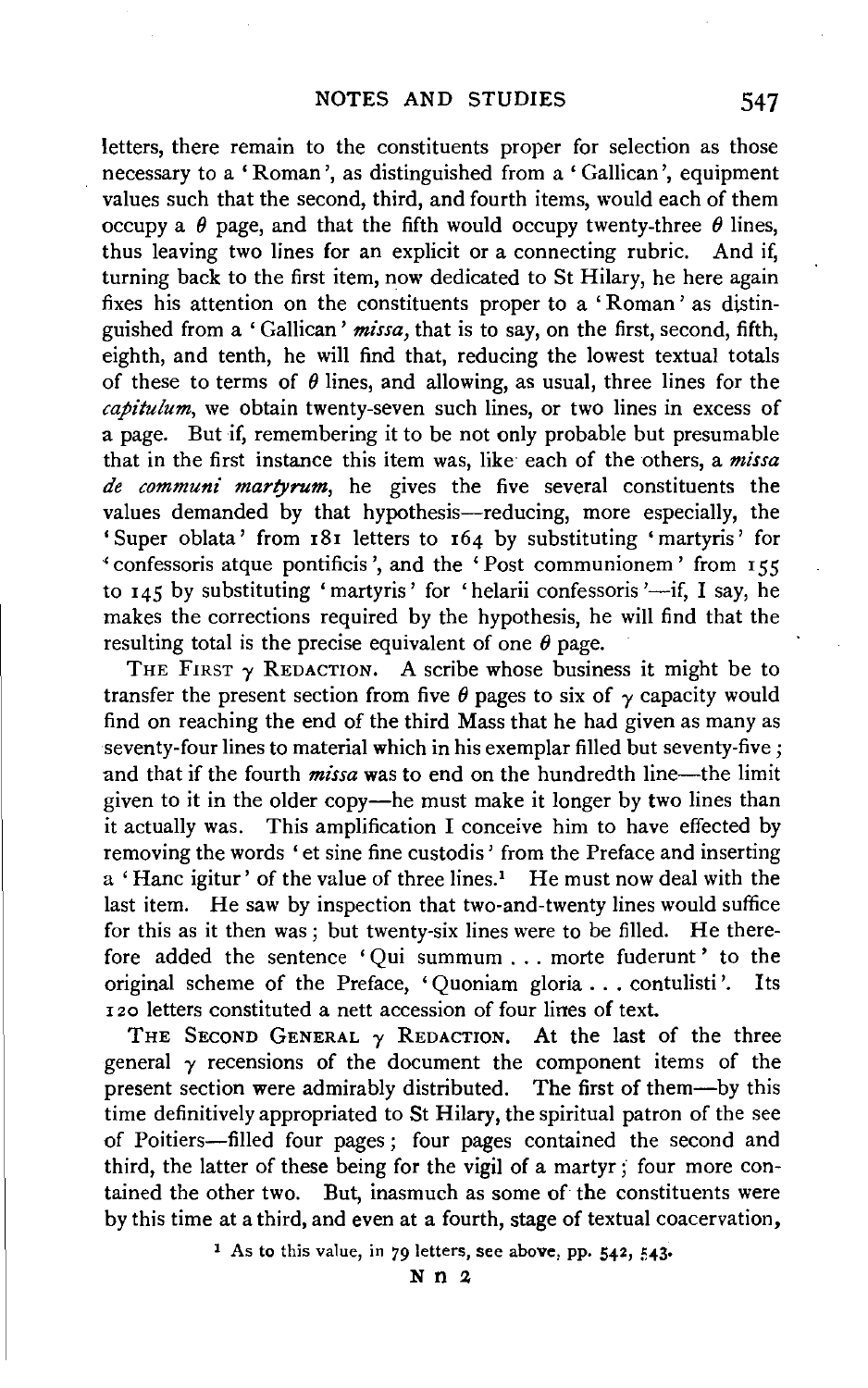we may reasonably imagine that the section as a whole, like the form for the blessing of virgins and widows, like the *Consecratio Altarz's,*  like the political Mass, had undergone one, if not two, editorial developements since it was first copied out on  $\gamma$  pages. Let us therefore once again consult the tabular synopsis.

Neglecting the first Mass for a moment, but assuming the second to have begun on a fresh page at the recensions which I notify as  $\gamma_1$  *bis* and  $\gamma_2$ , the reader will perceive that by giving the later of its two values to the ' Roman ' prayer, ' Beati martyris tui ' &c., and by doing the like by the 'Roman' Preface, 'Quoniam a te' &c., an editor would carry down this latter constituent to the foot of a page ; and that, if he wished the fourth Mass to begin on a fresh page, he might, still confining his ingenuity to 'Roman' materials, attain that object by prolonging the Preface of the third Mass, 'Qui non solum malis' &c., as far as to the words 'faceret esse uictorem '. Again : by giving its third and extant value to another 'Roman' constituent, the Preface of the penultimate missa, and its third value to that of the last-the second value had been assigned at redaction  $\gamma_1$ , the fourth was to be used at a later stage-he would make these two items, as he had just made the two before them, fill three pages. These five values are  $158$ ,  $234$ ,  $395$ ,  $234$ ,  $406$ .

REDACTION  $\gamma_1$  bis. The first Mass of the series is yet more interesting. The composite prayers and Prefaces to which I have thus far invited notice are all of them ' Roman'; that is to say, their position in the several items bids us assume that each of them when as yet in its first form was the constituent of a Mass constructed after the Roman ideal, and therefore containing not more than two prayers preliminary to the oblation of the elements. But in the first Mass of the series as now known to us there are two more such preliminary constituents, each of which has an earlier and a later value; namely, the 'Indulgentiam nobis' and the 'Exaudi die preces'. The first part of the former, 'Indulgentiam ... ualeamus ', comprising, with an added 'per', 123 letters (5  $\gamma$  lines), figures in the St Gallen sacramentary (Gerbert, p. 2 20) in the Mass 'In basilicis martyrum '; and the first part of the latter, 'Exaudi ... nos absolue peccatis,' comprising, with an added 'per', 172 letters (6  $\gamma$  lines) appears in the Petau Gelasianum (II iii) as a prayer for the Feast of St Marcellus (Mur. i 636). Hence, therefore, the inference that it was before the last general redaction that a third and a fourth preliminary prayer were subjoined to the first and second. Nor is this all. The further inference that there may have been two amplificatory redactions of the item after  $\gamma_1$  but before  $\gamma_3$  is suggested by the fact recorded on a previous page that the Preface has no fewer than four successive values, the second of which would seem to be later than  $y_1$ . How then does the case stand? On referring to the column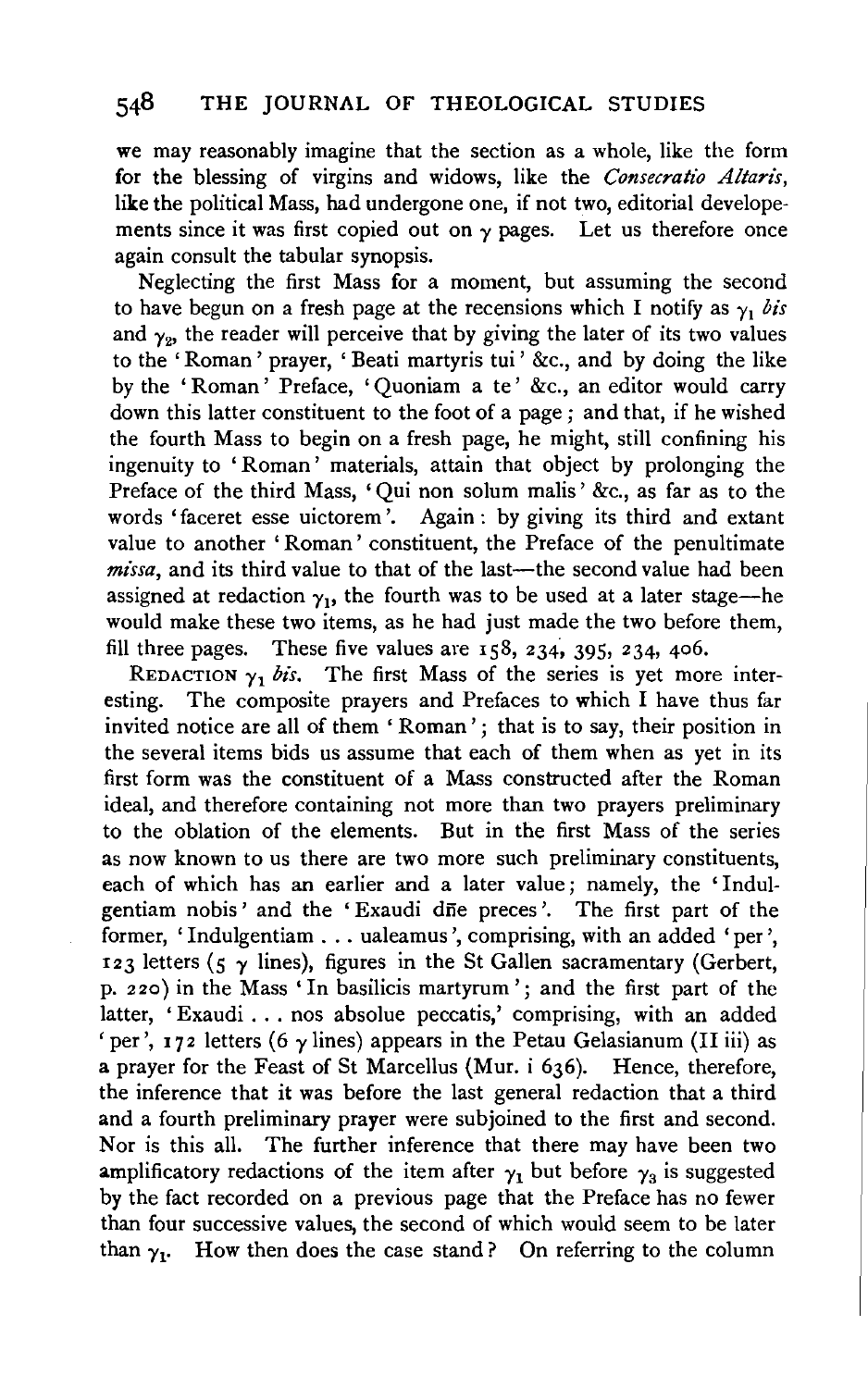marked 'Scheme  $\gamma_1$  bis' in the table of values the reader will see that to make the item coincide with two  $\gamma$  pages, as compared with the twenty-four  $\gamma$  lines which it had previously filled, nothing more was needed than the first 'confessor ' value of the accessory prayer, ' Indulgentiam nobis' &c.; the' confessor', as distinguished from the 'martyr', text of the first 'Super oblata', now worded 'Sci confessoris tui' &c.; and the second of the four 'confessor' values of the Preface.

THE SECOND GENERAL *'Y* REDACTION *(resumed).* And, under 'Scheme  $\gamma_2$ ', he will further perceive that to make the item coincide with three  $\gamma$  pages, the needed modifications were the first 'confessor' value of the accessory prayer, 'Exaudi dne' &c.; the second 'Super oblata'<sup>1</sup>; the third of the four 'confessor' values of the Preface, and the ' Hanc igitur '.

THE THIRD GENERAL  $\gamma$  REDACTION. The Mass for St Hilary was at the last general redaction made to occupy the extraordinary space of four  $\gamma$  pages by adding three lines of text to the first accessory prayer, and six to the second ; by introducing, on three lines, a third, but seemingly needless 'Super oblata' 1; by, yet again, adding four lines of text to the already twice lengthened Preface, and by adding on five lines a second and seemingly needless 'Post communionem '. The proper value of this was four lines, but the simple device of adding ' $d\bar{m}$  m  $\bar{n}$  ihm  $x\bar{p}m$ filium tuum qui tecum' to the usual and sufficient 'per' made it five.

The devices by means of which the second and third *missae,* and, after them, the fourth and fifth, were made, each pair in its turn, to fill four  $\gamma$  pages instead of three need not be described in detail. They speak for themselves.

# PART Ill. THE SUCCESSIVE EDITIONS OF THE THIRD INSTALMENT.

At some comparatively early period, not improbably the eighth decade of the fifth century, we have a dual document, the successive paginal values of which were: $\frac{...}{...}$ 

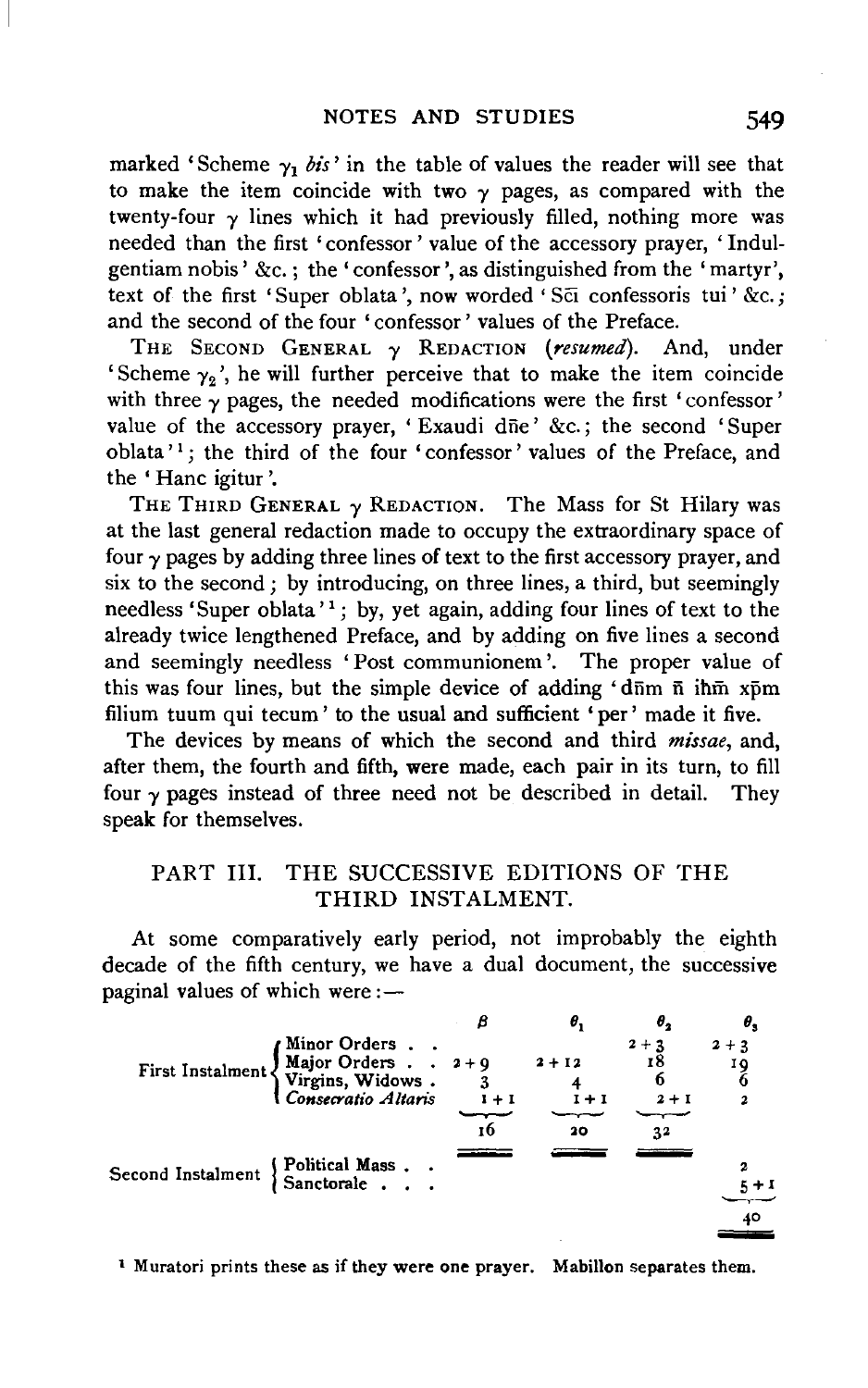As early, it may be, as the first decade of the sixth century we have a threefold document of which I believe this to be the summary com $p$ endium in terms of pages :-



To determine the textual value of the source, and trace the developement, of this third instalment must be our next endeavour.

# SECTION VII. THE *MISSAE COTIDIANAE*.

The minor rubrics of our *missae cotidianae* (Mur. ii 687–692) are of the type usually denominated Gallican<sup>1</sup>; and, although in the present condition of the series each Mass in its turn is not the equivalent of an integral number of  $\gamma$  pages, there is reason to believe that such equivalence was a characteristic of the penultimate stage of editorial revision. To learn whether or not it be likely that the earliest ascertainable  $\gamma$  redaction had been preceded by an edition executed on  $\theta$  lines, but in accordance to the Roman norm, I propose, as when dealing with the Sanctorale, to make it a working hypothesis that in such edition there were only two prayers previous to the oblation of the gifts, and only one 'Super oblata' and one 'Post communionem'; that our selection of these is in every instance to be determined by priority of textual order; and that, when a constituent has more than one value, the lowest is to be selected.

But the group presents a difficulty the solution of which must precede all our other efforts.

THE LOST LEAVES OF THE VATICAN MS. M. Léopold Delisle, in his description of the Vatican codex, informed us that the gathering registered 'XVII' is incomplete<sup>2</sup>; and, with a diffidence worthy of so conscientious a scholar, estimated our loss at 'probably' three leaves-' le cahier XVII est incomplet, probablement de trois feuillets '. The lacuna occurs at the end of the first Mass ; and, since the item next

1 The ' *Colleclio'* before the second prayer is probably meant for ' *Collectio post prectm* '· 1 *M bnoire sur d' ancirns sacmmentaires* p. *7* r.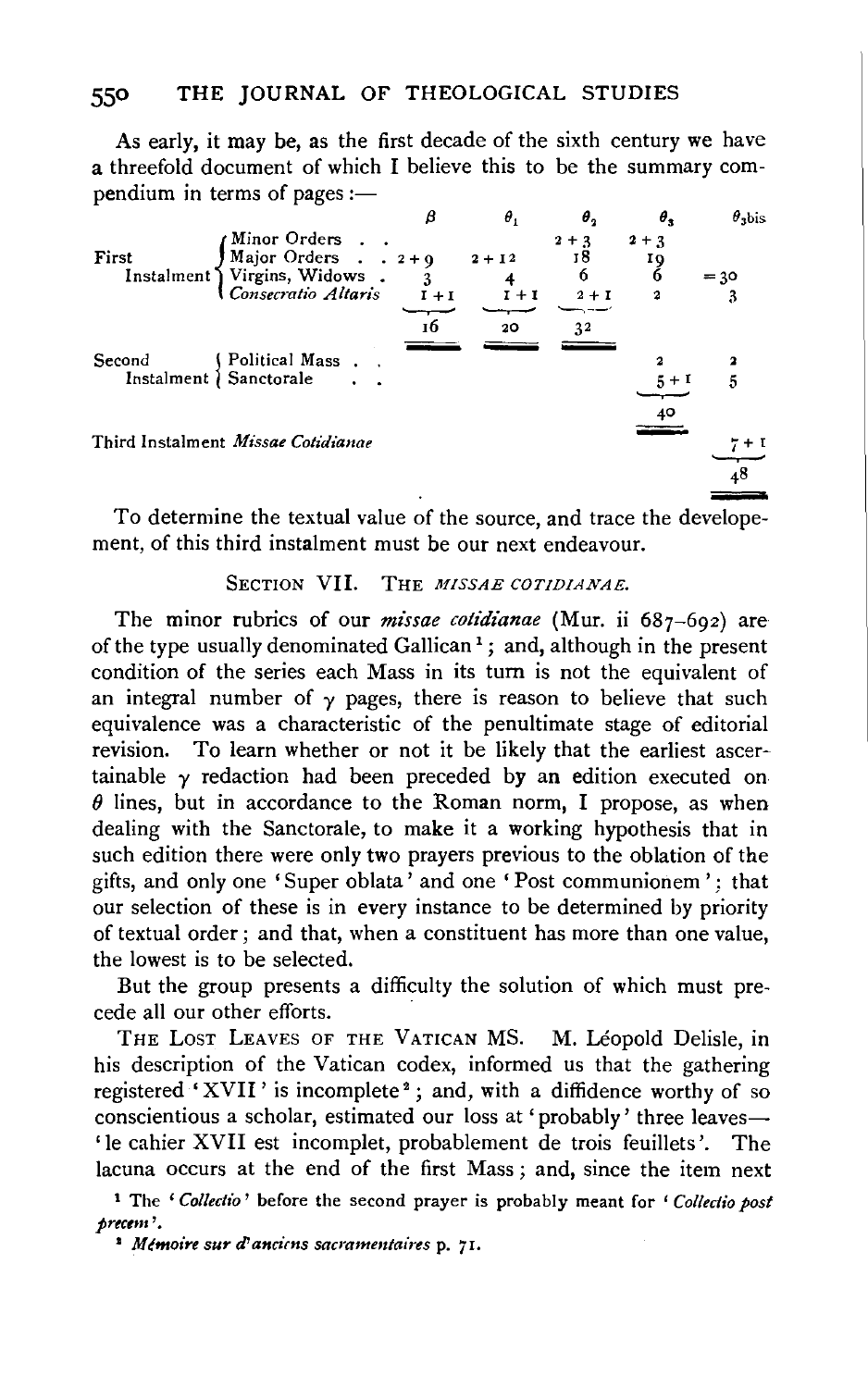after it is not defective at the beginning, either an integral number of *missae* must have disappeared, or none. Unless nothing has been lost, I fear that more has gone than M. Delisle suspected, and that, not only have three leaves disappeared, but, besides them, an entire quaternion, or its equivalent. My reason for so thinking shall be given without needless delay; but, for the convenience of the reader, and to make my reason more readily intelligible, I at once estimate, as accurately as may be, the value in terms of  $\gamma$  lines of eleven leaves of the Vatican  $Codex :=$ 

I. We learn from M. Delisle<sup>1</sup> that a piece has been removed from the upper part of fol. I I7, and that fol. I22 *verso* ends with the last extant words, 'sustentet et foueat', of the first Mass. On referring to Muratori (ii 687), I find that fol. II7 *recto* began with the opening words, ' Ds qui diligentibus', of the first constituent. Hence it follows that, as will be found on careful examination of my list of linear values,<sup>2</sup> six leaves of the Vatican codex represent, with exceedingly close approximation, 63  $\gamma$  lines of text and minor rubrics<sup>3</sup>; or, to state the case more accurately, that the constituents and minor rubrics which at the last editorial period in the history of the *missae cotidianae*  occupied 63  $\gamma$  lines occupied six leaves when transferred to the Vatican book. From this we may infer that the eleven Vatican leaves which I assume to have disappeared would hold constituents and major and minor rubrics which if re-transferred to  $\gamma$  lines would have been found to have the value of  $115$  or  $116$  of these; but that if only three Vatican leaves have disappeared our loss is, in terms of  $\gamma$  lines, 31 or 32.

2. Each of the three complete Masses of the extant group has either five or six minor rubrics ; and on the assumption that two *missae*  have disappeared we must suppose that these together contained, say, eleven such rubrics on as many lines.

3· On referring to the last column but one of linear values the reader will observe that, if we disburden I of its minor rubrics, we have major rubric and text of the value of 63  $\gamma$  lines, three integral  $\gamma$  pages; that IV, if thus treated, is equivalent to two integral  $\gamma$  pages; that V, if thus treated, represents three integral  $\gamma$  pages, and that VI in all moral certainty had the same value.

4· If, then, the lost material filled, like each of the Masses handed down to us, a multiple of 21 lines at the last stage but one of editorial activity, and if at the last they filled about  $115$ , the number of lines to be allowed it on the earlier occasion is  $\log$ , or five  $\gamma$  pages. But were we to employ M. Delisle's cautious 'probablement' as warrant for the very assumption which that word precludes, we should have on the last occasion but one a Mass whose *capitulum* and nine con-

<sup>1</sup> *Op. cit. ut supra.* <sup>2</sup> See below, p. 554. <sup>3</sup> For  $63 + 5 - (4 + 1) = 63$ .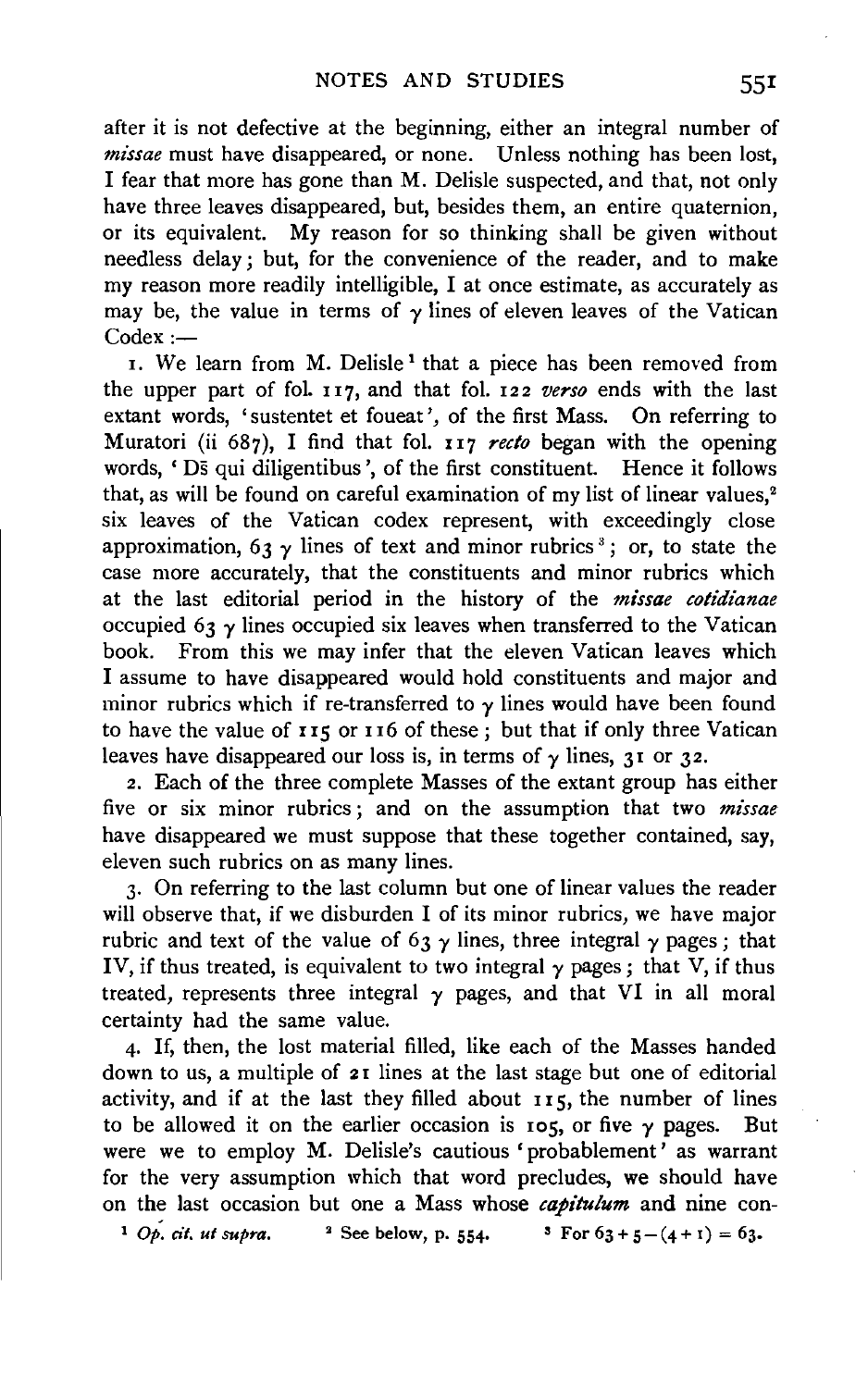stituents were lodged in 21 lines, and on the last occasion the same Mass *plus* the 10 or 11 lines required to make a total of 31 or 32; that is to say, 10 or 11 lines of minor rubric-an incredible hypothesis.

5· Let us now examine the case more closely, and by a different method.

Before they were amplified by minor rubrics three out of the four extant *missae* filled three pages each, and one of them filled two. How many *missae,* then, of one or other of these values shall we assume to have disappeared? A definite number, or an indefinite? If an indefinite number, there is an end to argument-cadit quaestio. If a definite number, we must assume it to have been two; for six is the total of *quotidianae* both in the Petau Gelasianum (Mur.  $i$  700-703) and in the St Gallen sacramentary (Gerbert, pp. 230-238); a number not improbably determined by the ferial days of the week. I therefore make it a working hypothesis that the lost material consisted of two Masses, and that these at the penultimate editorial stage of our document filled either four, five, or six  $\gamma$  pages. Which of these alternatives to adopt we must hope to be able to determine when we have explored the earlier history of the four surviving items. As a first step to this end let us at once examine their text.

THE EXTANT TEXT. I. The latter part, 'precantes ut . . . placere possimus ', of the first Preface (Mur. ii 688) does not cohere with the 'Offiptiam . . . sempiterna succedant' which precedes it; but, on referring to the series of Prefaces in the appendix to Alcuin's theoretical Gregorianum to which is prefixed the admonition ' Heic studiose praescriptas' &c. *(ib.* 291), we find that early in the ninth century a composition *(ib.* 323) closely resembling the first part ended, like it, at 'sempiterna succedant '. And, in the St Gallen sacramentary (Gerbert, pp. 139, 184) and in that edited by Ménard (pp. 171, 181) there are two separate Prefaces, one of which, for the Fifth Sunday after Pentecost, agrees in the main with ours as far as 'succedant ', where it ends; while the other, for the Twentieth Sunday, agrees in the main with ours at and after 'precantes ', where it begins. We may therefore infer that ours is a dual composition, and that at some period in the evolution of our *missae cotidianae* it ended at ' succedant' and followed by ' per' (or 'per. per quem maiestatem ') comprised  $256$  (or, preferably,  $273$ ) letters, not as yet 399 (or, preferably, 416).

2. The opening prayer, 'Perpetua quaesumus die pace' &c. (Mur. ii 688), of the second of the surviving items, numbered 'IV' in my list of values, exhibits a like phenomenon. Its first part, ' Perpetua . . . concede', which, with 'Adesto nobis misericors ds' before the words ' et tuae pietatis ' &c., appears as two distinct but contiguous prayers in the St Gallen book (Gerbert, p. 230), in the *missae quotidianae* of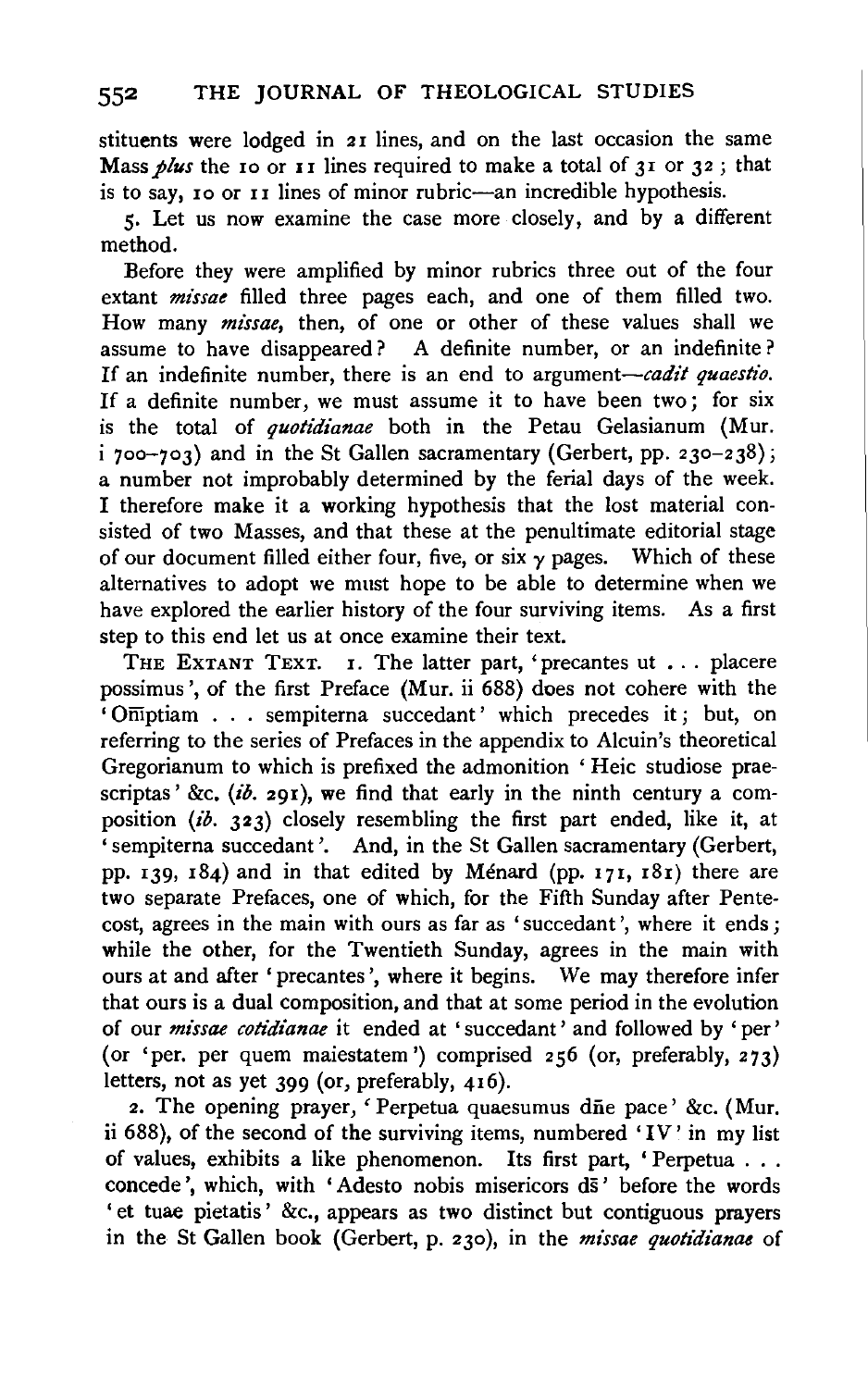Petau (III xviii) and in the ungrouped *orationes quotidianae* of Ménard (p. 197), presents no difficulty; but its second part, 'et ut tuis' &c., is not in structural nexus with the first. We may therefore infer that in such nuclear predecessor of the present series as I am endeavouring to discriminate the constituent ended at 'concede' and, with a subjoined 'per', comprised 95, not 167, letters.

3· The Preface of the same Mass, 'Ut quia tui est operis' &c., though grammatically faultless, falls ethically into two unconnected halves at ' facultatem'; but finding, as I do, that not only in the supplement, just mentioned, to the Alcuinian Gregorianum (Mur. ii 317) but in the *missae quotidianae* of the St Gallen book (Gerbert, p. 231) there is a Preface substantially identical with the first half and, like it, ending at 'facultatem ', I cannot doubt that here again we have a composite constituent, the first half of which has, with an added 'per', the value of 130, not 279, letters. The second half, 'Ut non in nobis' &c., but with 'proueniat' for 'praeueniat', figures in St Gallen (Gerbert, *ut supra*) as Preface of the *missa quotidiana* next after that which has the first for its Preface.

4· The Postcommunion of the next item is a mere coadunation of two distinct prayers. For 'Sumpti sacrificii' &c., see Leon. XXVIIII xiii, Gel. II xxiv, xlviii, III xxviii, and Gerbert, pp. 63, 137. For 'Sca tua nos dfie' &c., see Leon. XXVIIIl xviiii and Gel. I xxvii, xxxvii.

5· For 'Verbum tuum', the first words of the last Preface, we should perhaps read ' Per uerbum tuum ', thus giving the whole a total of 618 letters. I cannot identify this constituent. In a shorter text it may have had a place in the lost portion of the Leonianum ; for, like others of its class in the preceding section and in this, it seems to have had two values, ending in the first instance at 'ipse sustinuit ', and thus comprising 478, not 618, letters.

THE  $\theta$  REDACTIONS. In none of these cases have we, as we had when dealing with other sections, more than two values; nor does it seem possible to work our way back, as we could when dealing with the Sanctorale, to a source on  $\beta$  pages. But we cannot doubt that, constructed in accordance with the Roman norm, the section had at one time been set forth on pages of  $\theta$  capacity. For, if we assume items I and IV to have had, each of them, but two preliminary prayers, one 'Super oblata', one Preface, and one 'Post communionem', but no 'Ad plebem'-a class of prayers eschewed by Roman usage on any but fasting days-and if in cases of dual value we select the lower alternative, we have a result equivalent to  $\lceil 31 + 20 = \rceil 51$  lines; but, on the assumption that two *missae,* 11, Ill, have disappeared, and that their respective values were nineteen and thirty, we have for I and 11  $\overline{31} + 19 =$  so lines, or two pages; for III and IV  $\overline{30} + 20 =$  so, or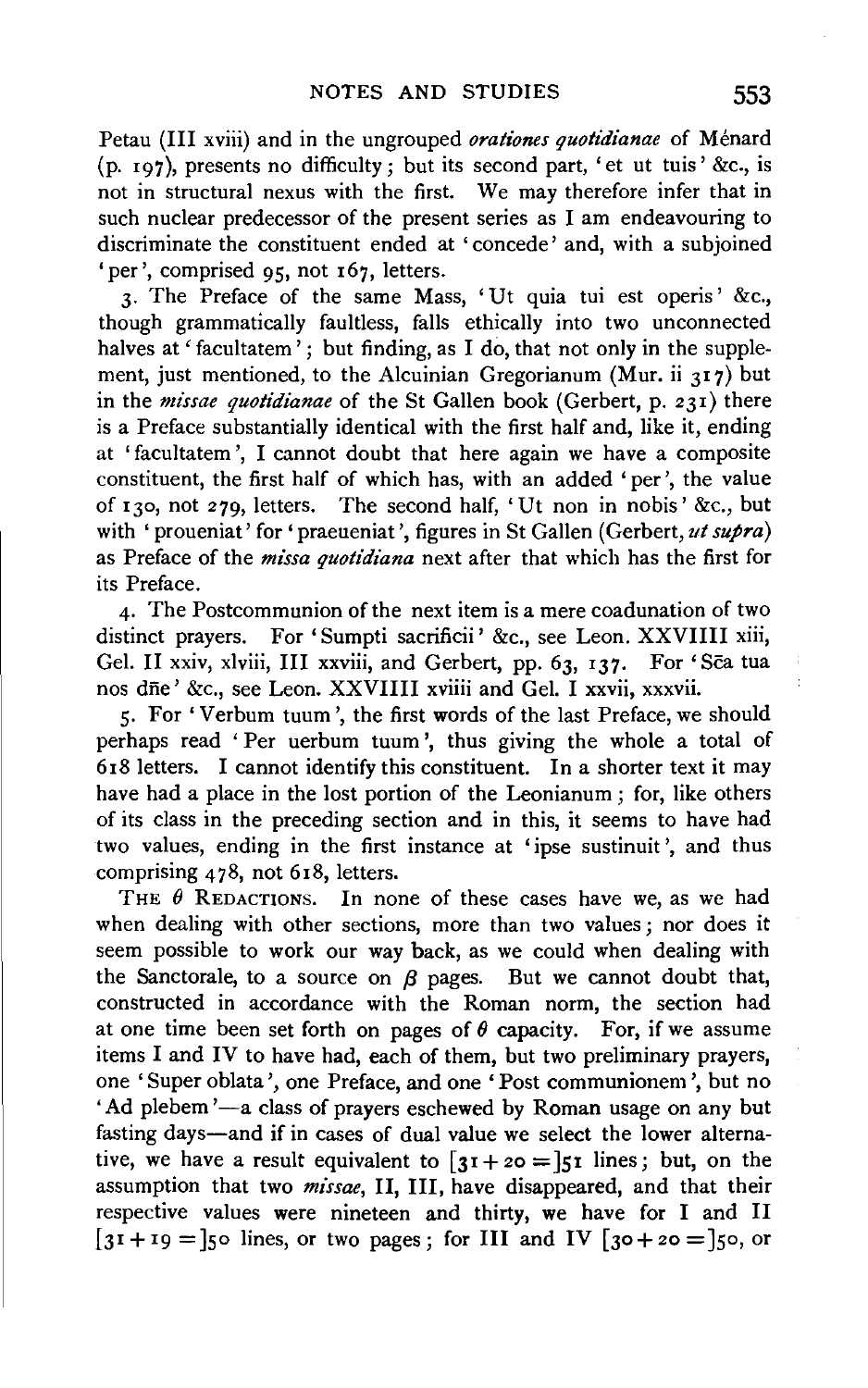Petau (III xviii) and in the ungrouped *orationes quotidianae* of Ménard (p. 197), presents no difficulty; but its second part, 'et ut tuis' &c., is not in structural nexus with the first. We may therefore infer that in such nuclear predecessor of the present series as I am endeavouring to discriminate the constituent ended at 'concede' and, with a subjoined 'per', comprised 95, not 167, letters.

3· The Preface of the same Mass, 'Ut quia tui est operis' &c., though grammatically faultless, falls ethically into two unconnected halves at ' facultatem'; but finding, as I do, that not only in the supplement, just mentioned, to the Alcuinian Gregorianum (Mur. ii  $317$ ) but in the *missae quotidianae* of the St Gallen book (Gerbert, p. 231) there is a Preface substantially identical with the first half and, like it, ending at 'facultatem ', I cannot doubt that here again we have a composite constituent, the first half of which has, with an added 'per', the value of 130, not 279, letters. The second half, 'Ut non in nobis' &c., but with 'proueniat' for 'praeueniat', figures in St Gallen (Gerbert, *ut supra*) as Preface of the *missa quotidiana* next after that which has the first for its Preface.

4· The Postcommunion of the next item is a mere coadunation of two distinct prayers. For 'Sumpti sacrificii' &c., see Leon. XXVIIII xiii, Gel. II xxiv, xlviii, III xxviii, and Gerbert, pp. 63, 137. For 'Sca tua nos dfie' &c., see Leon. XXVIIII xviiii and Gel. I xxvii, xxxvii.

5· For 'Verbum tuum', the first words of the last Preface, we should perhaps read ' Per uerbum tuum ', thus giving the whole a total of 6r8 letters. I cannot identify this constituent. In a shorter text it may have had a place in the lost portion of the Leonianum ; for, like others of its class in the preceding section and in this, it seems to have had two values, ending in the first instance at 'ipse sustinuit ', and thus comprising 478, not 6r8, letters.

THE  $\theta$  REDACTIONS. In none of these cases have we, as we had when dealing with other sections, more than two values; nor does it seem possible to work our way back, as we could when dealing with the Sanctorale, to a source on  $\beta$  pages. But we cannot doubt that, constructed in accordance with the Roman norm, the section had at one time been set forth on pages of  $\theta$  capacity. For, if we assume items I and IV to have had, each of them, but two preliminary prayers, one 'Super oblata', one Preface, and one 'Post communionem', but no 'Ad plebem'--a class of prayers eschewed by Roman usage on any but fasting days-and if in cases of dual value we select the lower alternative, we have a result equivalent to  $\left[31 + 20 = 51\right]$  lines; but, on the assumption that two *missae,* 11, Ill, have disappeared, and that their respective values were nineteen and thirty, we have for I and 11  $\overline{31} + 19 =$  so lines, or two pages; for III and IV  $\overline{30} + 20 =$  so, or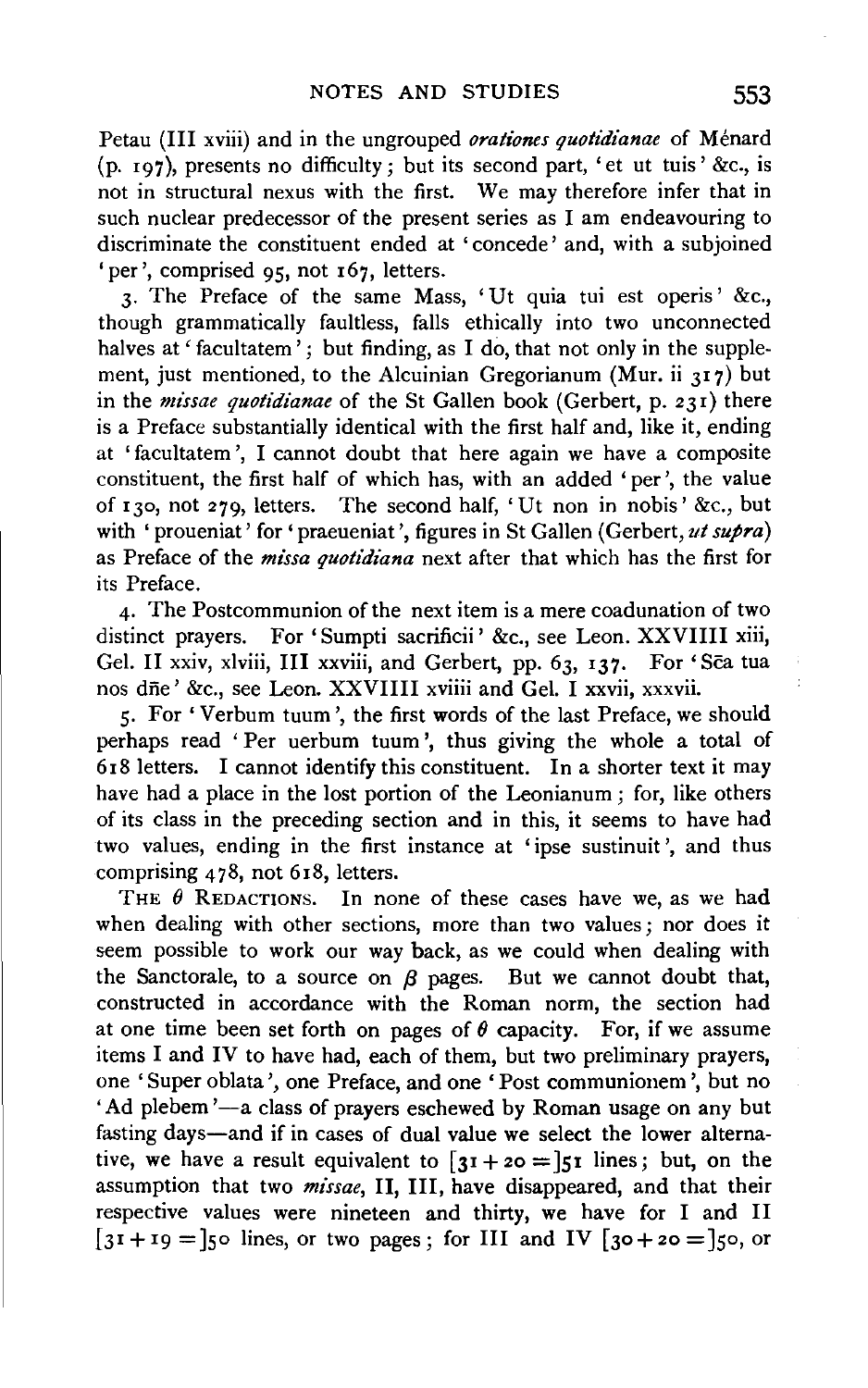|                                                                                                                                                                                                                                                       |                           | Scheme $\theta_{\rm a \, bis}$<br>8 pages | Scheme $\gamma_1$<br>II pages | Scheme $\gamma_1$ bis (2) and $\gamma_3$<br>17 pages<br>16 pages       | Scheme $\gamma_2$ bis<br>18 pages |
|-------------------------------------------------------------------------------------------------------------------------------------------------------------------------------------------------------------------------------------------------------|---------------------------|-------------------------------------------|-------------------------------|------------------------------------------------------------------------|-----------------------------------|
| ORATIONES ET PRECES COMMUNES &c.                                                                                                                                                                                                                      |                           |                                           | $\overline{\mathbf{4}}$       | $\mathbf{ii}$ $(\mathbf{lx})$<br>$4$ lxv                               | lxvi                              |
| I. Post prophetiam<br>$\sim$ . The set of the set of the set of the set of the set of the set of the set of the set of the set of the set of the set of the set of the set of the set of the set of the set of the set of the set of the set of the s |                           |                                           |                               |                                                                        |                                   |
| Ds qui diligentibus te &c. $\cdot \cdot \cdot$ .                                                                                                                                                                                                      | 170                       | xli<br>6                                  | 6.                            | 6                                                                      |                                   |
| $Collectio$                                                                                                                                                                                                                                           |                           |                                           |                               |                                                                        |                                   |
| Ds qui in sets habitas &c. $\cdots$ .                                                                                                                                                                                                                 | 150                       | 6                                         | 5                             | 5                                                                      |                                   |
| Ante nomina                                                                                                                                                                                                                                           |                           |                                           |                               | 6                                                                      |                                   |
| Protector in te sperantium &c. $\cdot$ .                                                                                                                                                                                                              | 1бо                       |                                           |                               | 6                                                                      |                                   |
| Ds uirtutum cuius est &c. $\cdot \cdot \cdot$ .<br>Super oblata $\cdots$ , $\cdots$ , $\cdots$                                                                                                                                                        | 175                       |                                           |                               |                                                                        |                                   |
| Propitiare dne supplicationibus &c. .                                                                                                                                                                                                                 | 160                       | 6                                         | $6 = 21$                      | 6                                                                      | 6                                 |
| Adesto dne supplicationibus &c. $\cdot$ .                                                                                                                                                                                                             | 181                       |                                           |                               |                                                                        | 6                                 |
| VD. Omptiam tuam &c.                                                                                                                                                                                                                                  | $2731$ , 416 <sup>2</sup> | 9 <sup>1</sup>                            | 10 <sup>1</sup><br>li.        | $14^2$                                                                 | $14^2$                            |
| Post communionem                                                                                                                                                                                                                                      |                           |                                           |                               |                                                                        | T.                                |
| Caelestis doni benedictione &c. $\cdot$ .                                                                                                                                                                                                             | 99                        | $4[-31]$                                  | 4                             |                                                                        |                                   |
|                                                                                                                                                                                                                                                       |                           |                                           |                               |                                                                        | $I = 63$                          |
| Veniat die quaesumus & c. $\ldots$ .                                                                                                                                                                                                                  | 151                       |                                           | 5                             |                                                                        | <i>lxviiii</i>                    |
|                                                                                                                                                                                                                                                       | $+x$                      |                                           | $\mathbf{I}$                  | $\tilde{i} = 63$                                                       |                                   |
| П.                                                                                                                                                                                                                                                    |                           |                                           | $I = 2I$                      | $\mathbf{I}\mathbf{v}$ (1xiii)<br>$2$ (lxviii)                         |                                   |
| Computed losses $\cdots$                                                                                                                                                                                                                              |                           | $18 [ = 19] = 50$ lii                     | $2I = 2I$                     | $40 = 42$                                                              |                                   |
| III.                                                                                                                                                                                                                                                  |                           | $x$ liii 30 $[-30]$                       | liii<br>4 <sub>1</sub>        | $lvi \ (lxv)$<br>$62$ (lxx)                                            | 113                               |
| IV. ITEM ALIA MISSA                                                                                                                                                                                                                                   |                           | 1                                         | $I = 42$                      | $I = 63$<br>$l \mathbf{x}$ ( $l \mathbf{x}$ viii)<br>$6^2$ ( $l$ xiii) | $\mathbf{I}$<br>6 <sup>2</sup>    |
| Perpetua quaesumus d $\bar{p}$ e &c<br>Exaudi nos miserator & c. $\cdots$                                                                                                                                                                             | $951$ , $1672$            | 4 <sup>1</sup><br>$\mathbf{r}$            | $4^1$<br>lv.<br>$\mathbf{2}$  |                                                                        | $\mathbf{z}$                      |
| Ds cui nulla potest &c. $\vert$                                                                                                                                                                                                                       | 47                        |                                           |                               |                                                                        |                                   |
| Praesta nobis misericors &c.                                                                                                                                                                                                                          | <b>I44</b><br>123         |                                           |                               | 4                                                                      |                                   |
| Super oblata $\cdots$ $\cdots$ $\cdots$                                                                                                                                                                                                               |                           |                                           |                               |                                                                        |                                   |
| Suscipe die quaesumus &c.                                                                                                                                                                                                                             | 121                       | 5                                         | $\overline{4}$                | $4 = 21$                                                               |                                   |
| Alia $\cdots$ , $\cdots$                                                                                                                                                                                                                              |                           |                                           |                               | lxi (lxviiii)<br>(lxxiii)                                              |                                   |
| Munera dñe tibi dicata &c.                                                                                                                                                                                                                            | 152                       |                                           |                               | 5                                                                      | 5                                 |
| $Contentsatio \ldots \ldots \ldots \ldots$                                                                                                                                                                                                            |                           |                                           |                               |                                                                        | $\mathbf{r}$                      |
| VD. Ut quia tui est operis &c                                                                                                                                                                                                                         | $1301$ , $2702$           | 5 <sup>1</sup>                            | 5 <sup>1</sup>                | 10 <sup>2</sup>                                                        | 10 <sup>2</sup>                   |
| $Postcommon$ $\ldots$ $\ldots$ $\ldots$                                                                                                                                                                                                               |                           |                                           |                               |                                                                        |                                   |
| Mysteria sca nos dñe &c.                                                                                                                                                                                                                              | 79                        | $3[-20] = 50$                             | 3                             | 3                                                                      |                                   |
| $Item \textit{alia}$                                                                                                                                                                                                                                  |                           |                                           |                               |                                                                        | $3 - 168$                         |
| Da ueniam dñe peccatis, &c. $\ldots$ .<br>V. ITEM ALIA MISSA                                                                                                                                                                                          | 8 <sub>4</sub>            | xlv                                       | $3 = 21$<br>Hvi.              | $2 = 21$<br>$ixii$ $(xx)$<br>2 lxxv                                    | Ixxvii                            |
| Post prophetiam $\cdots$ , $\cdots$                                                                                                                                                                                                                   |                           |                                           |                               |                                                                        |                                   |

 $\mathcal{L}^{\text{max}}_{\text{max}}$  ,  $\mathcal{L}^{\text{max}}_{\text{max}}$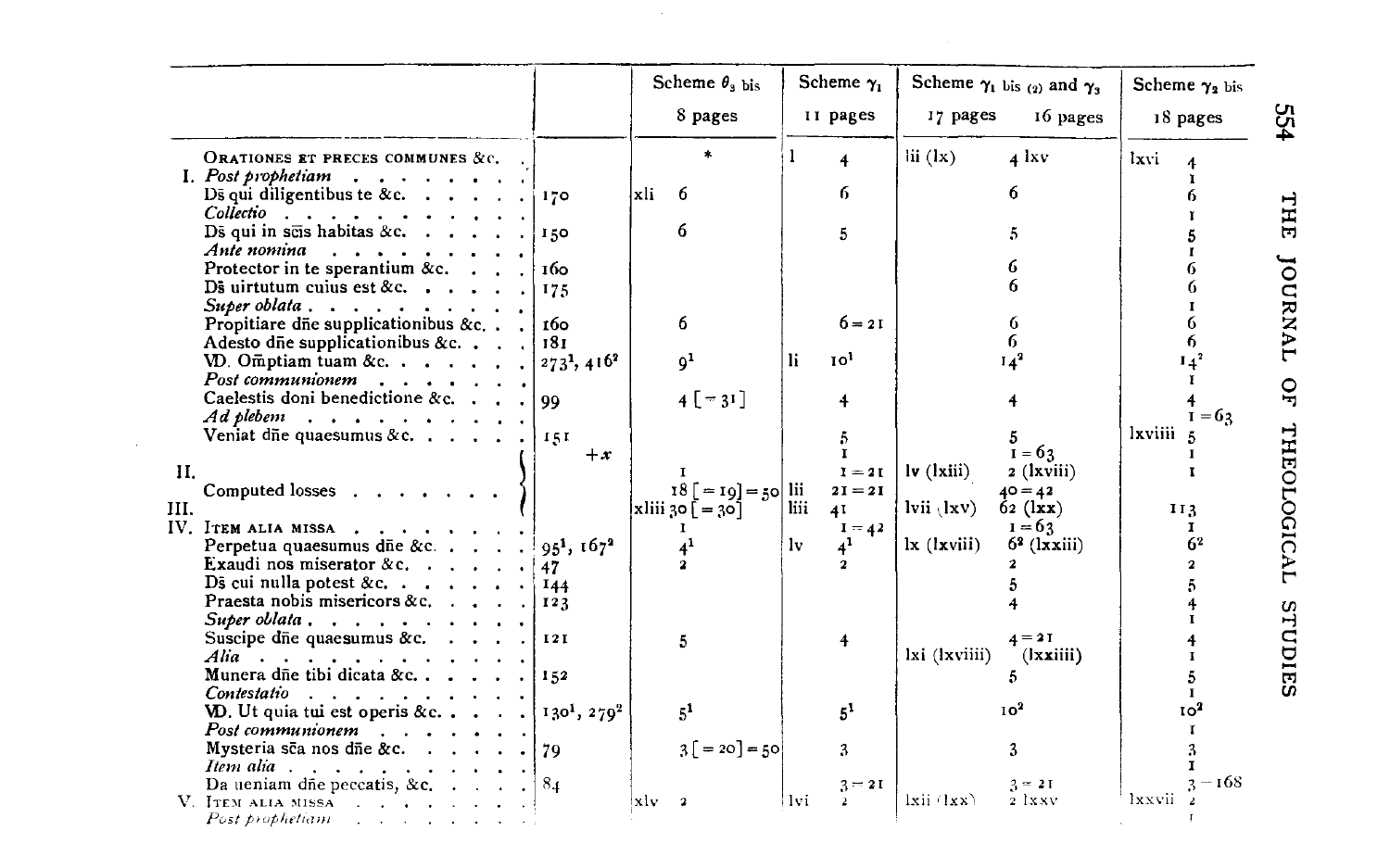

+ Of the 21 lines occupied by this Preface at the final redaction the last 4 were on p. Ixxxiii. See below, p. 559.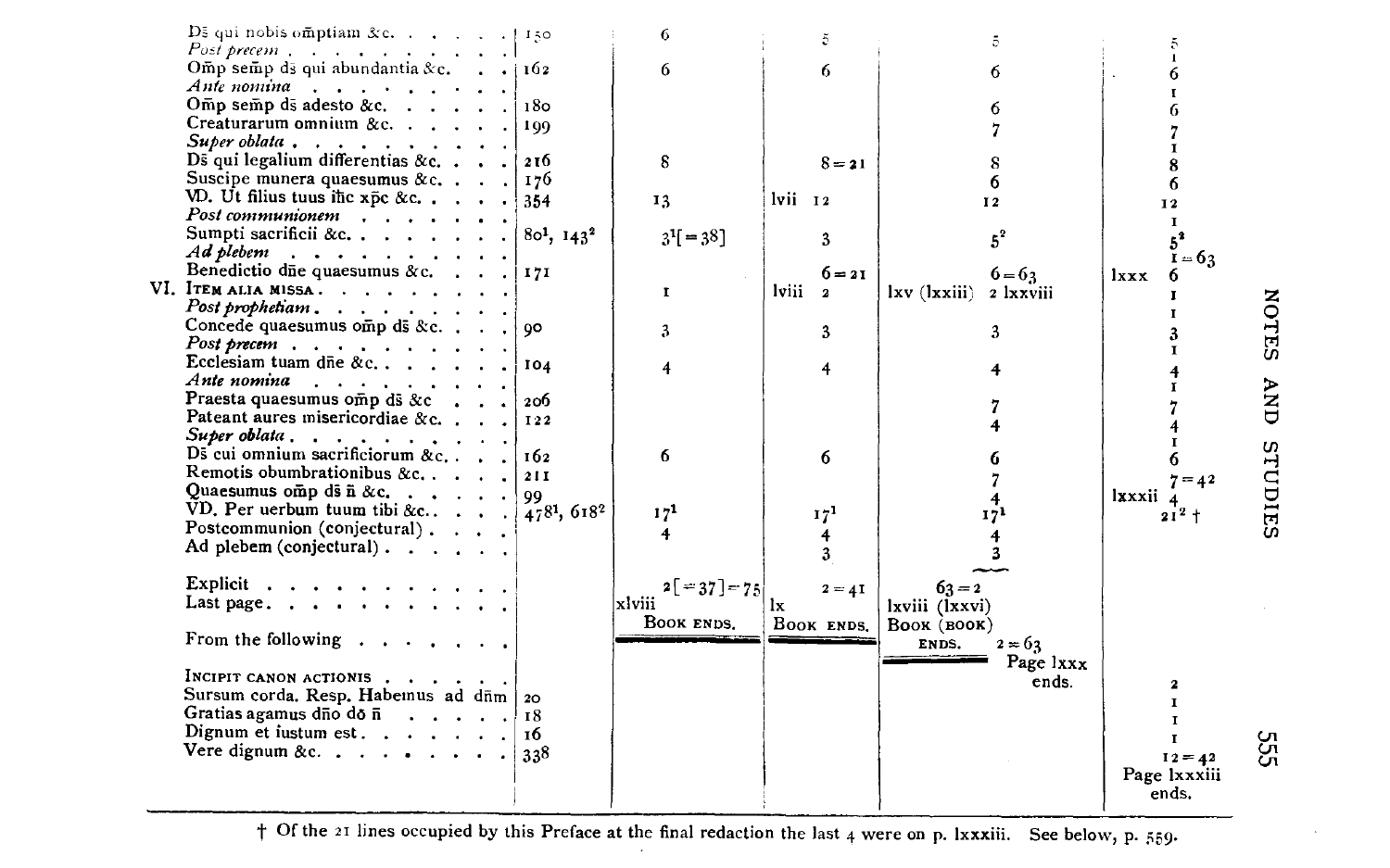two pages; and—with the reasonable allowance of four lines for the transferred, but now lost, Postcommunion of VI- $\left[38+37=7\right]$ 75, or three pages, for the last pair.

THE LosT LEAVES OF THE VATICAN MS *(resumed).* Unless, then, the process of elimination which served us so well when we were dealing with the Sanctorale is to be thought illusory in its results when applied to I, IV, V, VI of the present series, we may rest assured that of the lost *missae*--by the hypothesis two in number- the first was at one time contained in 19  $\theta$  lines and the second in 30.

THE  $\gamma$  REDACTIONS. The reader will discover on referring to the table of values that if in imagination we now transcribe I, IV, V, VI, not on  $\theta$ , but on  $\gamma$  pages,<sup>1</sup> and allow to each of the first three its final prayer-whether rubricated *Ad plebem* or *Item alia-and* allow three lines for a final prayer, now lost, of VI, their successive values are 42 lines (two integral pages), 21 lines (one integral page), 42 lines (two integral pages), and 41 lines (the practical equivalent of two integral pages). And since it is incredible that these should be haphazard coincidences, I assign one  $\gamma$  page to item II, which was the analogue of IV when as yet on  $\theta$  lines; and a couple of  $\gamma$  pages to III, which was the analogue of I when as yet at the  $\theta$  stage.

In like manner : if, with the exception of the interspersed minor rubrics-the object of which has yet to be divined-and of the presumably expletory 'Unde' &c. at the end of the last extant item of  $\rm \dot{V}l^{2}$ we compute the present values of all the constituents, un-Roman though they be in numerosity, we find that I, V, VI are each of them equivalent to three  $\gamma$  pages, and IV to a couple of such pages. And since no sane scepticism could pronounce fresh results like these fortuitous, I infer that 11, once more like its analogue IV, now had a new value of forty-two  $\gamma$  lines, and III, like I and V, a new value of sixty-three.

At the last redaction of all  $(\gamma_3 \text{ bits})$  the items of the present section were amplified, like the political and the Saints' Masses, by minor rubrics ; and, since eleven of them have been allotted to I and IV, eleven is no unfair allowance for 11 and Ill.

One result of this seemingly capricious interspersion of minor rubrics is to me unexpectedly encouraging. It carries down IV at the last redaction of all to the end of a page, and bids me hope that there was after all method in the seeming madness. What, if any, may have been the object held in view we must enquire presently.

- <sup>1</sup> See column headed 'Scheme  $\gamma_1$ '.
- <sup>2</sup> See column headed 'Scheme  $\gamma_1$  bis (2) and  $\gamma_3$ '.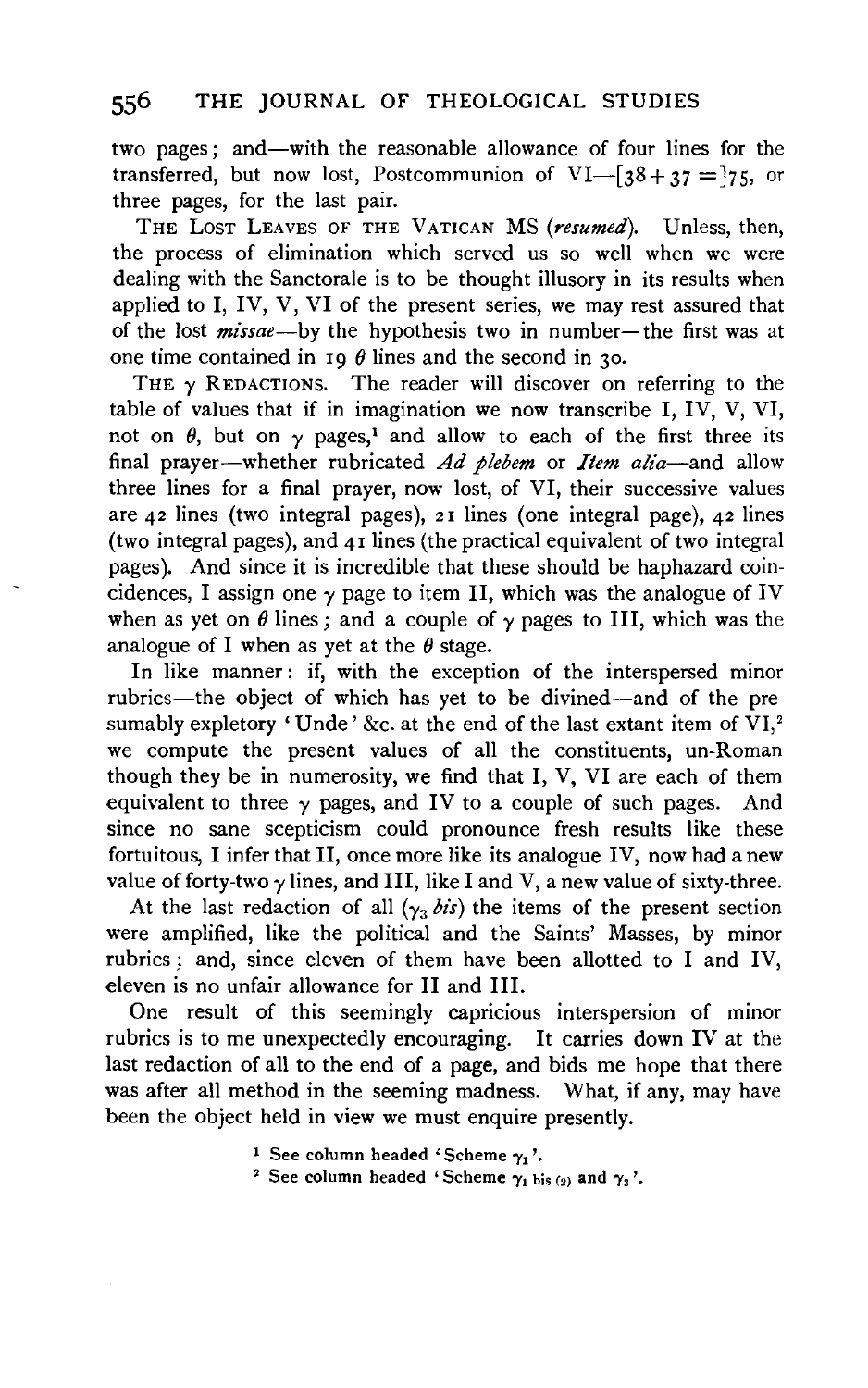# PART IV. THE LAST EDITION OF THE SECOND AND THIRD INSTALMENTS.

r. At a comparatively early period in our investigation we found that three successive editions of the pontifical had been so devised that, allowance always made for a first leaf left textless and for a last page left blank, each had the value of a quadruple number of leaves, and thus of an integral number of membranes; the first edition representing a quire of  $\beta$  capacity; the second, five  $\theta$  membranes; and the third, eight (see above, p.  $535$ ). (2) The document was next made dual, in great part by the adjunction of a Sanctorale to the pontifical, when it occupied ten  $\theta$  membranes (see above, pp. 535, 545). (3) After four times traversing the third stage of the journey we found that the documentby this time threefold and comprising pontifical, Sanctorale, and *missae cotidianae*—had attained the successive values of twelve  $\theta$  membranes, and of fifteen, seventeen, nineteen membranes of  $\gamma$  capacity (see above, p. 555). (4) But when, at the third general  $\gamma$  redaction, though neglecting as yet the minor rubrics interspersed through the political Mass, the Sanctorale, and the *missae cotidianae*, we at last gave to each successive item in each of those three main instalments of the document its full textual value, we perceived that they represented eighty pages, or twenty membranes, but without room allowed for a final page left blank (see again p. 555).

The inference which I deduce from this peculiarity of no room left for a blank page is that the redaction which gave their final textual equipment to pontifical, to Sanctorale, and to *missae cotidianae* was the redaction at which the *Canon Actionis* was conjoined to those three instalments. The text, therefore, of the Canon must engage our attention so soon as we shall have disposed of three subjects which we have not as yet had suitable opportunity for discussing. These are the 'Pax fidi  $\overline{sca}$ ' next before the Preface of the first item of the Sanctorale, the 'Confiteantur tibi . . . benedicant te' which obstructs the Preface of the last, and the minor rubrics interspersed through the Sanctorale and the *missae cotidianae* (Mur. ii 682, 686, and 682-691).

I. True though it be that the first Mass of the Sanctorale, now devoted to St Hilary, was originally framed in accordance with the Roman norm, it by no means follows that the more ample equipment which it received at the third general redaction was a mere exploit of bibliographical ingenuity. The rubrics *Post prophetiam, Post precem, Ante nomina,* which are so striking a feature of the *cotidianae,* forbid any such inference; and, until we know what specifically was the ritual of the diocese of Poitiers in the later decades of the sixth century, we must allow it to be possible that four out of the six prayers which now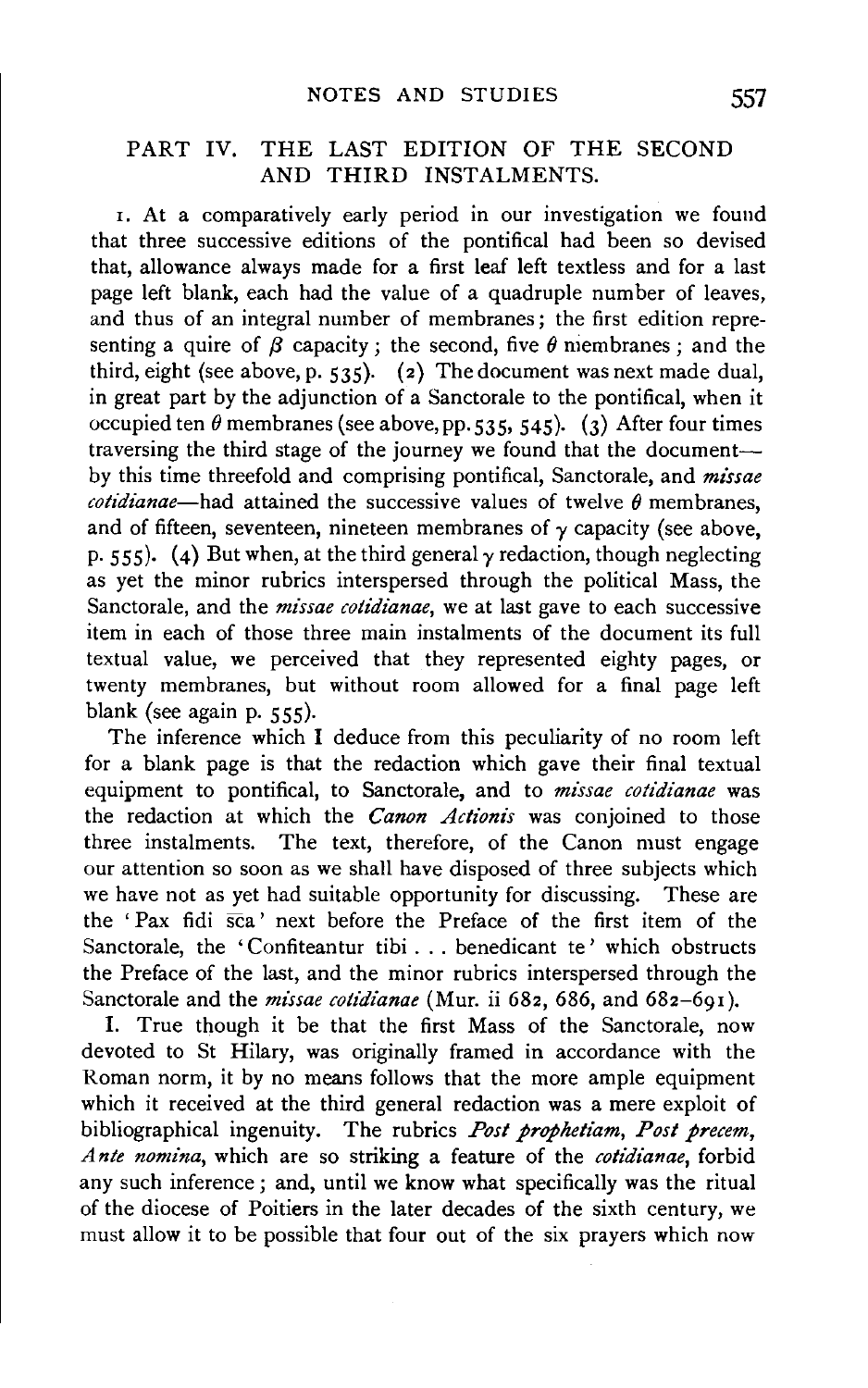precede the 'Ut nobis dne' &c. of the Mass in question did, in fact, serve the purpose of a *Post prophetiam,* a *Post precem,* an *Ante nomina* and a *Post nomina,* and the 'Ut nobis dne' &c. itself that of an *Ad pacem.* This granted to be a tenable hypothesis, what shall we say of the 'Pax fidi sancta', as the editors read it, a feature of our document which would seem to have escaped the notice of scholars like Morin, Mabillon, and Martène? The account which with all proper diffidence I propose is that in 'PAXFIDISCA' we are to see a truncated 'Pax fides caritas' and to identify it with 'Pax fides et caritas ', a formula which the writer of the *Expositio Breuis* of presumably the Paris ritual of the Mass has left upon record as having the authority of St Germanus : 'Constituerunt canones ut longiorem benedictionem episcopus proferret, breviorem funderet presbyter dicet (? ' dicens '] " Pax fides et caritas et communicatio Corporis et Sanguinis Domini sit semper uobiscum ".' 1 If I am not mistaken, our  $Pax$  fidi sca', disfigured and mutilated though it be, is the only known text that bears a resemblance better than merely remote to the 'Pax fides et caritas' of this passage. Certainly, the place given to it in the first Mass of our Sanctorale does not seem to accord with that contemplated by the writer of the *Expositio;* but I would suggest that the difficulty may be met by one or both of two considerations. First : the *Expositio Breuis* is a second-hand account, a none too carefully written and evidently unauthorized record of something said by St Germanus ; and, since the manifest object of Germanus was to give the rationale of the shortness of a priest's mode of blessing, as compared with a bishop's, what he really said may in effect have been, ' A priest's formula is " Pax fides et caritas " and, again, " Communicatio Corporis et Sanguinis Domini sit semper uobiscum "', the 'sit semper uobiscum ' applying by zeugma to each formula, and the second 'et ' being part of neither. Secondly: in addition to, or in place of, this account it may be suggested that the Paris ritual united two formulae which elsewhere and aforetime were kept separate<sup>2</sup>; one being proper to the kiss of peace which, as at Tours, for example, was given before the Preface, the other being the benedictory prayer which preceded the Communion.8 But, whatever be the truth as to what St Germanus said and what the anonymous author of the *Expositio* conceived him to have said, we may rest assured that 'Pax fides caritas' or 'Pax fides et caritas'

 $1$  Migne S. L. Ixxii 94 B.

<sup>2</sup> The 'et' before 'caritas' may be held to favour this hypothesis.

s In the Missale Gallicanum Vetus, whose only proper of a saint is the Mass in honour of St Germanus, the first *Collectio ad Pacem* for the season of Advent is ' Grata tibi sint .•. mnnera ... et •.. tribue nobis *fidem* integram, *pacem* perpetuam, *caritat€m* purarn' ; and the second, ' Sacrificium ... placatus intende ... et *communicatio* praesentis *osculi* perpetuae proficiat caritati' (Mur. ii 702, 704).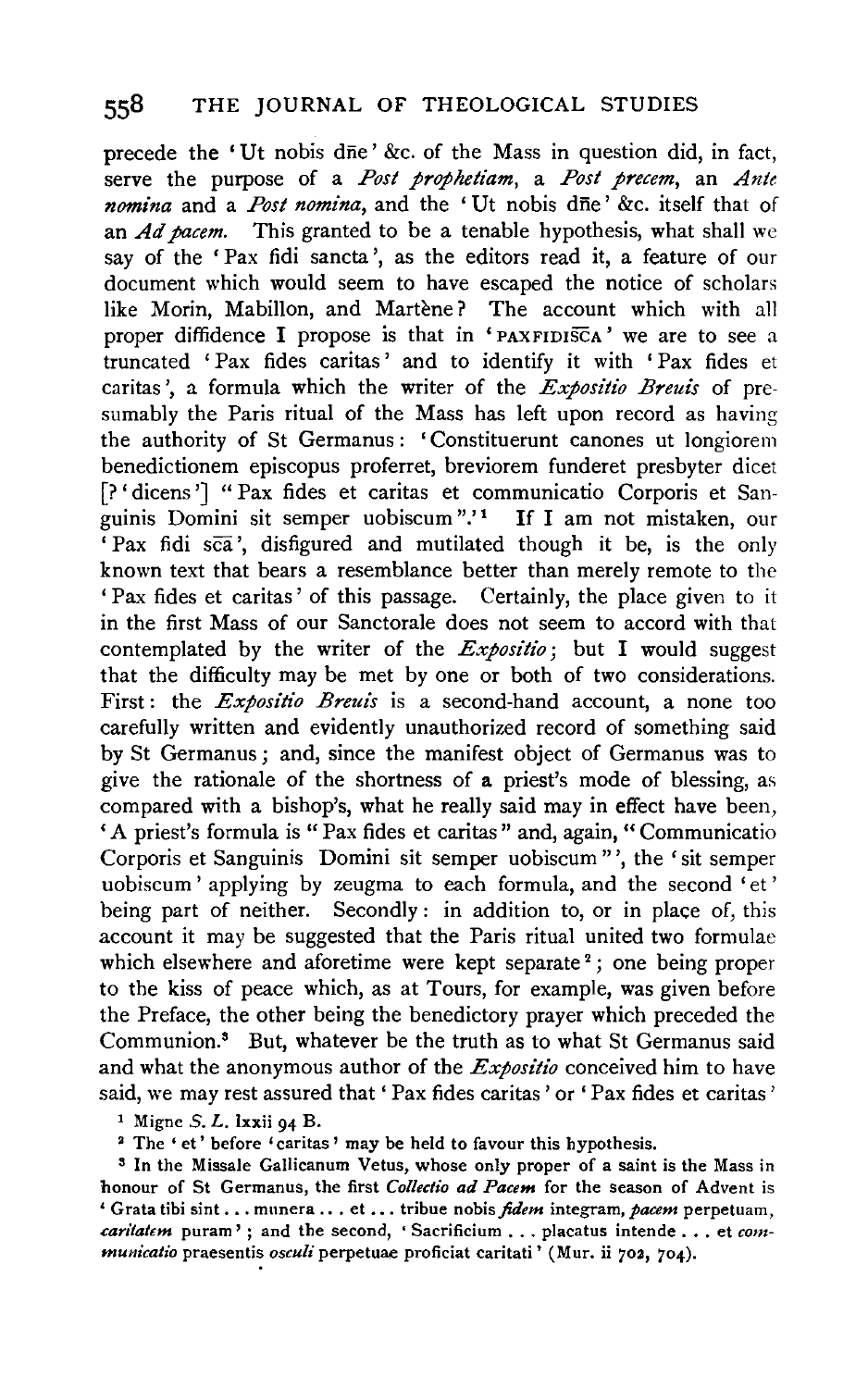is the formula indicated by the ' Pax fidi sancta ' of the printed editions, and must therefore be on our guard not to suspect a scribal transposition in what it may be our wisdom to regard as an evidence of the Poitiers ritual in and even before the last quarter of the sixth century.

II. In the 'Confiteantur tibi  $\ldots$  benedicant te'<sup>1</sup> which obstructs the last Preface in the Sanctorale we may not unreasonably see the *Sonus,* the versicle from the psalter which by the ritual known as Gallican was sung during the oblation of the elements; for, in reply to the objection that in the Vatican MS it follows, instead of preceding, the words 'Vere dignum  $\ldots$  et salutare', I would suggest that at a previous transcription the monogrammatic compendium of  $VD (= 'Vere$ dignum ') had by clerical error on the part of scribe or rubricator been set before' Confiteantur', its proper place being before' Quoniam '.

Ill. 1. These two subsidiary additions together with the minor rubrics capriciously dispersed through political Mass and Sanctorale have the gross value of twenty-two lines, so that when they were inserted at the transcription notified as  $\gamma_3$  bis the last item of the latter section ended on the last line of page lxv, not, as at  $\gamma_3$ , on the pen-<br>ultimate line of lxiiii (see above, p. 545). (2) The minor rubrics ultimate line of lxiiii (see above, p.  $545$ ). interspersed through the first four *missae cotidianae* at  $\gamma$ , *bis* had the nett value of a page, so that these now ended with page lxxvi, not, as previously, with lxxiiii (see above, p.  $554$ ). (3) Those introduced into the fifth and sixth *cotidianae* were the linear equivalent of all that at the previous recension had followed the Preface of this latter Mass, so that this constituent, still in its first value of  $478$  letters-' Per verbum tuum . . . quae ipse sustinuit '--was now conterminous with page lxxxii.

If, then, the words 'quae ipse sustinuit', which, by my hypothesis, brought the first text of the Preface of the sixth *cotidiana* to an end, were on the last line of page lxxxii at the final redaction of the second and third instalments, it follows  $(4)$  that the supplementary clause of the Preface,  $'$ Unde nos ... potentia resurgentis', now occupied the first four lines of page lxxxiii,  $(5)$  that the 'Sursum corda' and its response, the ' Gratias agamus ' and its response, the ' V ere dignum ' and the *Praefatio communis* filled the remaining lines of lxxxiii, and (6) that the 'Te igitur' began at the head of lxxxiiii. There must have been a purpose in all this. What, then, was it?

# PART V. THE TWO EDITIONS OF THE FOURTH INSTALMENT.

A summary of the paginal values of the four instalments of our document at the successive  $\gamma$  redactions which I conceive each to have

<sup>1</sup> Ps. cxliv 10. The Vulgate reading is 'benedicant tibi'.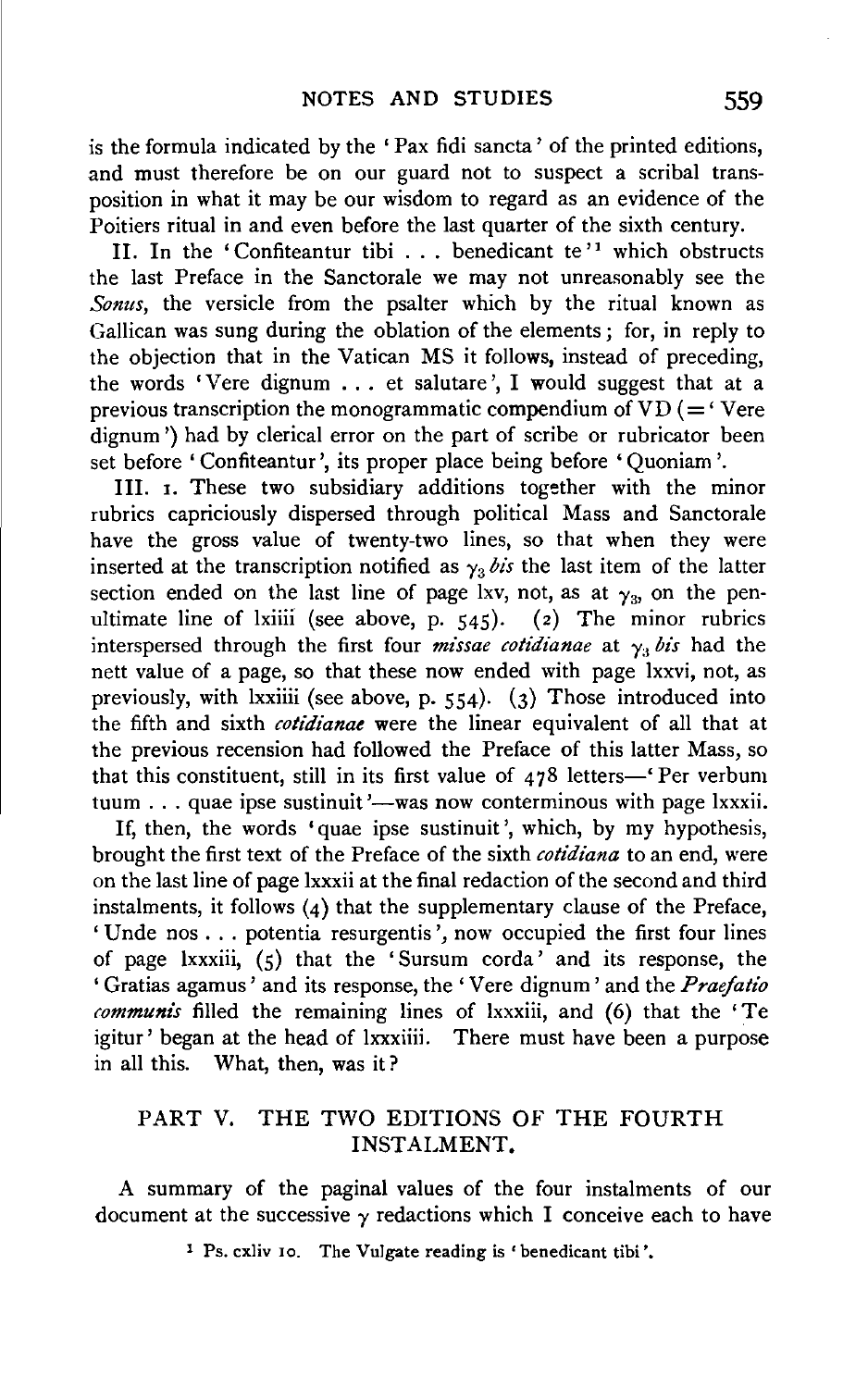#### 560 THE JOURNAL OF THEOLOGICAL STUDIES

undergone may be of interest to such of my readers as are disposed to think that my analysis has been accurate. In conjunction with the synopsis of values at the  $\beta$  and  $\theta$  redactions, on p. 550, it elucidates what I believe to have been the interna history of the document from first to last.

| Minor Orders. $2+4$                |  |  |  | $\gamma_1$ | $\gamma_1$ bis | $\gamma_{2}$<br>$2 + 7$     | $\gamma_{3}$<br>$2 + 7$ | $\gamma$ <sub>s</sub> bis               |
|------------------------------------|--|--|--|------------|----------------|-----------------------------|-------------------------|-----------------------------------------|
| Major Orders.                      |  |  |  | 22         |                | 22                          | 23                      |                                         |
| Virgins, Widows                    |  |  |  |            |                |                             | 10                      |                                         |
| Consecration of Altar              |  |  |  |            |                | $\frac{9}{6}$               | 6                       | $= 48$                                  |
| Political Mass 3<br>Sanctorale. 6  |  |  |  |            | $=$ 43         | $\frac{4}{9}$               | $\frac{4}{12}$ = 64]    | $\frac{4\overline{2}}{12\frac{1}{2}^4}$ |
| Missae Cotidianae                  |  |  |  | 60.        | 68             | $10+1$ $16+1$ $16+1$<br>76. | $16[ = 80]$             | $17\frac{4}{2}$                         |
| Canon Actionis                     |  |  |  |            |                |                             | $7+1$<br>88             | $7\frac{1}{2}$ <sup>7</sup>             |
| Transferred and additional Prayers |  |  |  |            |                |                             |                         | $I + I$                                 |
|                                    |  |  |  |            |                |                             |                         | 92                                      |

#### SECTION VIII. THE CANON ACTIONIS.

The phenomena which characterize our document have led me to infer that at the general redaction notified as  $\gamma_3$  the Canon Actionis in the wider sense of the phrase filled seven pages (lxxxi-lxxxvii), but that at the final transcription  $(\gamma_3 \, \delta \, \mathbf{i})$  an elaborate economy of rubric and text had the effect of setting the *Praefatio communis* and its accessories on the fifth and following lines of the recto side of a leaf (p. Ixxxiii), and thus of making the 'Te igitur' begin, as before had not been the case, on a fresh page; with the necessary consequence that, if this with its accessories was to fill seven pages, it must meanwhile have received an increment, whether of text, or of rubrics, or of both, of the nett value of seventeen lines. What the increment may have been we must conjecture as best we can, for, by some deplorable accident to the Vatican Codex, its text of the Canon is cut short at the end of the word 'digneris' in the 'Nobis quoque' paragraph.<sup>1</sup>

Had Morin been so lucky as to read between the lines of the political Mass it might have occurred to him that our document, so

<sup>&</sup>lt;sup>1</sup> It will be seen on an early page that by my computation the lost material is to be estimated at rather more than fifty  $\gamma$  lines, and that it would thus have occupied five leaves of the Vatican MS. This may, therefore, have lost its last fasciculus, which in that case would be a ternion. For relative values see above, p. 551.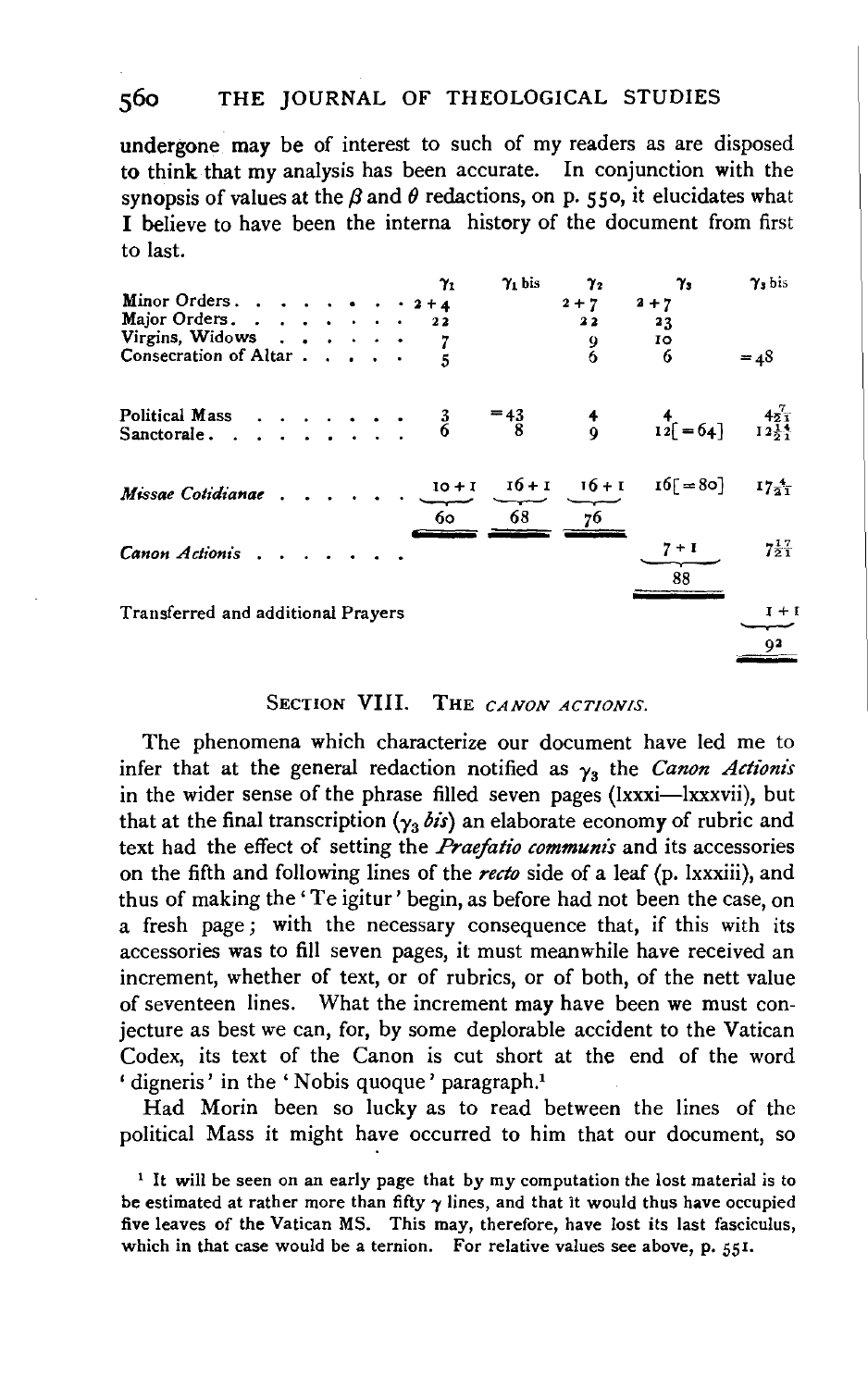far from being a single editorial achievement, was the product of successive developements of an ancient original, and that one or more of these had been executed before the Frankish occupation of western Gaul early in the sixth century. And, had it but occurred to Mabillon that the Canon might be, as the 'CUM CANONE' subjoined to the title of the *missae cotidianae* suggests, an *ex post facto* addition to that series, and that they in their turn might be of later date than the Sanctorale, he assuredly would not have assigned the document as a whole to the seventh century for the mere reason that the Canon contains Gregory the Great's 'diesque nostros ' &c.

I venture to assert, moreover, that Mabillon was less accurate than was his wont when he said 'Canon idem est item cum Romano '. That so much of it as survives is substantially identical with the corresponding portion of what is customarily called the Gregorian Canon is beyond both doubt and cavil ; but, this notwithstanding, it has numerous characteristics which would seem to be peculiar to itself, and which would further seem to set it in the same relation to St Gregory's *textus classicus* that an earlier recension bears to a later; and, besides these, a few readings which, though not proper to itself, favour that inference.

Where first to look for St Gregory's *textus classicus* is a question which in the opinion of some still awaits decision. I, for one, turn to the corrected text of the Canon in the Canterbury missal,<sup>1</sup> a text which claims the two recommendations of direct descent and a short pedigree ; and, next to it in authority, because of the antiquity of the codex in which it lies, I place what some would set before it, that of the Petau sacramentary, No. 316 of the Queen of Sweden's collection at the Vatican.2 In the following collation I use both; and notify, first, the instances in which Poitiers---by which I designate our document-Petau and Canterbury differ from each other; secondly, those in which Canterbury stands alone; thirdly, those in which Petau is unsupported by the other two ; and, finally, those in which Petau and Canterbury agree, Poitiers differing from them : my hope being to learn whether or not the readings peculiar to the Poitiers text are such as to justify us in pronouncing this earlier than either of the others.

I. First, then, we have the following contrast, where  $(1)$  Petau may be defective, but where in Poitiers, as contrasted with Canterbury,

VOL. XII. 0 o

<sup>&</sup>lt;sup>1</sup> My theory with regard to this is that, whether from inadvertence or for whatever reason, the scribe of the Canterbury missal, when engaged on the Canon, had not used St Gregory's authentic text as his exemplar, but that his handiwork was subsequently corrected into conformity with that text.

<sup>&</sup>lt;sup>2</sup> Usually known by the speculative and provisional name of 'The Gelasian Sacramentary'.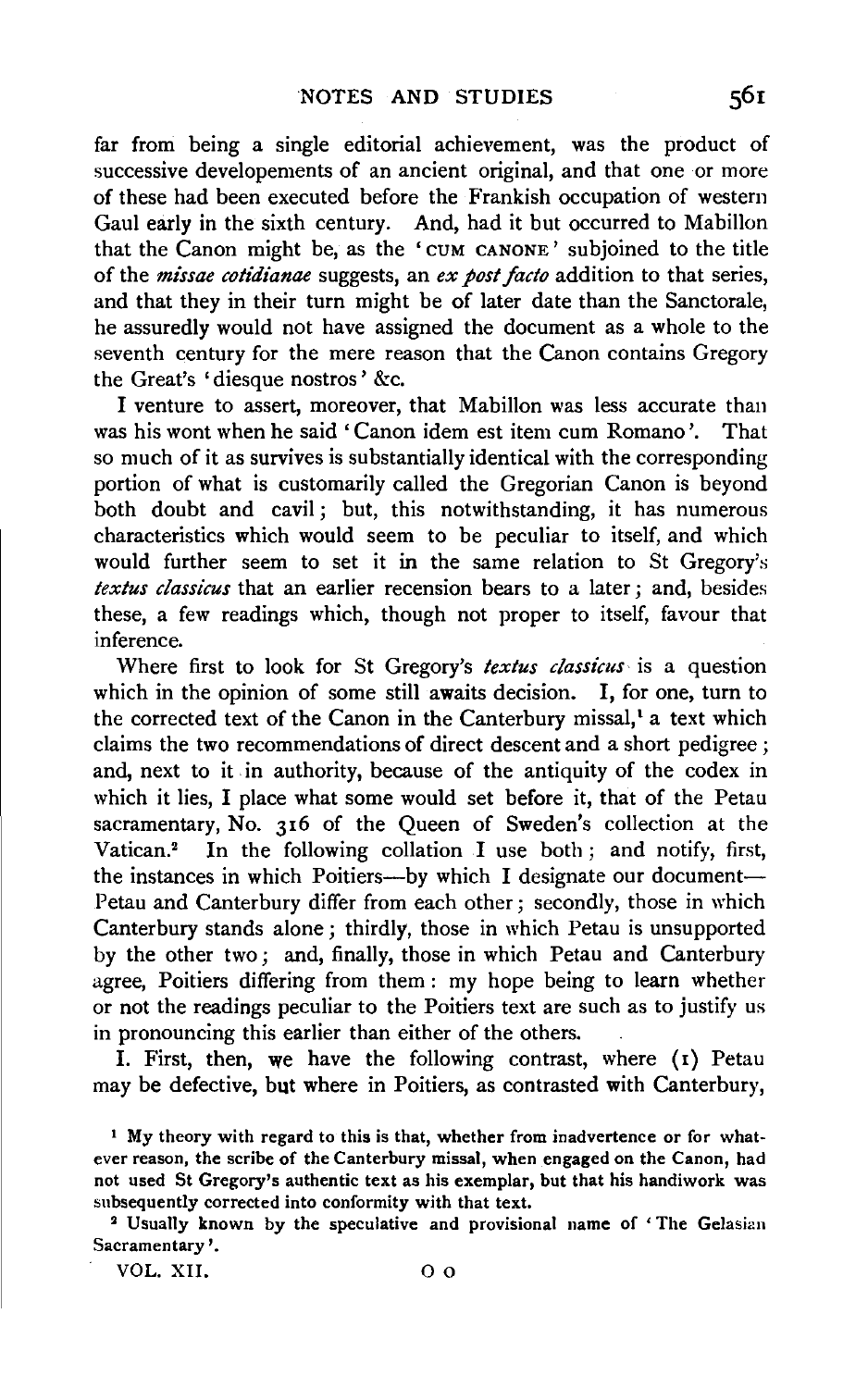we not improbably have the text of a Canon designed for the use of none but the Pope himself, or, in any case, primarily, if not exclusively, meant for him; and where (2) the 'catholicae et apostolicae fidei' would seem to be a carefully considered improvement on the therefore presumably earlier 'apostolicae fidei' of the Poitiers book :-

*Poifiers* [Petau] (Canterbury).

r. Te igitur ... una cum *omnibus orlhodoxis atque* (2) *apostolicae fidei cultorilms*  [famulo tuo papa nostro illo et antistite nostro episcopo illo] (famulo tuo papa nostro N et antistite nostro et rege nostro et omnibus ortho. doxis atque (2) catholicae et apostolicae fidei cultoribus).

II. As between Poitiers and Petau, on the one hand, and Canterbury, on the other, we have  $:=$ 

#### *Poitiers, Petau* [Canterbury<sup>]</sup>.

- 1. Memento ... *qui tibi offerunt* [pro quibus tibi offerimus uel qui tibi offerunt].
- 2. Communicantes . . . per  $x\bar{p}m$  [eundem xpm] dum n.
- 3. Unde et *memores sumus* [memores].
- 4. Supplices . . . per  $x\bar{b}m$  [eundem xpm] dnm n.

Here the alternative 'pro quibus tibi offerimus' allowed at Canterbury would seem to be a disciplinary advance on 'qui tibi offerunt ', and thus, in any case, a subsequent addition. I should imagine that it may have been inserted into the text of the Canon by Gregory himself for use by his missionaries in England when saying Mass for the conversion of heathens, or otherwise in their behalf; for of them, as unbaptized, 'qui tibi offerunt' could not be used. The second and fourth of the Canterbury readings are improvements on 'per xpm' such as might have occurred to Gregory when preparing copies of the Canon for the use of his missionaries. But, whatever be the right account of these variants, there can be no doubt that in each case Poitiers has the older or less eligible of the two.

III. Petau stands alone in six places : $-$ 

 $Points, Canterbury$  [Petau].

- 1. Communicantes . . . gloriosae *semper* [semperque] uirginis . . .
- petri [petri et] pauli.
- 3· Quam oblationem ... *postquam* [posteaquam] caenatum est.
- 4. Inde (Unde) et memores . . . in *coelos* [caelis] ascensionis.
- *:;.* Supplices ... per manus *sci angdi* [angeli] tui.
- 6. Nobis quoque . . . partem aliquam *et societatem* [societatis].

Here the enclitic between ' semper' and ' uirginis ' looks like an insertion by one to whom ' $\frac{\partial \epsilon}{\partial x} \theta \frac{\partial \epsilon}{\partial y}$ ' was an unknown phrase, and the 'et' between 'petri' and 'pauli' like that of one to whom it was a note of orthodoxy to assert that the two apostles had suffered on one and the same day; while the 'angeli tui', as against 'sci angeli tui', may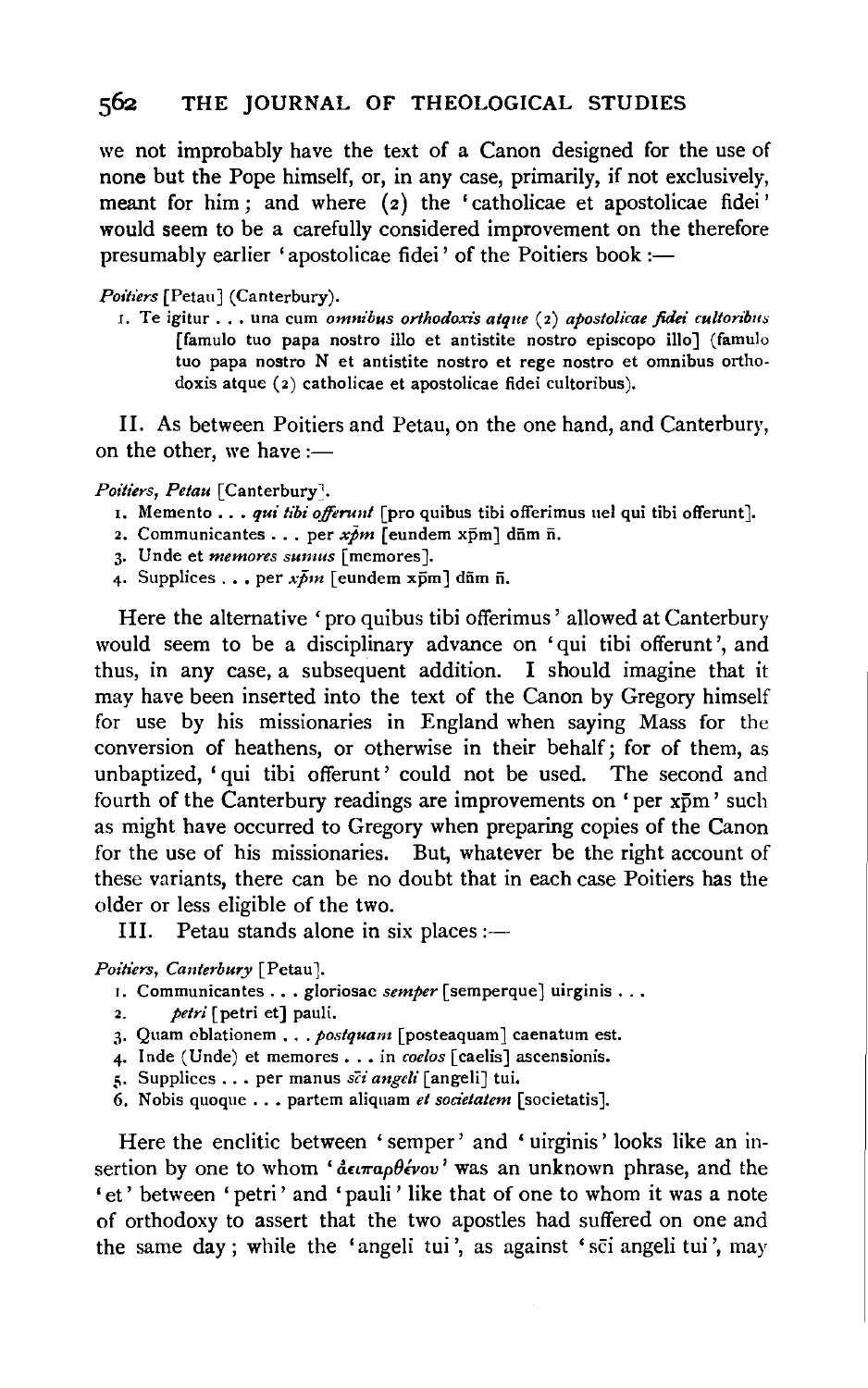have been a protest or a precaution against such as might pretend that by ' sanctus angelus' our Divine Lord Himself was meant.<sup>1</sup> In each of these cases the Poitiers reading must be regarded as the earlier of the two.

The 'postquam' in 3 is to me specially interesting, because in the Canterbury Missal it has been altered from' posteaquam '. The 'caelis' in 4 is probably a mere Merovingianism.

IV. But the cases in which Poitiers stands alone exceed all of the foregoing in both interest and number.

#### *Poitiers* [Canterbury, Petau ].

- 1. Te igitur clementissime . . . pro tua sca ecclesia [ecclesia tua sca]
- 2. Communicantes *sed et* [et] memoriam uenerantes
- 3· *ancjeti* [ cleti]
- 4· Hanc igitur oblationem ... *quam tibi ojfen'mus in honore domni beah martyns tu1 ill. et pro peccahs atque offensionibus nostn's ut omnium delictorum nostrorum remissionem consequi mereamur quaesumus diie* [ quaesumus dñe] ut placatus accipias diesque nostros . . . disponas atque nos
- 5· *enpias* [eripi] ..• et ... iubeas ... congregari.
- 6. Quam oblationem . . . facere *dignare* [digneris]
- 7. quae [ut] nobis corpus et sanguis fiat . . . qui . . . eleuatis
- 8. *oculis suis* [oculis].
- 9. *ad* [in] coelum ad te ... tibi gratias
- 10. *egit* [agens] benedixit . . dicens accipite et
- II. *manducate* [manducate ex hoc omnes] . . . Simili modo . . .
- 12. *accepit* [accipiens] . . . calicem in scas
- 13. *et* [ac] uenerabiles manus . . . dedit . . . dicens accipite et bibite ex
- 14. *hoc* [eo] omnes.
- 15. *Inde* [Unde] et memores . . . filii tui.
- 16. *dii*  $\vec{n}$  [dii di  $\vec{n}$ ]... passionis ... resurrectionis ... ascensionis offerimus ...
- 17. *maiestati* [maiestati tuae] . . .
- 18. Supra quae . . . sereno uultu *aspicere dignare* [respicere digneris] et
- 19. Supplices te *rogamus et petimus* [rogamus] .•. iube

20, *perfern'* (haec perferri] per manus sci angeli tui

- 21. *in sublimi altari tuo* [in sublime altare tuum]... ut quotquot
- 22. ex *hoc altari scificationis* [hac altaris participatione].

Of the Poitiers readings in these contrasts those numbered  $15$ ,  $17$ , and 20 may fairly be dismissed as referable to the accidents of posteditorial transcription; but there can be no doubt that in a largely preponderating majority of the rest the reading which by universal consent would be regarded as Gregorian differs from its rival as does a revised text from the same text as it stood before revision. Thus :

 $1$  Since this was written I have found unexpected support of my hypothesis in a suggestion of Mgr Duchesne's *(Origines* p. 173 n. 1): '11 ne faut pas oublier, quand il s'agit de formules aussi anciennes, que le Verbe divin est quelquefois qualifie d'ange du Seigneur. Je n'entends pas definir si c'est ou non le cas ici.'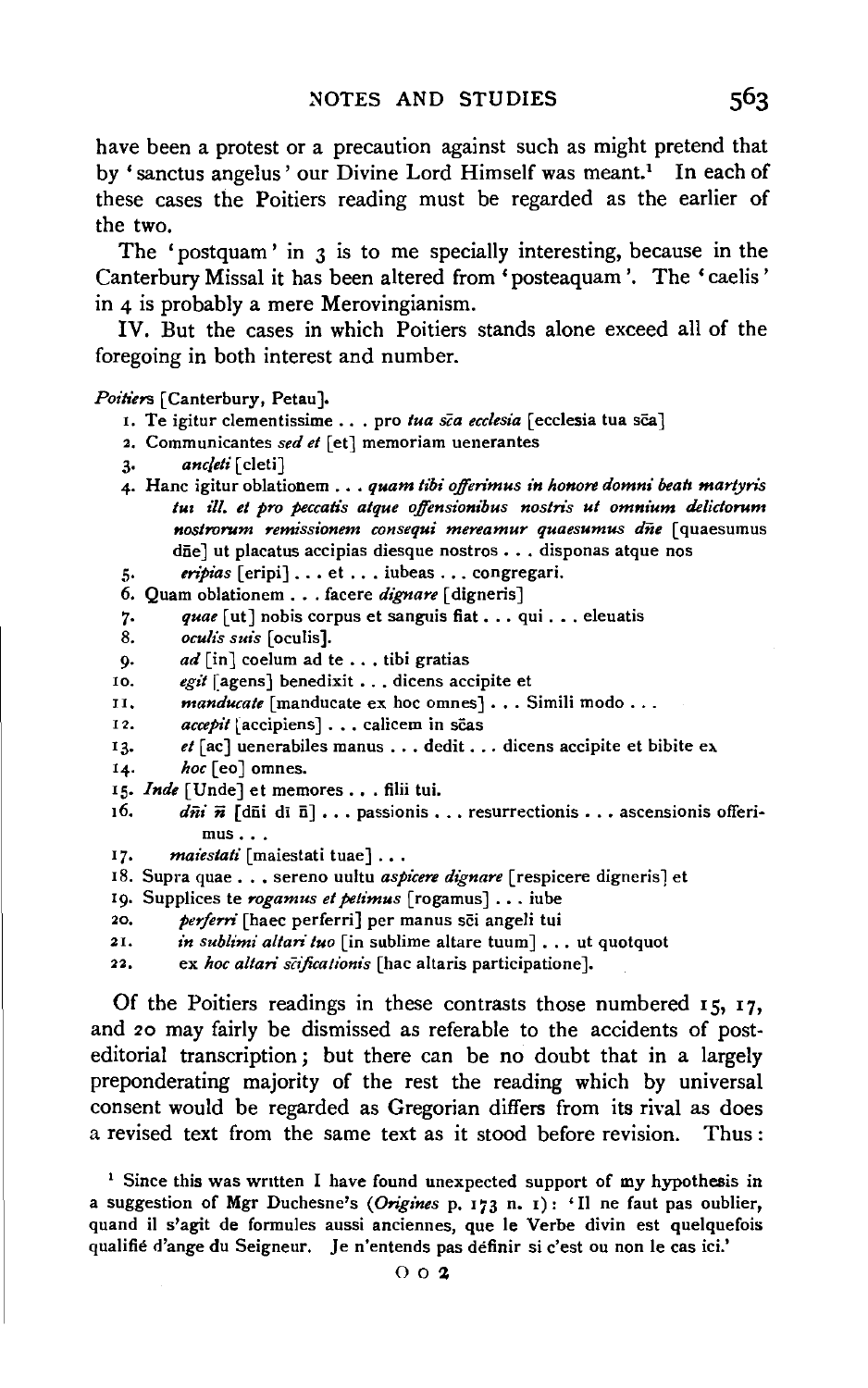if in I we assume 'pro tua sca ecclesia' to be the earlier reading, 'pro ecclesia tua  $s\bar{c}a'$  is explained by the danger of vocally converting, as would be only too likely to happen to careless or preoccupied readers of a sixth-century manuscript, the final letter of 'sca' and the initial of 'ecclesia' into a diphthong: and in I8 not only is the danger averted of pronouncing 'uultu aspicere' 'uult uaspicere ', but a better idiom is secured by substituting 'respicere' for 'aspicere'.

Again : both sibilation, assonance, and the danger of a false vocal distribution will have been remedied if we assume that in  $\alpha$  the words 'Communicantes sed et'-which with some readers might be made to sound like 'Communicantes et et '-have been replaced by 'Communicantes et'; while in *5* the reviser postulated by my hypothesis not only remedied a needless assonance when he superseded' eripias ... iubeas' by 'eripi ... iubeas ', but effected two striking parallelisms, balancing 'ut ... (i) accipias diesque nustros in tua pace (ii) disponas' by 'atque ab aeterna damnatione nos (a) eripi et in electorum tuorum (iii) iubeas grege  $(\beta)$  numerari'. On the same assumption, sibilation and On the same assumption, sibilation and assonance were remedied in 8 by the omission of the needless 'suis · from 'elevatis oculis suis'; and sibilation in 21 reduced by the suppression of 'et petimus' in the phrase 'Supplices te rogamus et petimus omnipotens Deus '.

Again : needless assonances were, by my hypothesis, remedied when in 6 ' Quam oblationem ... facere dignare ' was of set purpose replaced by 'Quam oblationem . . . facere digneris', and in 10 'gratias egit, benedixit, fregit' by 'gratias agens, benedixit, fregit'.

In the clause which introduces the words of institution we have, besides the change of ' oculis suis' into 'oculis ', the further correction (9 ), as simple as it is desirable, of 'ad coelum ad te' into 'in caelum ad te'; nor can there be a doubt that in  $I_2$  the conversion of 'accepit' into 'accipiens' would serve to determine the scope of the initial and therefore emphatic formula 'Simili modo' to the culminating phrase, 'dedit discipulis suis dicens accipite et bibite-' &c. . . . And in  $13$ the substitution of 'ac ' for 'et ' not only rectifies a needless departure from the wording of the 'in scas ac uenerabiles manus' which stand before the words 'Accipite et manducate ', it averts the danger incident to a mode of writing in which words were not kept separate from each other, the danger of so pronouncing the words as if 'sanctas set uenerabiles' had been intended. In the case of so 'perilous' a formulary as the prayer of consecration no precaution against lapses like these could be too scrupulous. Nor can this consideration be too carefully borne in mind.

Of converse instances there are none; and there can be no doubt that in each of these the reading which *ex hypothesi* is the later of the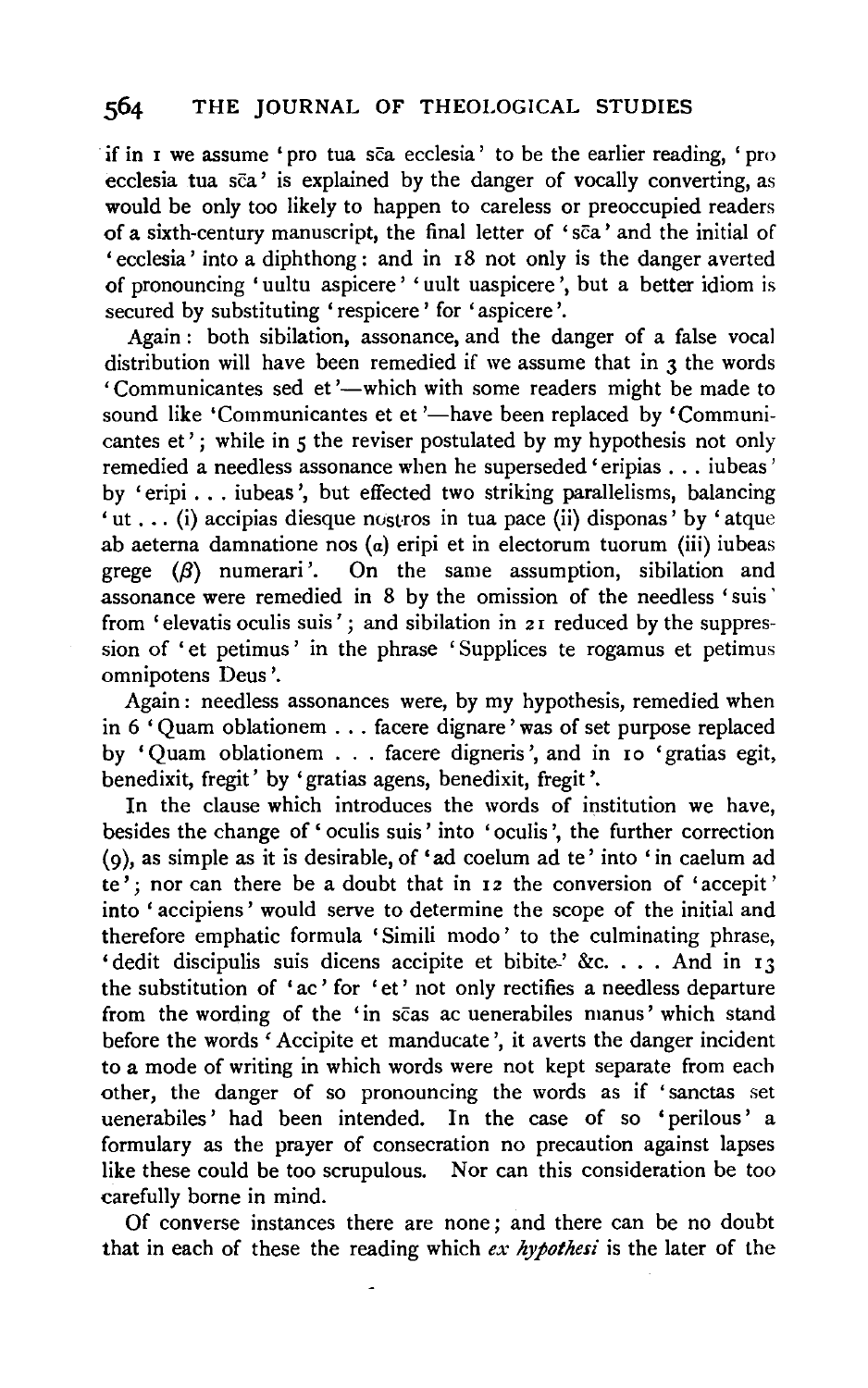two is also the better of the two.<sup>1</sup> Besides them there are two in which the corrective motive of a careful theologian would seem to have been at work.

Thus, the relation of effect to cause is in 7 more clearly and more happily expressed by 'ut' than by 'quae', admirable in itself as is the construction yielded by the relative pronoun-' Quam oblationem tu ds benedictam adscriptam ratam rationabilem acceptamque facere digneris ut [instead of 'quae'] nobis corpus et sanguis fiat ' &c. And, indeed, the reviser postulated by my hypothesis may have deemed ' ut' a dogmatically safer word than 'quae', for the further reason that he conceived it possible that 'facere digneris' might be thought to have a governing force such as would be proper to the metaphrasis ' dignam facias'; in which event the sense would have been 'Quam oblationem tu ds benedictam, adscriptam, ratam, rationabilem, acceptam facias, et dignam quae nobis corpus et sanguis fiat' &c.

To this instance we may add I6, where the hypothetically later variant 'dni di n' is, for an evident theological reason, preferable to  $'$ dni n '.

That in the present list of contrasts between Poitiers on the one hand and Canterbury and Petau on the other, the latter category represent the *textus classicus* of St Gregory's revision of the Canon is a proposition which is not likely to be challenged ; but I make bold to hazard the opinion that, if we neglect the Poitiers readings in  $I_7$  and zo-for they are evidently scribal, and not improbably post-editorial, blunders—and, for reasons to be explained presently, except those in 3 and II as doubtful, the former category exhibit to us the text of which St Gregory's *classicus* was the recension. Indeed, if we could but certainly know that, when the Poitiers copy of the Canon reached its destination, it had already been reinforced by St Gregory's own interpolation, the 'diesque nostros' clause, we might with some confidence assert that-allowance made, as I have just intimated, for the possible exception of 'Anacleti' as against 'Cleti', and of 'manducate' as against 'manducate ex hoc omnes'--- its text was the very text which Gregory himself used in the earlier years of his pontificate. But even if, instead of holding this opinion to be probable until disproved, as for all argumentative purposes we should be bound to do, we content ourselves with the more philosophical alternative of treating it as merely possible, there remain one or two readings proper to the Poitiers text which have a claim on our attention for considerations

1 For many instances of very closely analogous contrasts between a presumably late and a presumably early text of St Gregory's *Antiphonary,* each of them in all moral certainty authentic, see pp. cxxxv-cxli of my Introduction to the Missal of St Augustine's Abbey, Canterbury.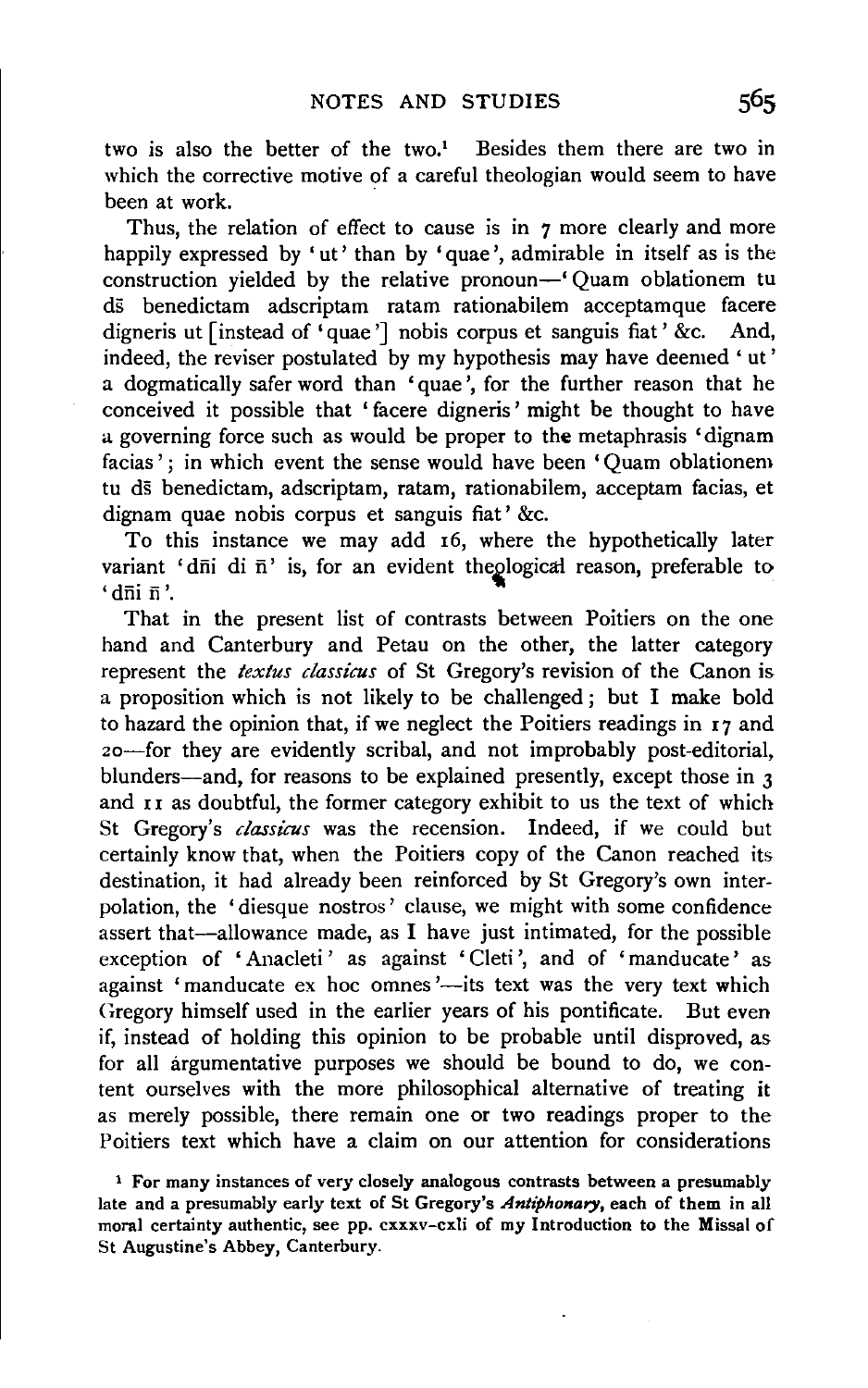much higher than those of idiomatic clearness, euphony, and vocal accuracy.

In the 'Supplices' paragraph the Poitiers reading is 'iube (haec) perferri per manus sei angeli tui ( 2 r) in sublimi altari tuo *(as against* ' in sublime altare tuum'] in conspectu diuinae maiestatis tuae ut quotquot (zz} ex hoc altari scificationis *[as against* 'ex hac altaris participatione '] sacrosci filii tui corpus et sanguinem sumpserimus omni benedictione caelesti et gratia repleamur '. Except on the barely tenable hypothesis of a Merovingian ablative in place of an accusative, this 'perferri in sublimi altari tuo' must be regarded as fraught with danger, for it might be deemed a *constructio praegnans*, and interpreted as meaning 'Command these gifts to be carried by the hands of Thy holy angel to Thy heavenly altar and there by him presented to Thee'. St Gregory's phrase, by which I mean St Gregory's happy substitution of the accusative inflexion for an ablative, gives a sense which from the theological point of view is diametrically different : ' Command them to be carried by the hands of Thy holy angel to Thy heavenly altar' ; this and nothing more; this and with it no suggestion that the function of there making atonement devolves on the angel minister, or any created being whomsoever. It would be impossible to overestimate the service here rendered to sound theology by a textual modification which may reasonably be attributed to St Gregory.

The contrast exhibited by the next pair of readings is equally instructive ; for it would well have become so trustworthy a teacher as St Gregory, by neglecting 'ex hoc altari scificationis' for 'ex hac altaris participatione ', to call off the thoughts of the hearers of the Canon from an exclusive contemplation of the material *'hoc a/tare'* at which they were gathered to that *'a/tare tuum'* within the veil of which all in all ages are partakers, the altar of which they have no right to eat who serve the tabernacle.<sup>1</sup>

Turning from these very sacred topics to the contrasted readings in the present list which yet await notice, we find that in the third instance and the eleventh the Poitiers text seems to reveal a distinctly different literary tradition from that observable in what I conceive to be St Gregory's *textus classicus.* 

Scholars have no need to be reminded that in some catalogues of the Bishops of Rome the immediate predecessor of St Clement is called, like St Clement's immediate successor, not Cletus, but Anacletus. Whether the truth be that the earlier of these had two names, or that

<sup>1</sup> In this connexion compare the following from the *Orationes Paschales* &c. ofthe Missale Gothicogallicanum: 'In sanctorum sancta admissi et altaris caelestis sacerdotii aeterni participes effecti... deprecemur' &c., Mur. ii 586 (Migne S. L. lxxii 271 B).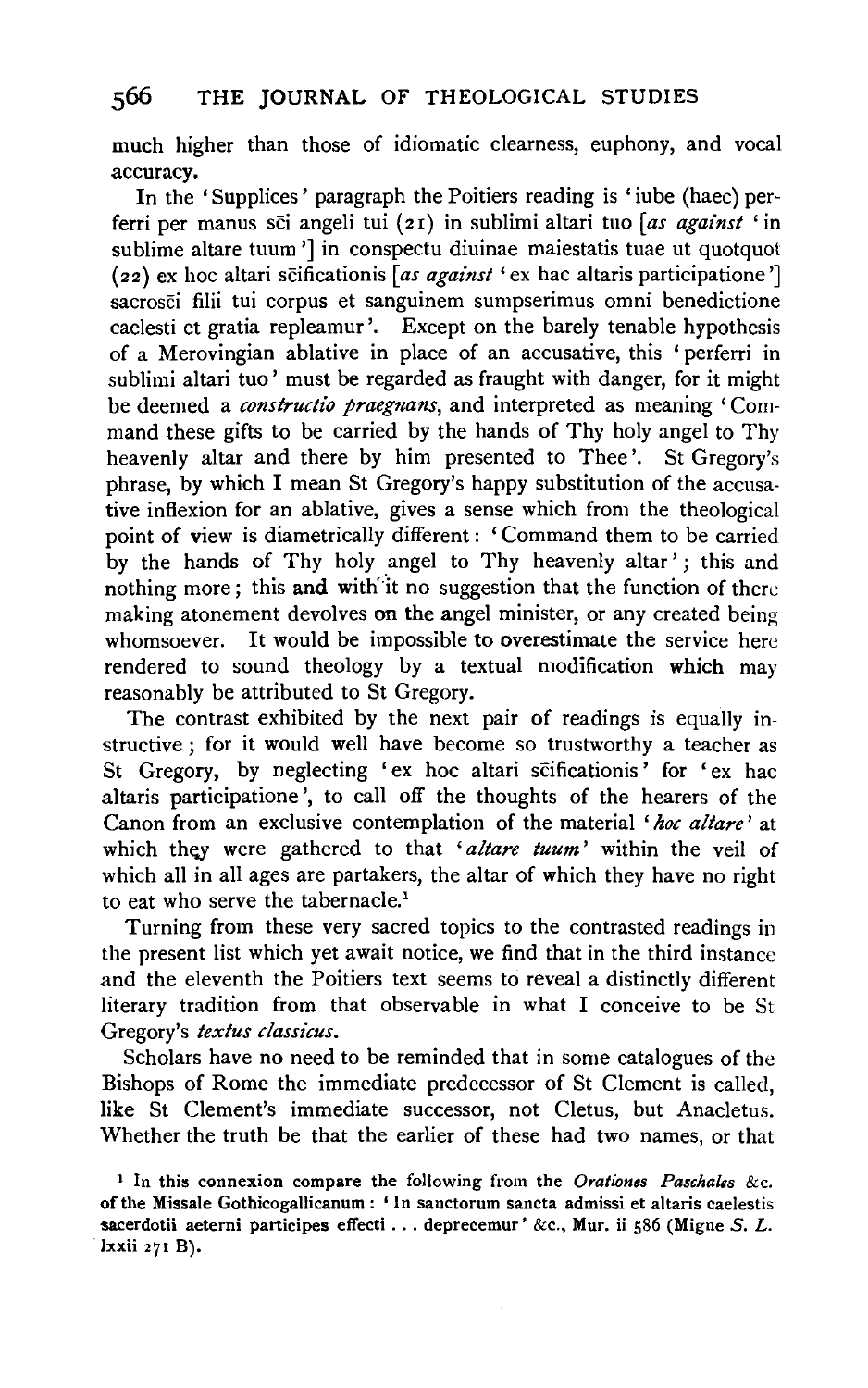'Anacletus' is in the case of this Pope an error for' Cletus ', 'Anacletus' is favoured by Greek writers and ' Cletus ' by Latin. Hence the possibility that our 'ancleti'—by which I assume 'anacleti' to be meant is a reading which had been substituted in place of an authentic ' cleti ' in obedience to an immemorial tradition of the Gallican Church, a tradition based on the literary authority of St Irenaeus. But, whether we suppose that 'anacleti' is the original and Roman reading of the Canon which found its way to Poitiers, or that 'ancleti' is, as I have just ventured to suggest, a Gallican substitute for an original and Roman 'cleti ',we cannot doubt that ' cleti' is the reading of St Gregory's *textus classicus,* and 'ancleti' a true variant.

Similarly, the Poitiers ' Manducate' in the words of institution is, I apprehend, a true variant; though here again it may be difficult to decide whether ' Manducate ' on the one hand or ' Manducate ex hoc onmes' on the other is purely textual or purely traditional; and equally difficult to decide whether a Gallican bishop who had been accustomed to ' Manducate ' would be likely, out of respect for the tradition of his own Church, to elide 'ex hoc omnes' from his copy of the Roman Canon, or whether St Gregory's predecessors at Rome having always said 'Manducate', Gregory himself would venture to add 'ex hoc omnes '. But, whatever be the right account, 'Manducate' must be regarded as the true Poitiers reading, ' Manducate ex hoc omnes' that of St Gregory's *textus classicus.* 

We are on different ground when we come to the only pair of variants (4) that now awaits consideration; for here there is no reason to suspect that the Poitiers reading may not at one time have been in use at Rome. When dealing with I  $\overline{I}$ , I suggested, as the reason why the Poitiers text contains no prayer for either Pope or local bishop, that the Poitiers text is, as mere matter of fact, a papal text, and a papal text in the stricter acceptation of the term ; a text, that is to say, which had been designed primarily, if not exclusively, for use by a Bishop of Rome. When dealing with II r, I thought it possible that the formula 'pro quibus tibi offerimus ' had been inserted into the *Memento* of the living by Gregory the Great, his design being to make that paragraph applicable to occasions on which Mass might be said on behalf of heathens, for of these the phrase 'qui tibi offerunt ' could not be used. And here, in the 'Hanc igitur ' paragraph, we seem to have an adaptation to new, though not necessarily non-Roman, circumstances by means of a cancelled, not a substituted, text. Shall I be deemed too bold if I attribute this also to St Gregory? So long as the immemorial custom was as yet unbroken in obedience to which Bishops of Rome celebrated the anniversary of a martyr's death or deposition by saying Mass on the site of that martyr's tomb, and so long as Bishops of Rome were the sole or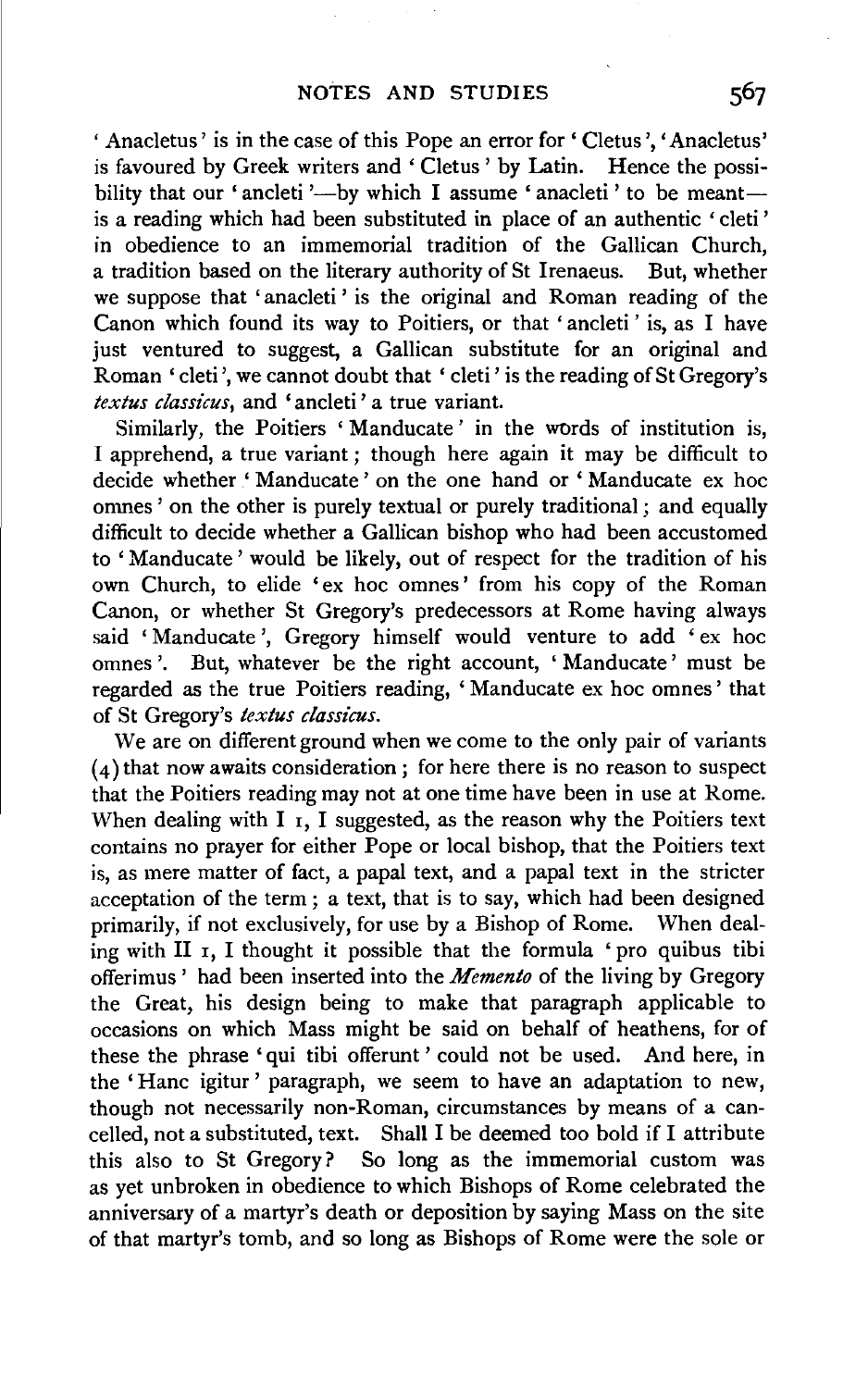primary users of the Canon, so long would it be apposite that the Canon should comprise as part of its normal text the formula 'quam tibi offerimus in honore domni beati martyris tui *illi'us* et pro peccatis atque offensionibus nostris  $x_c$ ; this bearing to the special clauses to be interpolated at Easter, at Pentecost, and on exceptional occasions the same sort of relation that the *Praefatio Communis,* the normal prefix to the Canon, bears to proper Prefaces. But when, in the course of Gregory's pontificate, the continued occupation of the Campagna by the Lombards had thrown the custom just mentioned into desuetude that promised to be final, and when the policy was firmly established which set no geographical limit to the extra-Roman use of the Canon, a reviser who had an official and personal authority like Gregory's might well deem it his wisdom to cancel the clause. And this could the more conveniently be done now that the phrase ' diesque nostros ... numerari ' was present to give, what otherwise had been lacking, substance and purpose to the words ' Hanc igitur oblationem ... quaesumus ut placatus accipias '.

I submit these considerations on the Poitiers text of the Roman Canon to the judgement of scholars not only because, as was intimated in my remarks on the first of the variants just examined  $(I_1)$ , I believe it to have been transcribed from a papal copy-papal in the more restricted sense of the phrase-but also for the more interesting reason which my readers have by this time surmised, that its characteristics justify us in inferring it to be the text on which Gregory founded his better known recension, and to represent the period in his literary labours which lay between his introduction of the 'diesque nostros' clause and his adjunction of the Lord's Prayer.

The defective condition of this our only copy of what I believe to be the proto-Gregorian text of the Roman *Canon Actionis* cannot be too deeply deplored; but I believe that if the missing leaves of the Vatican Codex should ever come to light they will be found to justify the view formulated in the subjoined syllabus of linear values ; that, whereas at the last general recension, notified as  $\gamma_3$ , the document had occupied eighty-eight pages, four more, the equivalent of a membrane, were employed at the subredaction  $\gamma_s$  *bis*, the main object of this enlargement being to find room for the Lord's Prayer and its textual accessories. True it is that no more than seventeen lines were required for these : but space of the value of two pages was now allotted to minor rubrics interspersed through the political Mass, the Sanctorale, and the first four *missae cotidianae* 1 ; space of the nett value of nine lines was now given to minor rubrics in the fifth and sixth *cotidianae*,<sup>2</sup> the Preface of this last being carried forward from the end of p. lxxxii and through the first four

<sup>1</sup> See above, pp.  $53^8$ ,  $544$ ,  $545$ ,  $554$ . <sup>2</sup> *Ib.* p.  $555$ .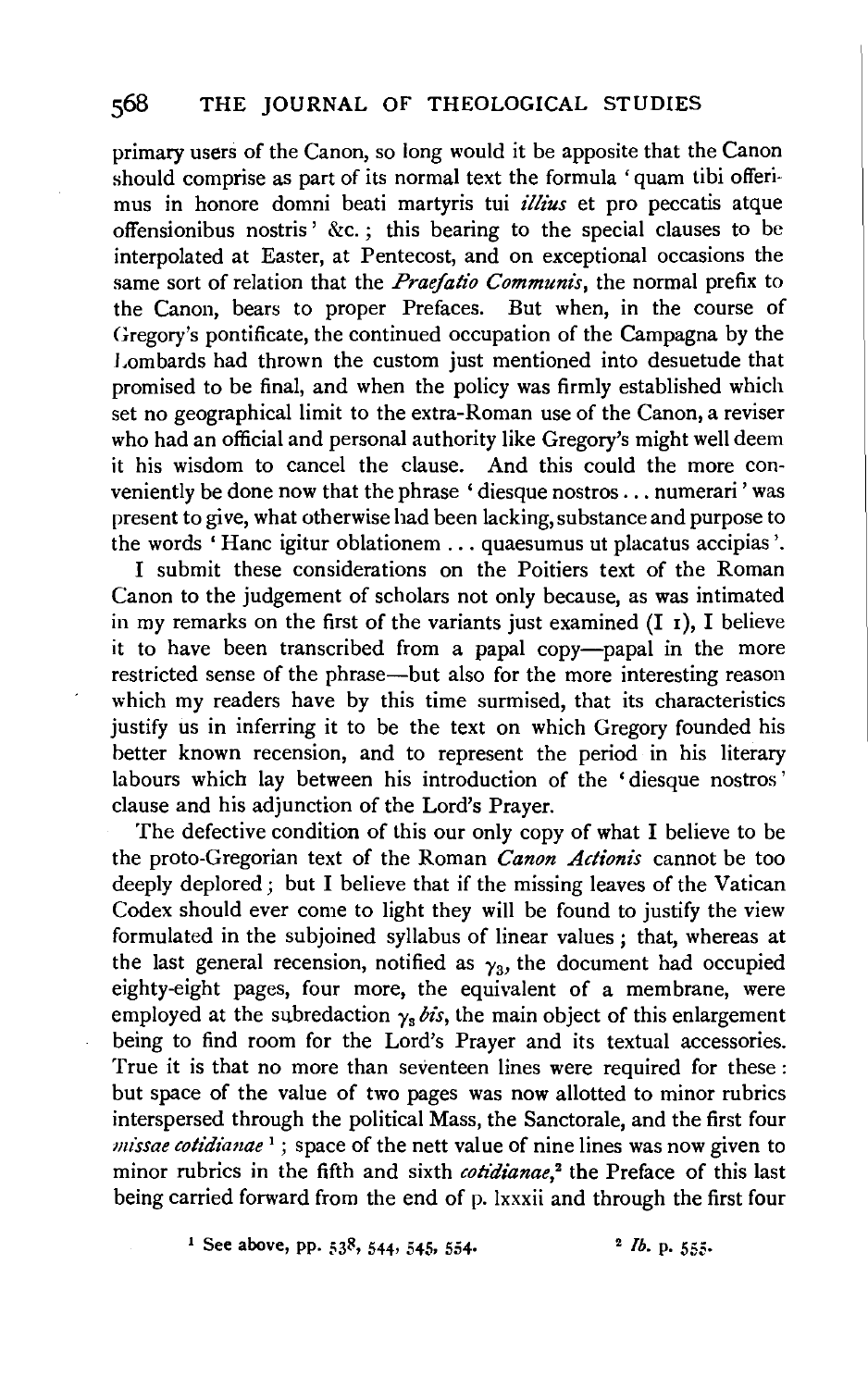| Nine pages<br>Eight pages<br>lxxxi<br>INCIPIT CANON ACTIONIS<br>$\mathbf{z}$<br>Sursum corda. Resp. Habemus ad dūm<br>26<br>I<br>Gratias agamus dīņo do $\bar{n}$<br>18<br>t<br>Dignum et iustum est<br>16<br>I<br>Vere dignum et iustum &c.<br>338<br>12                 |           |
|---------------------------------------------------------------------------------------------------------------------------------------------------------------------------------------------------------------------------------------------------------------------------|-----------|
|                                                                                                                                                                                                                                                                           |           |
|                                                                                                                                                                                                                                                                           |           |
|                                                                                                                                                                                                                                                                           |           |
|                                                                                                                                                                                                                                                                           |           |
|                                                                                                                                                                                                                                                                           |           |
|                                                                                                                                                                                                                                                                           |           |
| Te igitur clementissime $&c$<br>lxxxiiii 12<br>311<br>11                                                                                                                                                                                                                  |           |
| Memento die famulorum &c<br>250<br>9<br>9                                                                                                                                                                                                                                 |           |
| Communicantes sed et &c<br>430<br>15<br>15                                                                                                                                                                                                                                |           |
| Hanc igitur oblationem &c.<br>12<br>345<br>12                                                                                                                                                                                                                             |           |
| Quam oblationem &c.<br>$\mathbf{r}$ . The contract of the contract of the contract of the contract of the contract of the contract of the contract of the contract of the contract of the contract of the contract of the contract of the contract of th<br>6<br>6<br>165 |           |
| Qui pridie quam &c. $\ldots$ $\ldots$<br>206<br>7<br>7                                                                                                                                                                                                                    |           |
| Simili modo postquam &c<br>335<br>12<br>12                                                                                                                                                                                                                                |           |
| Inde et memores &c<br>$\mathbf{I}$<br>11<br>314                                                                                                                                                                                                                           |           |
| Supra quae propitio &c. $\cdot$ $\cdot$ $\cdot$<br>7<br>7<br>193                                                                                                                                                                                                          |           |
| Supplices te rogamus &c. $\ldots$ .<br>244                                                                                                                                                                                                                                |           |
| $\frac{9}{6}$<br>$\frac{9}{6}$<br>Memento etiam die &c. $\ldots$<br>175                                                                                                                                                                                                   |           |
| Nobis quoque peccatoribus &c.<br>367<br>13<br>13                                                                                                                                                                                                                          |           |
| Per quem haec omnia dñe &c<br>180<br>7                                                                                                                                                                                                                                    | $7 = 126$ |
| Oremus<br>the contract of the contract of the contract of the contract of the contract of the contract of the contract of the contract of the contract of the contract of the contract of the contract of the contract of the contract o<br>xc<br>t<br>5                  |           |
| Praeceptis salutaribus $\&c.$<br>66<br>3                                                                                                                                                                                                                                  |           |
| Pater $\bar{n}$ qui es in caelis $\cdots$<br>18<br>L                                                                                                                                                                                                                      |           |
| Rubric.<br>10                                                                                                                                                                                                                                                             |           |
| Sed libera nos a malo $\ldots$<br>16<br>I                                                                                                                                                                                                                                 |           |
| Libera nos quaesumus dñe &c<br>280<br>10                                                                                                                                                                                                                                  |           |
| Pax di sit semper uobiscum<br>22<br>1<br>1                                                                                                                                                                                                                                |           |
| Et cum spūtuo<br>L<br>10<br>1                                                                                                                                                                                                                                             |           |
| Explicit $\cdots$ $\cdots$ $\cdots$<br>$2 = 147$                                                                                                                                                                                                                          |           |
| Last page. $\cdots$ $\cdots$<br>lxxxviii                                                                                                                                                                                                                                  |           |
| BOOK ENDS.                                                                                                                                                                                                                                                                |           |
| <b>Explicit of Canon Actionis</b> .<br>$2 = 21$                                                                                                                                                                                                                           |           |
| Postcommunion of <i>cotidiana</i> VI<br>xci<br>4                                                                                                                                                                                                                          |           |
| Ad plebem of cotidiana VI<br>$\mathbf{r}$ . The set of $\mathbf{r}$<br>3                                                                                                                                                                                                  |           |
| Additional prayers<br>12                                                                                                                                                                                                                                                  |           |
| Explicit $\cdots$<br>$2 = 21$                                                                                                                                                                                                                                             |           |
| Last page<br>xcii                                                                                                                                                                                                                                                         |           |
| BOOK ENDS.                                                                                                                                                                                                                                                                |           |
|                                                                                                                                                                                                                                                                           |           |

lines of lxxxiii by means of the added 'Unde nos . . . resurgentis'. The two remaining constituents of the last cotidiana being relegated to a distant page, the incipit of the Canon now found itself in a place which ill became it; but, awkward as this arrangement unquestionably was, the awkwardness was redeemed by three consequent felicities; for now,<sup>1</sup> as had not been the case before, the Canon  $\kappa a \tau^2 \epsilon \xi_0 \chi \gamma \nu$ , the formula of consecration itself-the formula beginning with the mystic tau, the initial letter of the paragraph 'Te igitur'-began on the first line of a page (p. lxxxiiii); now the Canon  $\kappa a \tau^2 \epsilon \xi_0 \chi \eta \nu$  ended on the last line of a recto page (p. lxxxviiii); and hence the Pater noster with its accessories, which, as Gregory himself had taken care to explain to his friends, was no part of the Canon, now stood on the verso, p. xc. Page xci was

<sup>1</sup> See table above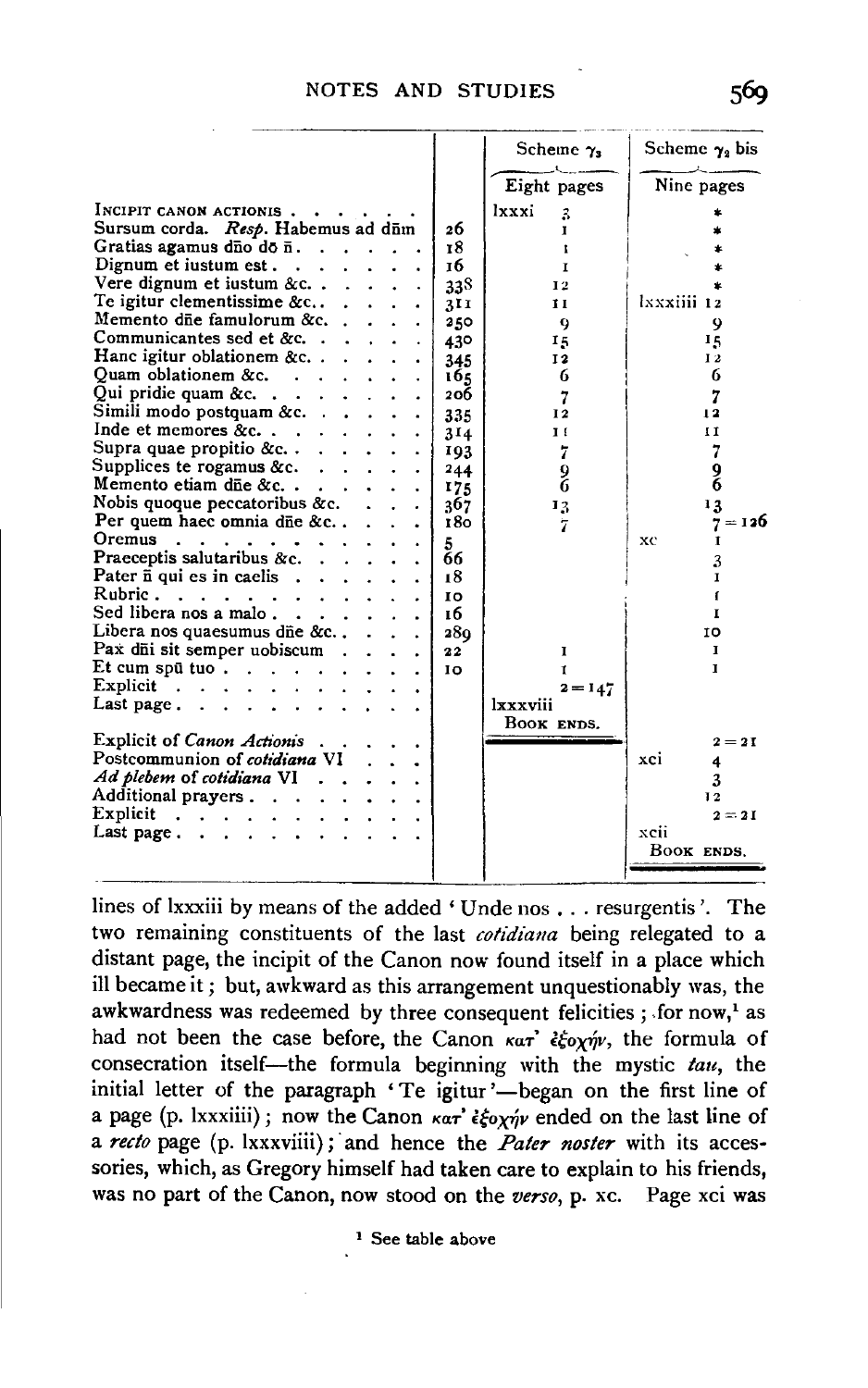devoted to the transferred ' Post communionem ' and ' Ad plebem ' of the last *missa cotidiana,* and a few supplementary prayers; after which p. xcii, left blank, closed the volume.

Yet nothing would have been easier than to make the introductory portion of the *Canon Actionis*-the *Praefatio Communis* and its accessories—fill precisely the whole of p.lxxxiii; for, as the reader will perceive on reverting to the table of the linear values of the *missae cotidianae,*  nothing could have been easier than (1) to assign six minor rubrics instead of ten to the last two of these, (2) thus giving the *capitulum* of the Canon its due place and dignity in the first three lines of p. lxxxiii, and (3) to prolong the *Praefatio Communis* and triumphal hymn from 338 letters to 429 (that is to say, from twelve lines to fifteen) by adding to the latter, which now ends at 'sabaoth ', the complementary phrases ' Pleni sunt caeli et terra gloria tua. Osanna in excelsis. Benedictus qui uenit in nomine dfii. Osanna in excelsis '. The admirable concinnity of arrangement which would have been achieved by these transparently simple economies leaves me absolutely certain thatexcept on the extremely improbable hypothesis of clerical caprice or error-the now immemorial phrases just cited were not regarded by the Church of Poitiers as necessary part of the ordinary of the Mass at the time of the last rehandling of our document. What may have been the use of other dioceses than Poitiers, or of other provinces than Bordeaux, is a question irrelevant to the present subject.

## CONCLUSION.

The external history of the document may with probability be summarized thus  $:$ ----

First, at a comparatively late date in the fifth century, and in a newly written *libellus*, the earliest ascertainable pontifical of the Roman Church, carried to Gaul for the use, if of any one, of a bishop; and there through a long series of years, which may have included the whole of the sixth century, adapted to the ritual of first one, then another, perhaps even a third, diocese or province.

Secondly, a political Mass and a short Sanctorale, which, accruing to the pontifical about the year 474, were thenceforth amplified concurrently with it, though not at each of its many redactions.

Thirdly, and after the lapse of perhaps a human generation; a group of *missae cotidianae* annexed to the foregoing and, though originally framed in conformity to the Roman rite, in such wise developed as to suit the requirements of the rite usually known as Gallican.

Fourthly, and with the year 590 as its *terminus a quo,* the Roman *Canon Actionis* in its proto-Gregorian text subjoined to the triple document at a moment when the Sanctorale in this reached its final stage of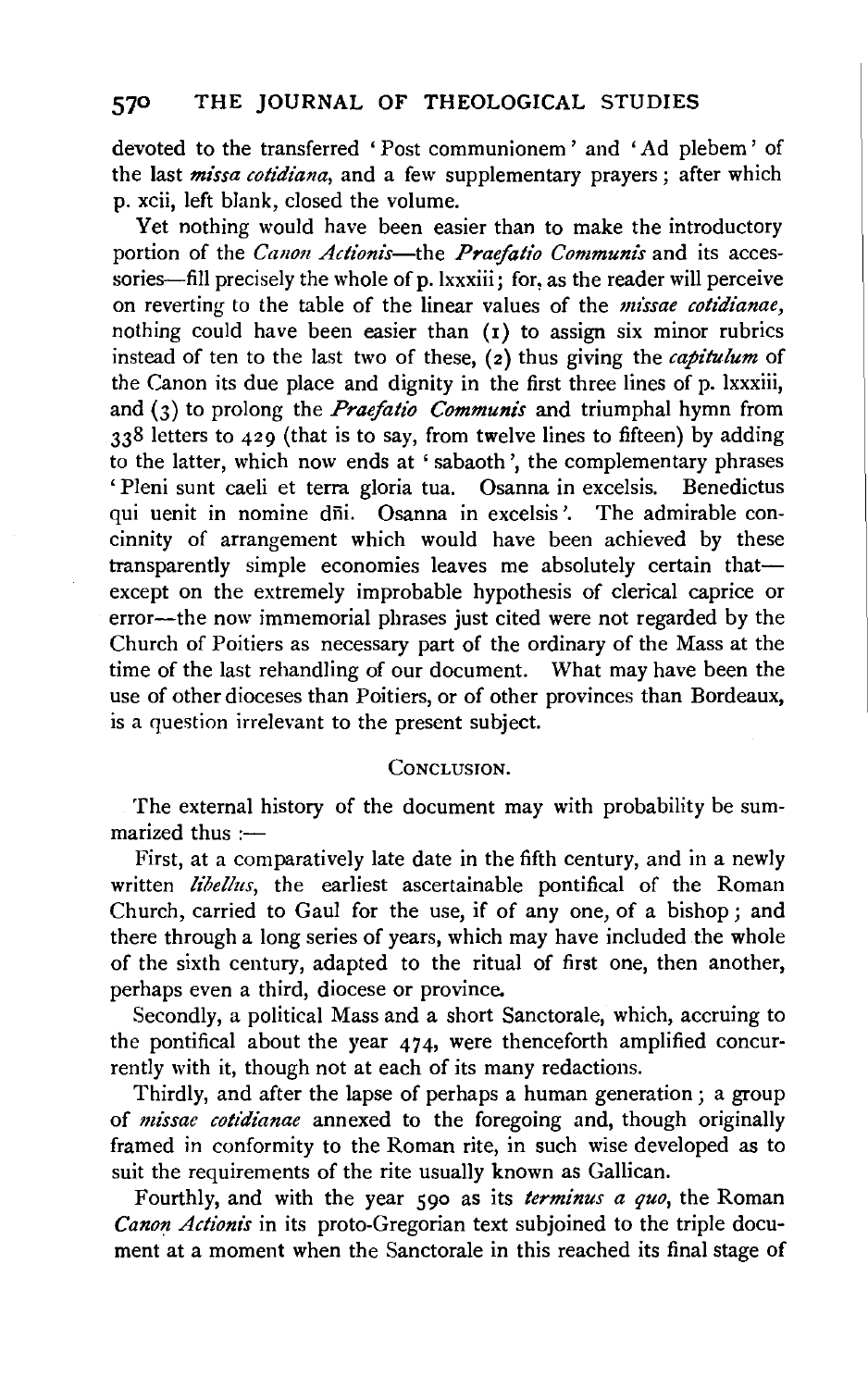textual developement. If the Vatican Codex were but complete we should in all moral certainty be able to say that the Lord's Prayer was subsequently added; perhaps during or soon after the journey through Gaul, in 596, of St Gregory's missionaries to England, but probably at a much later date.

I suspect that inferences more explicit than these are to be deduced from a careful scrutiny of the many items of the document. But all that I at present venture to suggest is that the transportation into Gaul of the primary nucleus, the hitherto unsuspected text of the first ascertainable pontifical of a Bishop of Rome, must be referred to Sidonius Apollinaris, the illustrious Gallo-Roman, who, Praefectus Urbis in 468, the year which witnessed the election of Pope Simplicius, was himself consecrated Bishop of Clermont<sup>1</sup> a year or two later; and that to him are due the successive editions notified in the foregoing essay as  $\theta_1$ ,  $\theta_2$ , and  $\theta_{3}$ , the two-page political *missa* in the last of these being compiled and used by him during the terrible siege of Clermont by the Visigoths in  $474$ ,<sup>2</sup> and the first scheme of the Sanctorale being also his<sup>2</sup>; that when, on the cession of Auvergne, in  $475$ , Sidonius was sent into banishment, he took his *libel/us* with him ; that he left a copy of it at Bordeaux, where part of his exile was spent ; and that there, in or about the year soo, it was amplified by formulae for the blessing of paten and chalice<sup>3</sup> and a group of *missae cotidianae* • ; that from Bordeaux it found its way to the suffragan see of Poitiers ; that here it was three times re-edited throughout, but that between the first  $(\gamma_1)$  and second  $(\gamma_2)$  of these editions<sup>5</sup> the Sanctorale and *missae cotidianae* underwent a very considerable developement  $(y_1 \, bis)$ , being, by this means, adapted to a ritual which, though subject to local variation, was of the type known as Gallican ; that at the second and third ( $\gamma_2$  and  $\gamma_3$ ) general  $\gamma$  revisions<sup>6</sup> the pontifical received some very curious accessions; that on the last of them  $(\gamma_3)$  the *Canon Actionis* was incorporated into the document in a text identical, save for two possible concessions to Poitevin tradition, with that which was in use at Rome in the early years of Gregory the Great<sup>7</sup>; and that a yet later edition followed, perhaps at Poitiers, perhaps in some other diocese, the main characteristic feature of which was that the Lord's Prayer had been added to the Canon. 8

1 Professor Dill in the learned, though not perhaps duly appreciative, account of Sidonius which forms one of the many charms of his *Roman Society in the Last Century of the Western Empire,* makes the remarkable mistake of styling him Bishop of Auvergne. Arverni-like the analogous Cenomanni or Treviri-was not a province, but a city. The modern name of the place is Clermont-Ferrand.<br><sup>2</sup> See above, pp. 538 and 544, 545.<br><sup>3</sup> See p. 247, in column headed 'Scheme  $\theta_3$  bis'.

- 
- <sup>4</sup> See above, pp. 554, 555. **•** *lb.* **p. 544, 545 and 554, 555.**
- <sup>6</sup> See pp. 234, 235, 243, 244. <sup>7</sup> See above, pp.  $560 568$ . 8 *Ib.*  $568 570$ .